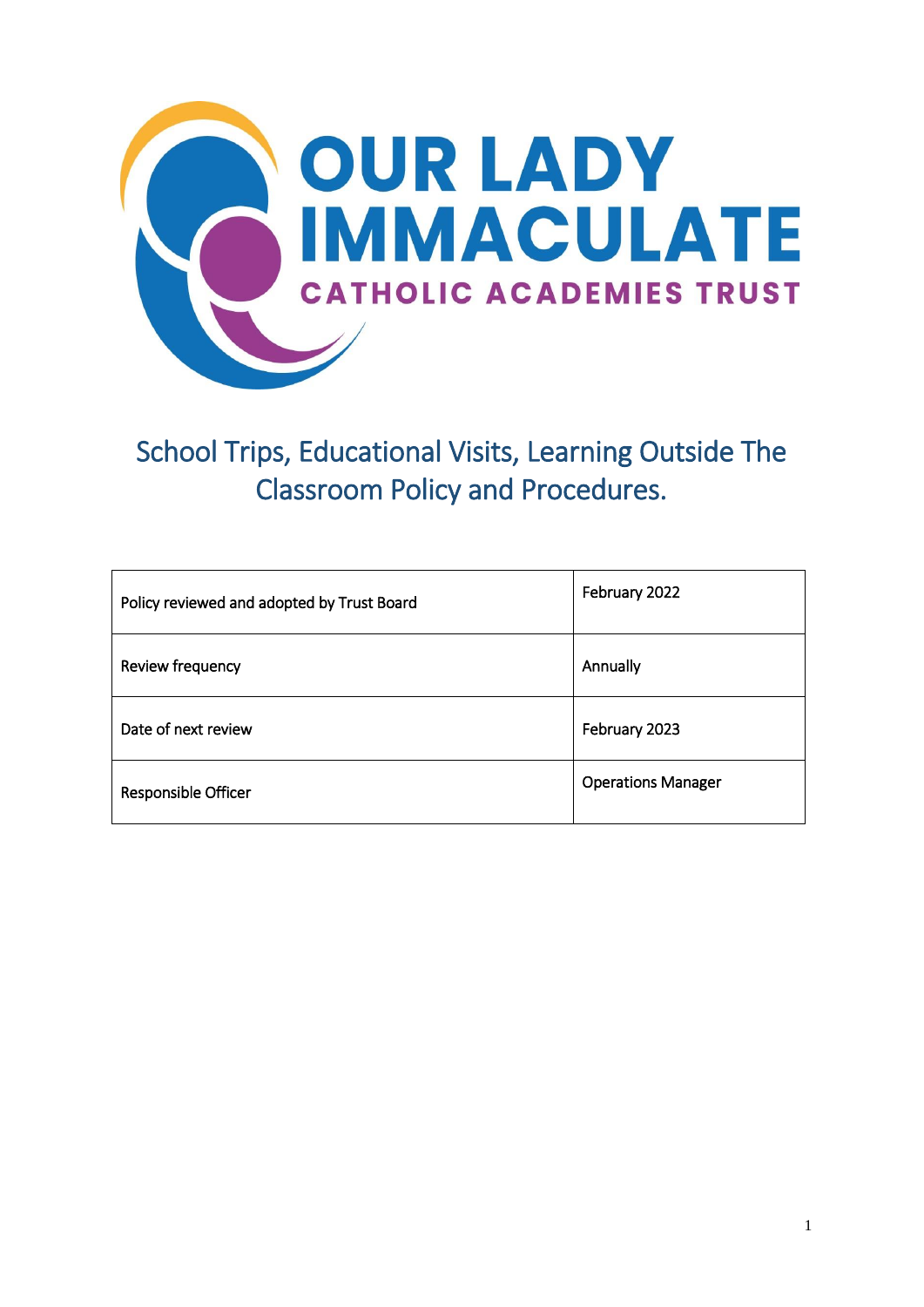# **Section A: Policy**

|    | Introduction                | Page 3 |
|----|-----------------------------|--------|
|    | Statement of Intent         | Page 3 |
| 3  | Aims                        | Page 3 |
|    | 4. Related Policies         | Page 3 |
|    | 5. Benefits of School Trips | Page 4 |
| 6. | Policy Scope                | Page 4 |
|    | Roles and Responsibilities  | Page 5 |
| 8. | Equal Opportunities         | Page 8 |

# Section B: Process and Procedure

| Management and Procedures<br>9.                 | Page 9  |
|-------------------------------------------------|---------|
| 10. Visits Abroad                               | Page 11 |
| 11. External Providers                          | Page 12 |
| 12. Adventurous Activities                      | Page 12 |
| 13. Codes of Conduct                            | Page 13 |
| 14. Risk management                             | Page 13 |
| 15. Emergencies                                 | Page 14 |
| 16. Adult/Pupil Ratios                          | Page 14 |
| 17. Parent Meetings                             | Page 15 |
| 18. Obtaining Parental Consent                  | Page 15 |
| 19. First Aid                                   | Page 16 |
| 20. Safeguarding                                | Page 16 |
| 21. Use of Private Vehicles                     | Page 16 |
| 22. Training                                    | Page 16 |
| 23. Finance                                     | Page 17 |
| 24. Provision of Food and Drink on School Trips | Page 18 |
| 25. Evaluation                                  | Page 18 |
| 26. Monitoring                                  | Page 18 |

# Section C: Guidance

| Appendix 1 - Good Practice for the Headteacher                           | Page 20 |
|--------------------------------------------------------------------------|---------|
| Appendix 2 – Good Practice for Group Leaders                             | Page 22 |
| Appendix 3 - Group Leaders' Checklist                                    | Page 24 |
| Appendix 4 – Codes of Conduct                                            | Page 26 |
| Appendix 5 - Alcohol, Tobacco and Drugs                                  | Page 28 |
| Appendix 6 - Risk Assessment for SEN, Disabled, Additional Medical Needs | Page 29 |
| Appendix 7 - School Management Procedures                                | Page 30 |
| Appendix 8 - Pupils who Misbehave                                        | Page 31 |
| Appendix 9 - Parental Consent                                            | Page 32 |
| Appendix 10 - First Aid                                                  | Page 38 |
| Appendix 11 - Overseas Visits                                            | Page 39 |
| Appendix 12 - Supporting Inclusion                                       | Page 42 |
| Appendix 13 - Advice to Group Leaders on Adventurous Activities          | Page 43 |
| Appendix 14 - Council for Leaning Outside the Classroom                  | Page 45 |
| Appendix 15 - Reporting an Injury                                        | Page 46 |
| Appendix 16 - Exploratory/Reconnaissance Pre-Visits                      | Page 48 |
| Appendix 17 - Emergency Contact procedure                                | Page 49 |
| Appendix 18 - Guidelines for Pre-Visit In-School Meetings                | Page 50 |
| Appendix 19 - Mobile Phones                                              | Page 52 |
| Appendix 20 - Emergencies                                                | Page 53 |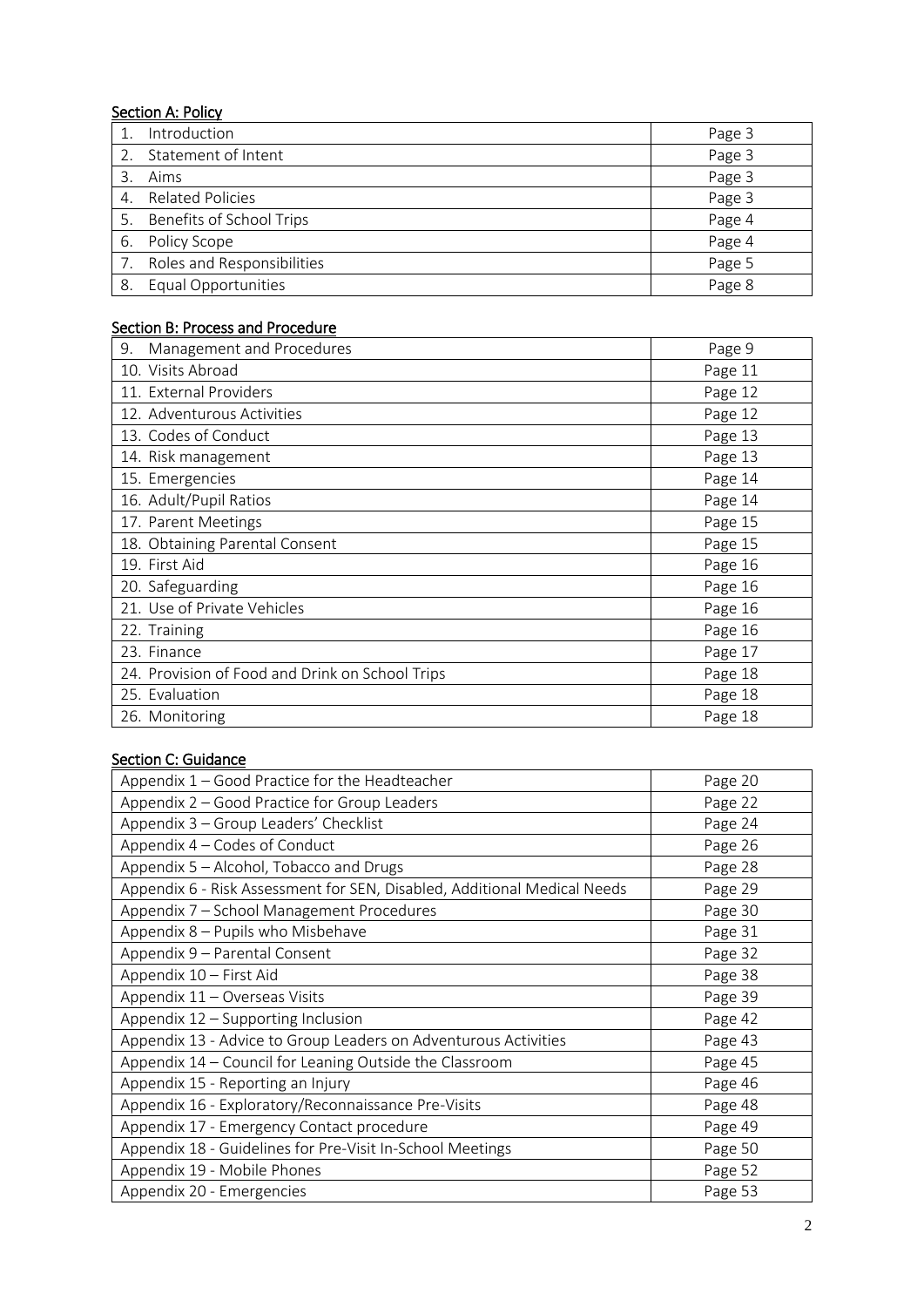# Section A: Policy

# 1 Introduction

1.1 The Trust recognises that learning that takes place out of the classroom is a valuable tool in its pupils' education, provided it is conducted within a safe and healthy environment.

1.2 The Trust believes that all pupils should be able to experience the world beyond the classroom safely, whatever their age, ability, aptitude and circumstances.

1.3 This policy is informed by the government guidance *[Health and safety on educational visits 2018](https://www.gov.uk/government/publications/health-and-safety-on-educational-visits)*

# 2 Statement of Intent

2.1 All appropriate steps will be taken by the Trust and its schools to meet statutory requirements, recognised codes of practice and guidance notes in establishing a safe and healthy environment on school trips/educational visits and other learning outside the classroom.

2.2 The overall high quality of planning and leadership on off-site activities will be evident from the contribution these activities will make to the all-round ethos of the Trust and its schools and the interaction between pupils and staff.

2.3 All members of staff and volunteers who participate in learning outside the classroom activities will have the training, skills and/or experience to organise and manage these activities safely.

2.4 All members of staff have a duty to take reasonably practicable measures to avoid injury to themselves and others and to co-operate with the management and with each other to ensure statutory duties and obligations are fulfilled.

2.5 All members of staff or other adults accompanying the activity have the right to refuse to participate in an activity that they consider unsafe or that they are not suitably competent.

2.6 To ensure that only providers with approved competence and acceptable insurance arrangements are used we will use providers with Learning Outside The Classroom Badges.

# 3 Aims of the Policy

This policy aims to:

- set out the Trust's requirements for managing and running school trips/educational visits/LOtC (learning outside the classroom) activities;
- make clear the aims and objectives that underpin school trips/educational visits and learning outside the classroom;
- give guidance on the procedures for ensuring suitable and sufficient risk assessment;
- set out who is responsible for what; and
- give examples of the documents that can be used by schools in planning and running school trips/educational visits/LOtC activities.

# 4. Related Policies

Those involved in the organising, running, monitoring and approval or trips must also be aware of wider legal obligations and policies. These include (but are not limited to):

- Safeguarding Policy.
- Data Protection Policy.
- Charging and Remissions Policy.
- First Aid Policy.
- Health and Safety Policy.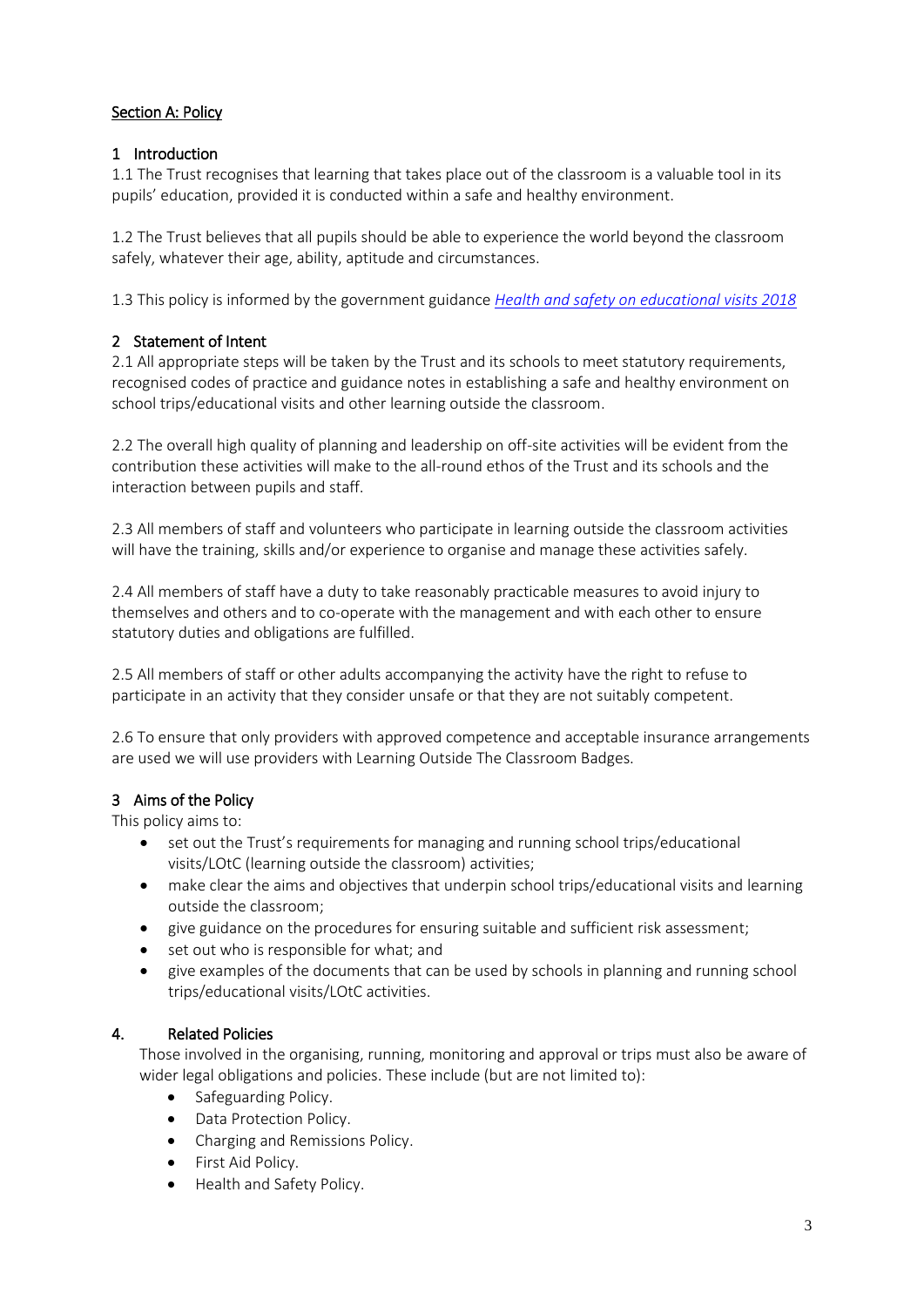- Equal Opportunities Policy.
- Critical Incident Management.

# 5 Benefits of School Trips/Educational Visit/LOtC Activities

5.1 Every school trip/educational visit/LOtC activity must have clear aims and objectives, which contribute to aims of the Trust's schools. They must do one or more of the following:

- support the school curriculum;
- enhance teaching and learning;
- provide experiences outside the scope of the normal curriculum;
- enable pupils to learn a variety of new skills;
- develop self-confidence, self-reliance, maturity, awareness and a sense of responsibility;
- encourage pupils to work cooperatively with others;
- promote the achievement of short-term goals;
- reinforce the development of social and personal skills in new situations;
- encourage self-assessment and the benefits of a healthy lifestyle and personal fitness.

5.2 In addition, a residential experience may also provide the opportunity to:

- encourage team spirit;
- promote and further improve personal physical ability;
- visit a foreign country and encourage pupils to use a foreign language; and
- experience different cultures, including foreign ones for overseas visits.

5.3 For each activity/visit the specific aims and objectives must be set out in the proposal form.

5.4 Each educational visit must have clear curriculum links, identifiable in the school's curriculum programmes.

# 6 Policy Scope

The government considers that there are two types of school trip/educational visit.

# 6.1 Routine Visits

These involve no more than an everyday level of risk, such as slips and trips and are covered by a school's current policies and procedures. They only need a little extra planning beyond the educational aspect of the trip. They can be considered as lessons in a different classroom.

6.2 Trips that need a risk assessment and extra planning

These are trips not covered by the Trust's or school's current policies. According to the government's advice this could be due to things like:

- the distance from school
- the type of activity
- the location
- needing staff with specialist skills

All school trips/educational visits/LOtC activities will be risk assessed. The written risk assessment, however, might be covered by existing proformas, while others may need a new assessment and a new proforma. It is the responsibility of the Headteacher (or delegated Duty Holder), assisted by the trained appointed Educational Visits Coordinator (EVC) for the school, to determine whether a new risk assessment and management plan is required.

The person given the job of managing school trips/educational visits/LOtC activities, or a specific one, should:

• have the skills, status and [competence](https://www.gov.uk/government/publications/health-and-safety-on-educational-visits/health-and-safety-on-educational-visits#educationalvisistscoorindator) needed for the job.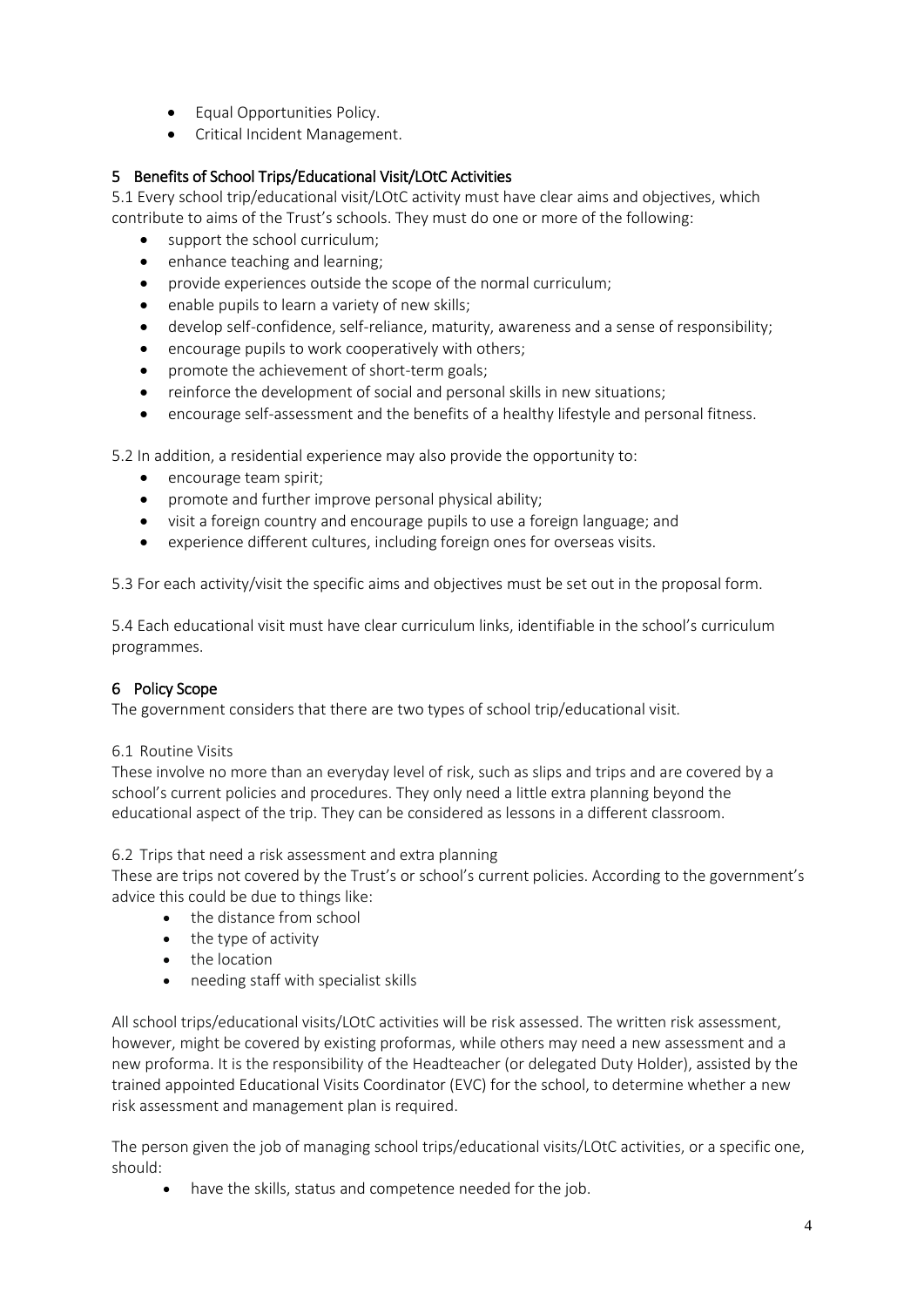- understand the risks involved.
- be familiar with the activity.

Plans should be proportionate and sensible, focusing on how to manage genuine risks.

6.3 For the purposes of this policy, learning outside the classroom includes:

- School grounds (though not when used for PE and games, which have their own policy);
- The local environment;
- Places further afield used for specific curriculum activities.

6.4 This policy does not relate to:

- Work experience (which has a separate policy and separate government guidance).
- Sporting activities or Physical Education (PE).

# 7. Responsibilities

# 7.1 The Directors

- will ensure that adequate policies, processes and resources are in place to ensure that the Trust and its schools can fulfil their obligation to keep staff and pupils safe, whether inside the grounds or off-site.
- will ensure the responsibilities as set out in the relevant health and safety law, regulation and guidance are complied with.
- have oversight of policies and procedures that ensure the quality and safety of all off-site activities.
- will set a Charging and Remissions policy.
- have oversight and final approval of all high risk (category C) visits.

# 7.2 Local Academy Committee

- Will receive reports from the school on the schedule of visits, visits that have taken place and how these relate/impact on the curriculum.
- Will monitor the processes undertaken to risk assess all school visits.
- Ensure that all relevant policies and procedures are implemented and followed.
- Carry out duties allocated to it by the Trust.

# 7.3 The CEO (Strategic Executive Lead)

The CEO will:

- delegate responsibility for school trips/EV/Learning Outside the Classroom activities to each school;
- ensure that relevant officers in the Trust and staff in its schools are familiar with the requirements of the appropriate legislation and codes of practice;
- ensure that there are effective and enforceable policies for the provision of health and safety on school trips/educational visits/Learning Outside the Classroom activities throughout the Trust and its schools and that they are implemented;
- ensure that each school has the training and expertise to implement a safe management system for all types of school trip/EV/Learning Outside the Classroom activity including those that are regarded as higher risk;
- ensure the provision of guidance to school headteachers on approval for medium and higher risk activities;
- direct schools on the financial management procedures to be used;
- ensure that the schools follow the Trust's policies on data protection and equal opportunities;
- support its schools in any emergency situation, especially dealing with the media;
- periodically review the effectiveness of the policy and ensure that any necessary changes are made; and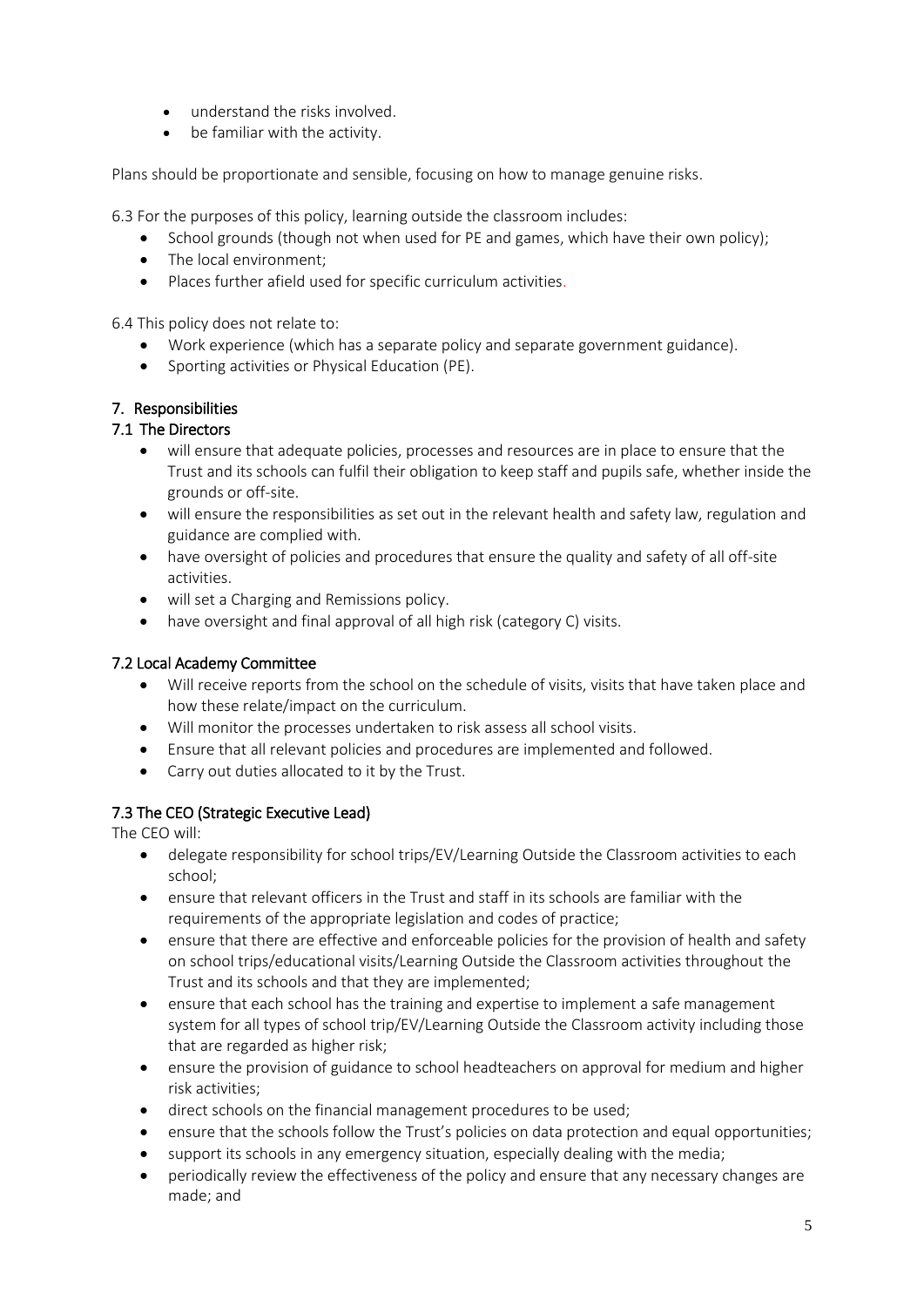- ensure that there is a competent body appointed to provide guidance on quality and safety aspects of off-site activities.
- The CEO will coordinate the headteachers reporting to the LAC

# 7.4 The School Headteacher

7.4.1 The Headteacher in each school is responsible for ensuring that:

- policies and guidelines are implemented, and an approved structure and plan for the management of learning outside the classroom and educational visits is in place, and is regularly reviewed;
- A suitably competent Co-ordinator is appointed. (If a Co-ordinator is not appointed, the Headteacher will carry the duty);
- written approval is given for each School trip/EV/Learning Outside the Classroom activity by the appropriate school leader;
- school trips/EVs/Learning Outside the Classroom are led by competent staff;
- effective guidelines and risk management are in place to enable school Trips/Learning Outside the Classroom/EV activities to occur, ensuring the safety of both pupils and staff;
- ensure that suitable and sufficient risk assessments are made and implemented;
- ensure that appropriate plans for emergencies are in place and are known;
- supervision, training and instruction are provided so that all staff and pupils can undertake school-related activities and visits in a healthy and safe manner;
- guidance is available on adequate provision of safety and protective activity equipment and clothing, with associated guidance, instruction and supervision.
- procedures are in place to vet the quality, relevance and safety of each proposed off-site visit;
- procedures are in place to vet and approve proposed contractors (e.g. tour operators);
- the school can be run efficiently in the absence of staff engaged in the activity or visit;
- the arrangements are in line with any code of practice and guidance provided by the Trust;
- the Trust Charging and Remissions Policy and appropriate procedures for the financial management of visits are implemented;
- objectives (see section 5) are provided for each visit.

7.4.2 The Headteacher has responsibility for approving low and medium risk activities. The Headteacher is responsible for ensuring the procedure for approval of high risk visits is followed.

Further guidance for Headteacher is contained in Appendix 1.

# 7.5 The School Trips/EVC/Learning Outside the Classroom Co-ordinator (EVC)

A school trips EVC will be appointed in each school. This may be the Headteacher if no other member of staff is appointed.

7.5.1 The Co-ordinator has responsibility for the day-to-day development and implementation of School Trips/Learning Outside the Classroom/EV procedures and conditions for all staff and pupils. The Co-ordinator will report as required to the Headteacher.

7.5.2 The Co-ordinator will be an experienced visits leader and;

- have the status and experience to be able to guide the working practices of other staff;
- be fully trained on a recognised EVC course;
- be able to assess the ability of other staff to lead visits;
- be able to assess outside activity providers; and
- be able to advise the Headteacher on approving trips.

# 7.5.3 The Co-ordinator will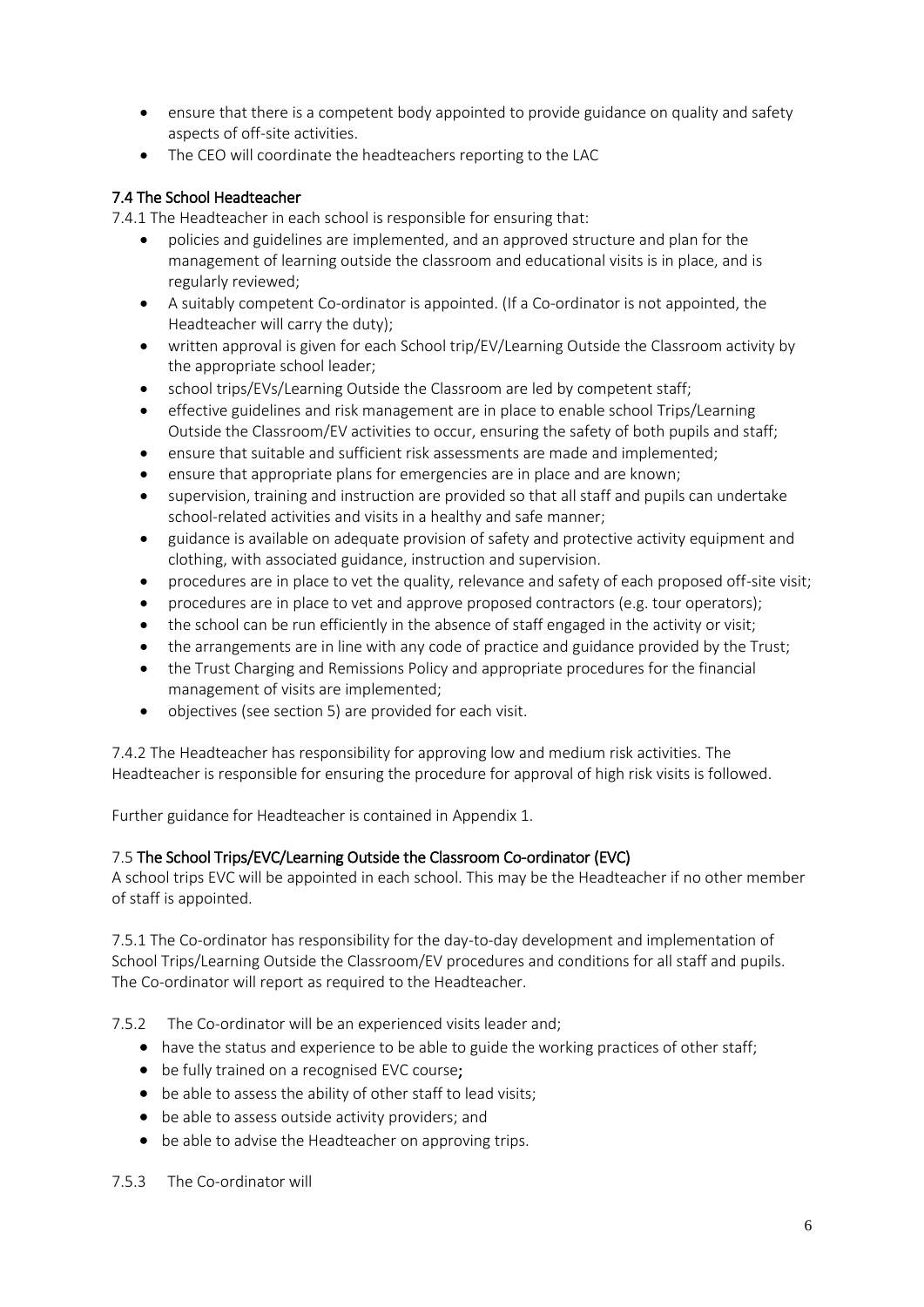- recommend approval of visits and Learning Outside the Classroom, or otherwise;
- manage the day-to-day planning and procedures for school trips/EVs/Learning Outside the Classroom;
- ensure that all group leaders are competent;
- ensure that all school trips/EVs/Learning Outside the Classroom is carried out in accordance with Trust policy;
- ensure that suitable risk management plans are in place for each activity;
- ensure that emergency arrangements are in place for each activity;
- organise appropriate training;
- make recommendations to the Headteacher on approval of all low and medium risk Learning Outside the Classroom activities, and liaise with the Headteacher for high risk visits, who will in turn seek permission from Directors;
- ensure that pre-visits take place wherever feasible, and to advise the Headteacher in cases where a pre-visit may not be feasible;
- conduct appropriate due diligence checks of proposed contractors such as tour operators in advance of the visit, specifically ensuring that arrangements exist for the appointment of competent staff and cooperation staff;
- ensure safeguarding policies are fully observed;
- ensure parents and relevant staff are fully informed on the arrangements for all visits and that parental consent has been given;
- ensure that emergency arrangements are in place for each visit;
- keep records of visits, incidents and near-accidents (sometimes called near misses);
- arrange for evaluation of each school trip/EV/Learning Outside the Classroom;
- undertake an annual review of trips.

# 7.6 Group Leaders

7.6.1 The leader in charge of any School Trip/Learning Outside the Classroom/EV activity must be a Trust/School employee, or person appointed by the Headteacher, and approved to lead the visit/activity. Group Leaders will report to the EVC.

Group Leaders will:

- be competent to lead the visit having successfully completed within the past year to date of their trip the Handsam E-Training course 'Planning Safe Visits' and if appropriate the Handsam E-Training course for 'Adventurous Activities and Overseas Visits;
- follow policies in planning and preparing the activity, assessing risks, ensuring the suitability of adults accompanying the group and taking account of the ability and aptitude of the pupil members of the group;
- assess the risks of activities and record any significant risks;
- make measures to control those risks;
- take account of guidance from the Co-ordinator; and
- make reports as required.

# 7.6.2 Guidance on good practice for group leaders is contained in Appendices 2 and 3.

# 7.7 Other Supervisors

Accompanying supervisors report to the Group Leader. All other group supervisors will:

- understand and follow the school policies;
- follow the reasonable instructions of the Group Leader;
- contribute as far as is reasonably practicable with the management of the activity to ensure the health and safety of everyone in the group;
- be clear about the objectives of the visit;
- attend briefing meetings;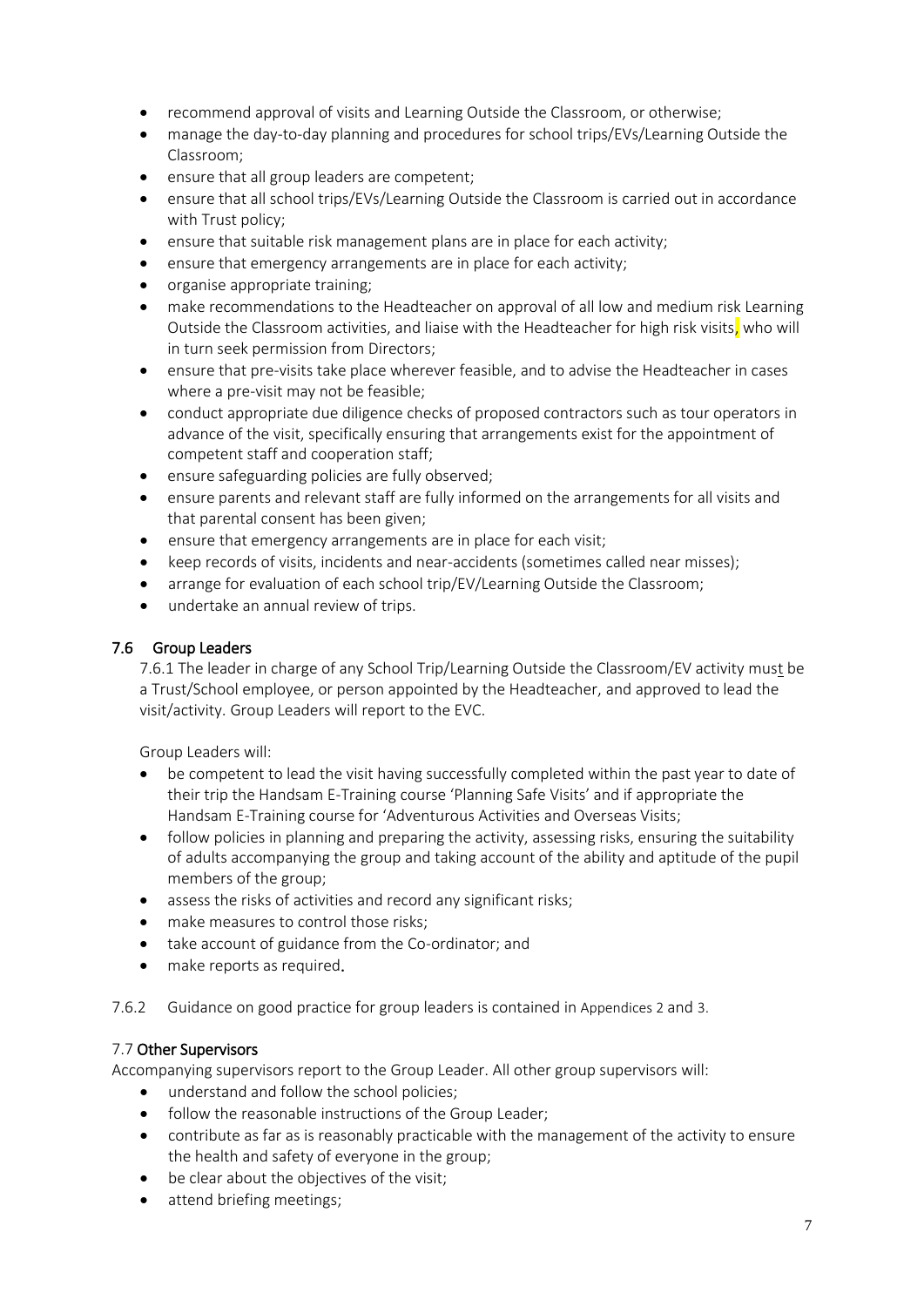• be capable of undertaking any organisational tasks assigned to them.

Guidance on staff conduct is contained in Appendix 4.

# 7.8. Other Accompanying staff/volunteers

7.8.1 Any adults on the visit/activity not employed by the Trust must be suitably clear about their roles and responsibilities during the visit/activity. They must be DBS cleared and approved by the school. Volunteers report to the Group Leader.

7.8.2 Adults not employed by the Trust (e.g. volunteer helpers) acting as supervisors must:

- do what is reasonably practicable to ensure the health and safety of everyone in the group;
- be clear about the objectives of the visit/activity;
- attend briefing meetings;
- follow the instructions of the group leader and school-employed staff, and help with the control and discipline;
- speak to the group leader or school-employed staff if concerned about the health or safety of pupils at any time during the visit/activity;
- never directly supervise a party of any age;
- not be left in sole charge of pupils except where it has been previously agreed as part of the risk assessment; and
- never be in a situation remote from the support of the leaders or other appropriate members of staff.

Guidance on staff conduct is contained in Appendix 4.

# 8. Equal Opportunities

8.1 All staff must take into account the Trust's equal opportunities policies. Organisers and leaders of activities must make reasonable adjustments to include prospective participants who have a disability.

8.2 The school will ensure that practical measures are in place to include pupils with special educational needs or medical conditions where that is possible. They should have, where possible, the same learning opportunities as the others in the group.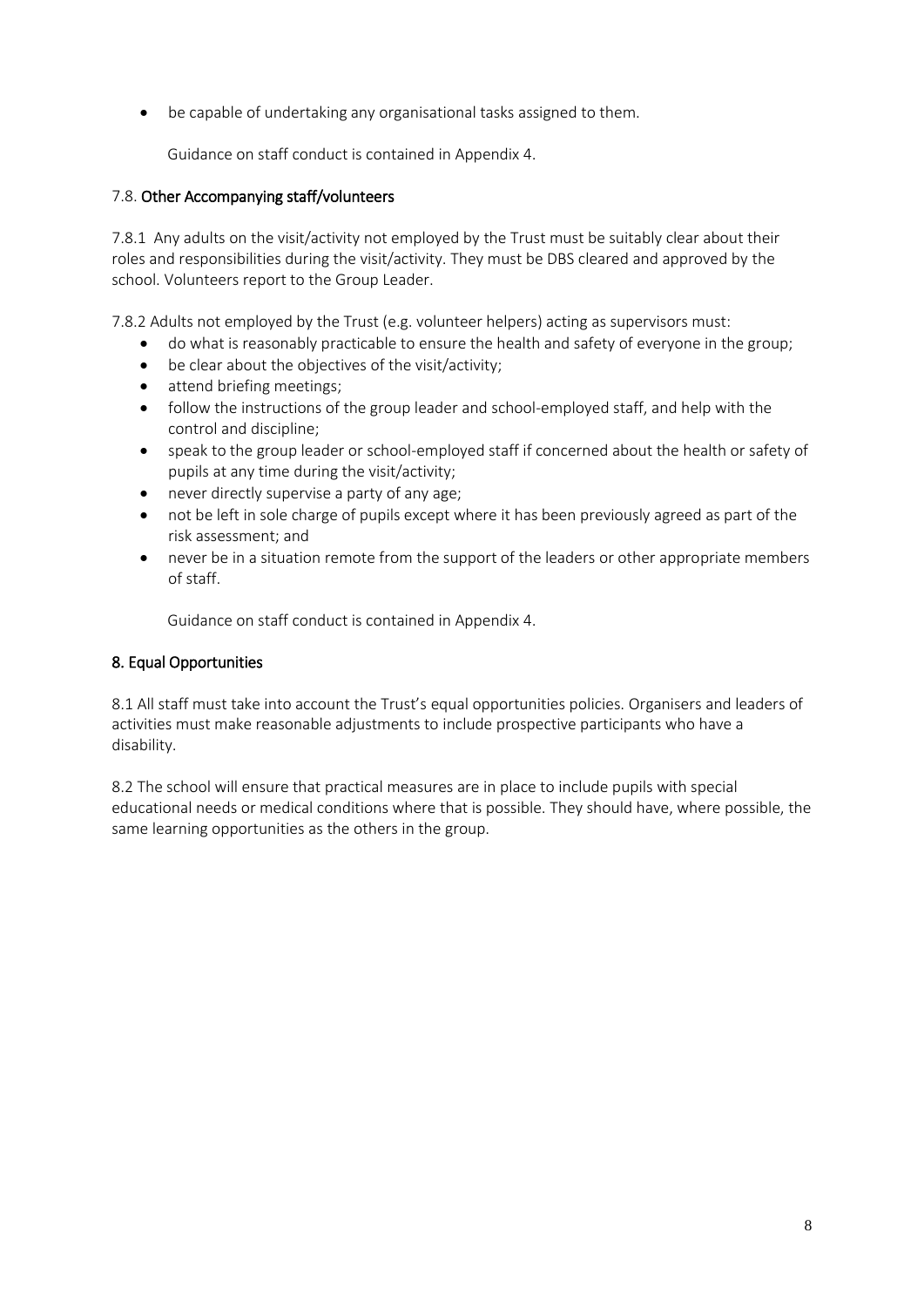### Section B: Process and Procedure

### 9. Management and Procedures

#### 9.1 Responsibility

It is the responsibility of the Headteacher to make and implement the management process for school trips/learning outside the classroom and educational visits based on the provisions and guidance in this policy and appendices annually.

The LAC has oversight to ensure the school and Headteacher are maintaining the safety of LOtC activities.

Headteachers will report annually on their management plan in their Headteachers report to governance.

### 9.2 Exploratory Visits

An exploratory/reconnaissance visit must be made by any member of staff who is to lead a group abroad, or on a residential visit or in a location that is not familiar to them.

The Trust accepts that for remote expeditions a prior visit may not be possible. In such cases, the Headteacher will determine in consultation with the Co-ordinator whether the risk assessment and proposed risk controls are sufficient.

Further details about exploratory visits are in Appendix 16.

### 9.3 Roll Lists

A list of names, addresses, ages and brief medical history should always be accessible to the leader. The roll will also be recorded on the school's Handsam health and safety management system and will be made accessible to appropriate senior members of staff.

Only those individuals who are required to know this information will be permitted access. When the data is carried off site it will be subject to the school's security measures to ensure it is not breached.

#### 9.4 Supervision

#### 9.4.1 Duty of care

All adults connected with a visit or activity owe an enhanced duty of care to the pupils they accompany in common law.

The duty of care expected is that of a reasonable, prudent and careful parent applying his or her mind to the situation. The duty is continuous during the whole period of the visit and cannot be delegated to anyone else.

# 9.4.2 Delegating responsibility

The group leader is responsible overall for the group *at all times*. He/she may, however, delegate supervisory roles to other adults in the group. When delegating supervisory roles to other adults the group leader should:

- allocate supervisory responsibility to each adult for named pupils and ensure that all adults understand that they are responsible to the leader for the supervision of the pupils assigned to them;
- ensure that each adult knows which pupils they are responsible for;
- ensure that each pupil knows which adult is responsible for them;
- ensure that each adult has the means to contact the group leader and/or other supervisors; and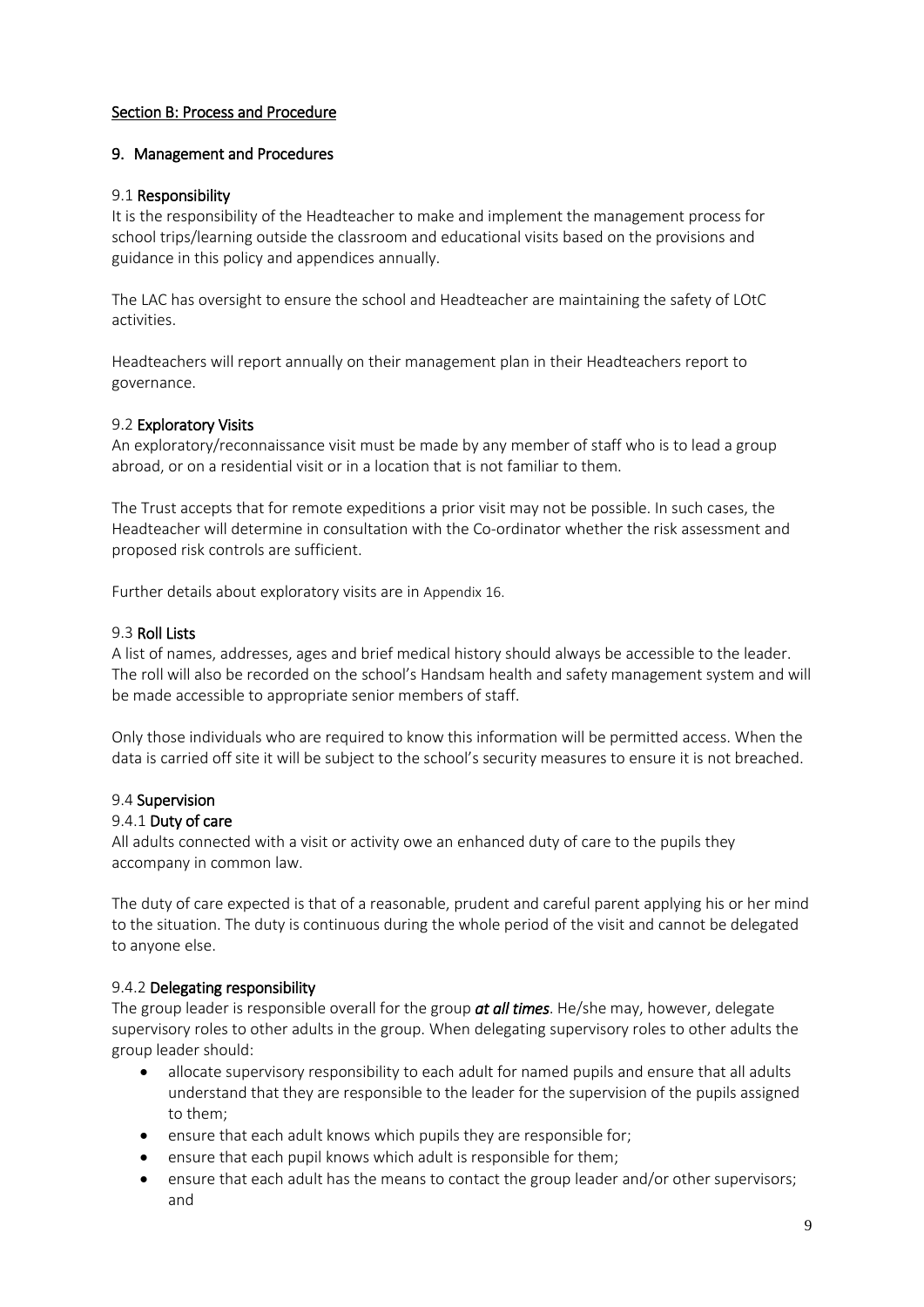• ensure that each adult has knowledge of and clearly understands the Trust's Emergency and Crisis Management policies.

9.4.3 Supervision can be close or remote but *is always 24 hours*, including home-stay visits, but supervisors are not expected to stay awake for 24 hours each day. In order that each adult supervisor gets sufficient rest, a duty roster should be arranged. It is essential that everyone involved in the visit understands the supervision arrangements and expectations.

9.4.4 Close supervision occurs when the group remains within sight and contact of the supervisor. Close supervision means that all supervisors have prior knowledge of the pupils, including any special educational needs, medical needs and disabilities. Close supervisors should:

- carry a list/register of all group members;
- regularly check that the entire group is present;
- have appropriate access to first aid; and
- ensure that each pupil knows what to do if they become separated from the group.

9.4.5 Remote supervision occurs when, as part of planned activities:

- a group of pupils work away from the supervisor (e.g. on a Duke of Edinburgh Expedition) but is subject to specified controls as recorded in the risk assessment;
- the supervisor is present but not necessarily nearby or directly in sight; and
- the group leader still remains responsible for pupils during this time, even though they are not in direct contact with them.

When supervision is remote:

- Groups must be sufficiently trained and competent for the level of activity to be undertaken, including how to deal with emergencies and summon help;
- Pupils should understand and accept the expected standards of behaviour;
- Pupils will be familiar with the environment or similar environments and have details of rendezvous points and times;
- Clear and understandable boundaries must be set;
- There must be clear lines of communication between the pupils, the supervisor and the school;
- The pupils should know the whereabouts of the leader/supervisor and should have a means of contacting them;
- A pupil should never be on his/her own. It is advisable that they be in a minimum group of at least three pupils;
- The supervisor should monitor the group's progress at appropriate intervals;
- The supervisor will be in the activity area and able to reach the group reasonably quickly should the group need support in an emergency; and
- There should be a recognisable point at which the remote supervision is completed.

Remote supervision will also apply to the times during home-stay visits when pupils are with their host families.

9.4.6 During night time residential situations, the security of the group is of additional importance. The leader should ensure that, as far as is reasonably practicable:

- Staff (of both genders where appropriate) have sleeping accommodation on the same floor and as near as possible to the pupils' accommodation;
- Suitable and sufficient safeguarding arrangements are in place (following appropriate risk assessment) to protect both pupils and staff;
- Where hotel/hostel reception is not staffed 24 hours a day, security arrangements are in force to restrict unauthorised visitors;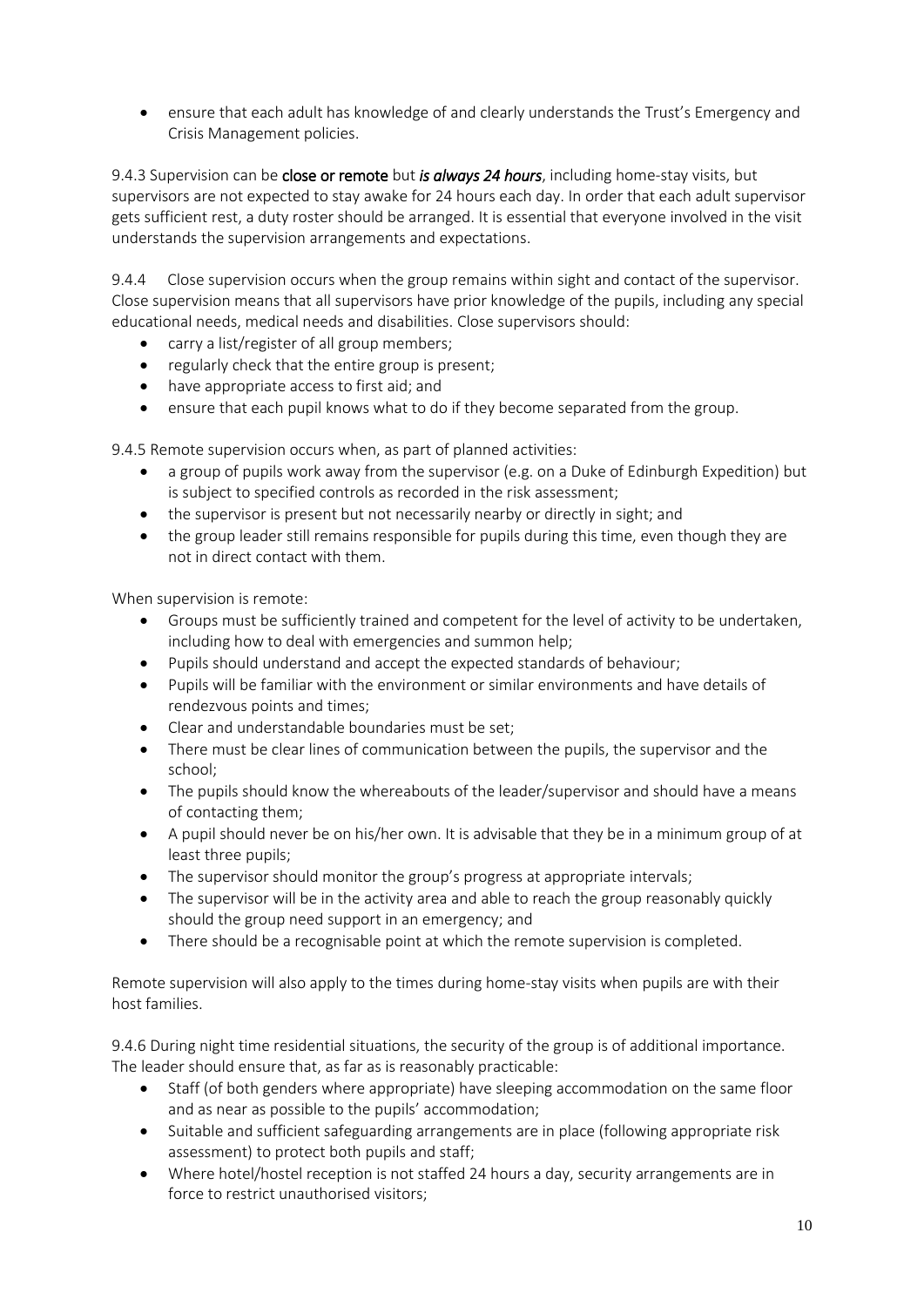- In the absence of 24 hour staffing of reception, external doors should be secured against intrusion and windows closed as necessary to prevent intrusion;
- Where possible, internal doors should be lockable but staff should have reasonable access to pupil accommodation at all times; and
- All staff and pupils should know the emergency procedures/escape routes in the event of a fire or emergency evacuation.

9.5 Approval of High Risk activities (category C)

Category C visits include, but are not limited to, residential visits and overseas visits, adventure activities and activities involving water.

Examples of activities included would include Duke of Edinburgh expeditions, outdoor adventure activities including hills and mountains, adventures on water or field studies involving water and motor sports.

High risk visits must be approved by the Directors of the Trust before they can proceed following procedure below:

- Via the Handsam system to EVC and Head. Once the head has signed off this stage ot proceeds to governance.
- Notification to LAC that the head has agreed a high risk trip may proceed. LAC notes approval and passes to Directors.
- Request for approval using summary information from Handsam system to Directors. SEL is notified at this point. Request is passed to Company Secretary for submission.

# 10. Visits Abroad

The Trust encourages visits abroad. Guidance on how these should be managed is in Appendix 11.

Trips abroad can have extra risks and need a higher level of risk assessment.

It is recommended that schools make sure any organisation that is providing activities for the school holds the LOtC Quality badge or similar local accreditation.

Schools are expected to note that the HSE does not cover incidents overseas. However, it can investigate work done in Britain to support the trip, like risk assessments.

School staff should be made aware that they could also be liable under civil law for any injuries to the children due to negligence. The Trust's policies are designed to ensure the health and safety of pupils as far as is reasonably practicable, and will protect staff in law.

If the trip includes significant risks, such as challenging terrain, going to remote places or extreme climates, schools must follow the guide to the *British Standard for [adventurous](https://www.bsigroup.com/en-GB/about-bsi/uk-national-standards-body/what-is-the-national-standards-body/why-standards-matter-for-consumers/consumer-resources/) activities outside the United [Kingdom](https://www.bsigroup.com/en-GB/about-bsi/uk-national-standards-body/what-is-the-national-standards-body/why-standards-matter-for-consumers/consumer-resources/)* BS 8848:2007+A1:2009 (It is the responsibility of the headteacher to check and reference the latest COVID guidance issue by the government).

The Headteacher should use this guidance as the basis for the planning and risk assessment. Companies and other organisations employed by the school should follow this too. If the provider holds a LOtC Quality Badge then they follow this standard. Otherwise, the school should use a company which is a member of th[e School Travel Forum,](https://schooltravelforum.com/teachers-toolkit#guidance) whose members have to follow the standards set out in the Forum Handbook (see below)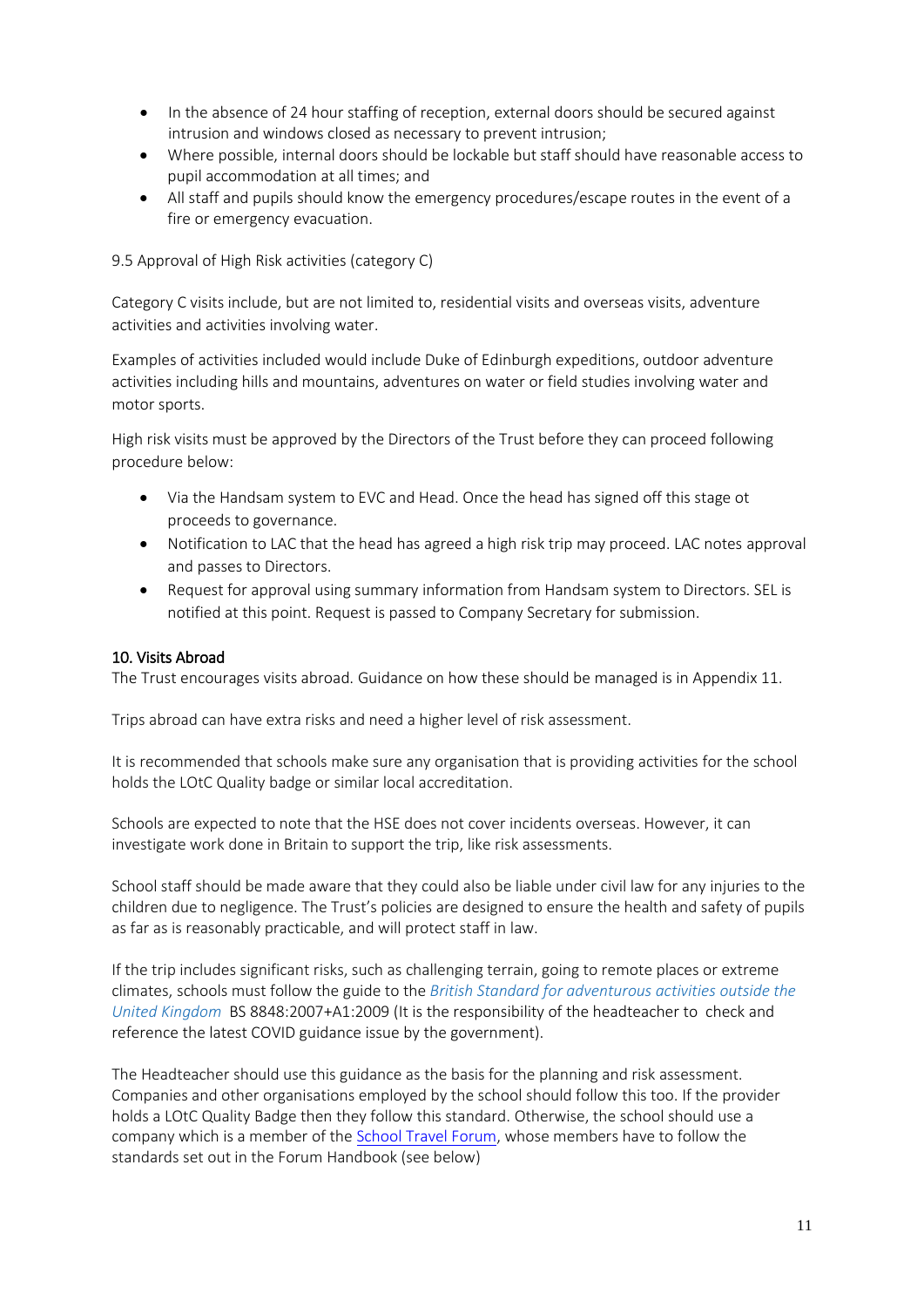10.5 [The School Travel Forum](https://schooltravelforum.com/teachers-toolkit#guidance) has a [Handbook](https://schooltravelforum.com/media/1565/stf-handbook-section-3.pdf) for providers that can be accessed on-line. It sets out the standards that the Forum expects of its members.

### 11. External Providers

11.1 In accordance with government advice the Trust requires that its schools using an outside organisation to provide an activity must check they have appropriate safety standards and liability insurance.

Schools are expected to have an agreement with providers that makes it clear what everyone is responsible for. This is especially important if the external organisation will be taking over supervision of the school group.

11.2 The school will use external providers that have been specifically assessed as suitable to deliver LOtC/EV activities.

11.3 As far as possible group leaders will choose providers who hold the Council for Learning Outside the Classroom's LOtC Quality Badge. However, group leaders are not restricted to using LOtC Quality Badge providers. In such cases the leader in liaison with the EVC must undertake appropriate risk assessment, and will check what other relevant accreditation the providers hold and seek references from other trusted schools.

11.4 In all cases, the group leader must assess any likely risks posed by the members of the group. External providers cannot do this on behalf of the school. The Co-ordinator must also be satisfied that this has been done.

11.5 As often as possible the school will use external providers who are members of the School Travel Forum. Any chosen external provider should have standards at least equivalent to those set out by the School Travel Forum.

#### 12. Adventurous Activities: caving, climbing, trekking, and water-sports

12.1 The Trust's policy is that activities of a more adventurous nature should be arranged wherever practicable through a specialist provider, and where required by the statutory **Adventure Activities** [Licensing Regulations 2004,](https://www.legislation.gov.uk/uksi/2004/1309/contents/made) a provider who holds a current AALA Licence. The school will take account of the government advice on these activities.

12.2 These activities must be identified and risk assessed as part of the visit beforehand. Staff managing or leading visits must not decide to add such activities during the trip. Leaders must always consider the abilities of the children when assessing risk.

12.3 Organisations need a licence to provide some adventure activities. Organisations who hold the LOtC Quality Badge should hold a licence for the activity they provide.

12.4 School staff can find out more about AALA [licensing](http://www.hse.gov.uk/aala/public-information.htm) on the Health and Safety Executive (HSE) [website,](https://www.hse.gov.uk/) and about the LOtC Quality Badges on [www.lotc.com](http://www.lotc.com/)

Further guidance is in Appendix 13.

#### 12.5 Water sports

When planning water sports, schools must consider the need for:

- instructors
- lifeguards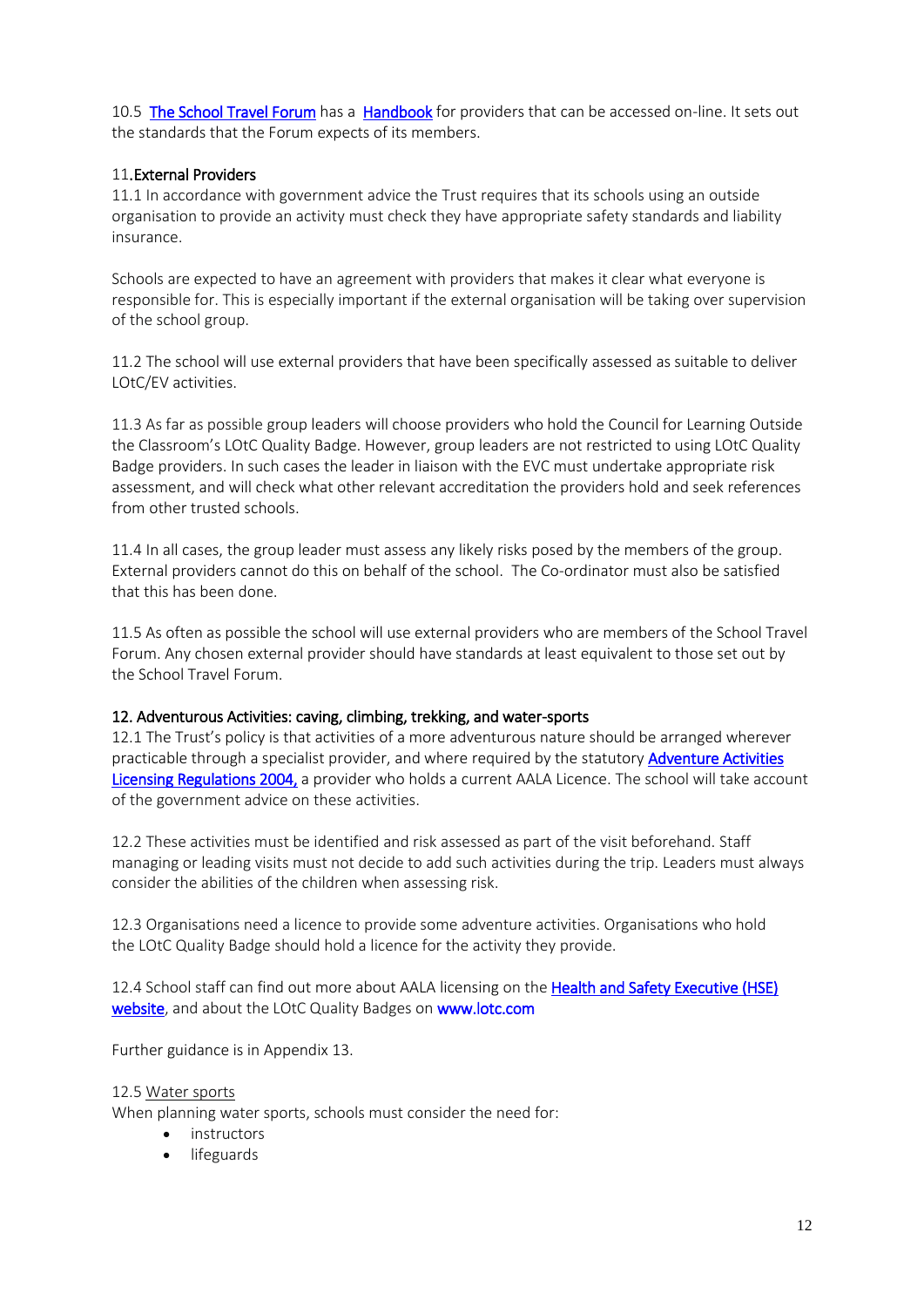Schools should take particular care when using hotel swimming pools and other water leisure activities which may not have a trained lifeguard.

## 12.6 Qualified Staff

Occasionally a member of staff may have the qualifications and experience to lead a self-organised visit, but approval will only be given by the Headteacher following consultation with the EVC and group leader.

### 12.7 Information about Pupils

If it is a requirement for the personal data of children to be transferred to third parties, a clear processing agreement will be established which details how data will be securely held, processed and disposed of by said third party.

### 13. Codes of Conduct

### 13.1 Pupil Code of Conduct

The School has a *Pupil Code of Conduct for All out of School Activities*. Parents and pupils will be asked to complete the code of conduct form accordingly. A sample of the relevant form is shown in Appendix 4

### 13.2 Staff Code of Conduct

The school has a *Staff Code of Conduct for Educational Visits*. The school expects that all adults acting *in loco parentis* on any school trip will be mindful of responsible and proper behaviour, so that they are able to exercise their professional judgement at all times".

Further details are in Appendix 4.

## 14. Risk Management

14.1 Staff are required to follow the government guidance for risk assessment on LOtC/EV activities set out in the DfE guidance *[Health and Safety on Educational Visits 2018](https://www.gov.uk/government/publications/health-and-safety-on-educational-visits/health-and-safety-on-educational-visits) and [Health and Safety:](https://www.hse.gov.uk/services/education/sensible-leadership/school-leaders.htm)  [Responsibilities and Duties for Schools 2018.](https://www.hse.gov.uk/services/education/sensible-leadership/school-leaders.htm)* 

14.2 Risk assessments should be completed and reflect the level of risk. The DfE guidance states the importance of recording details of risk assessments, the measures taken to reduce these risks and expected outcomes.

The Headteacher, following appropriate consultation will determine which assessments can be used as generic risk assessments and which are specific and need to be repeated for each visit/activity.

14.3 A simple 'Risks assessed/None significant' can be recorded for low level or minor risks.

14.4 More complex activities may have significant hazards, which staff will have to avoid or overcome with proportionate risk management.

#### 14.5 Types of Risk Assessment

There are three types of recognised risk assessment:

1. Generic: This will usually be prepared by the LOtC/EV and with the approval of the Headteacher. This covers activities/venues which the school frequently uses. Some generic material is available on the [CLOtC website.](http://www.lotc.org.uk./) Generic risk assessment will always be written and recorded in the management system.

2. Visit-specific: These assessments address the specific visit, the venues used, activities conducted and the needs of your particular group. They might show how an activity can be modified to suit, for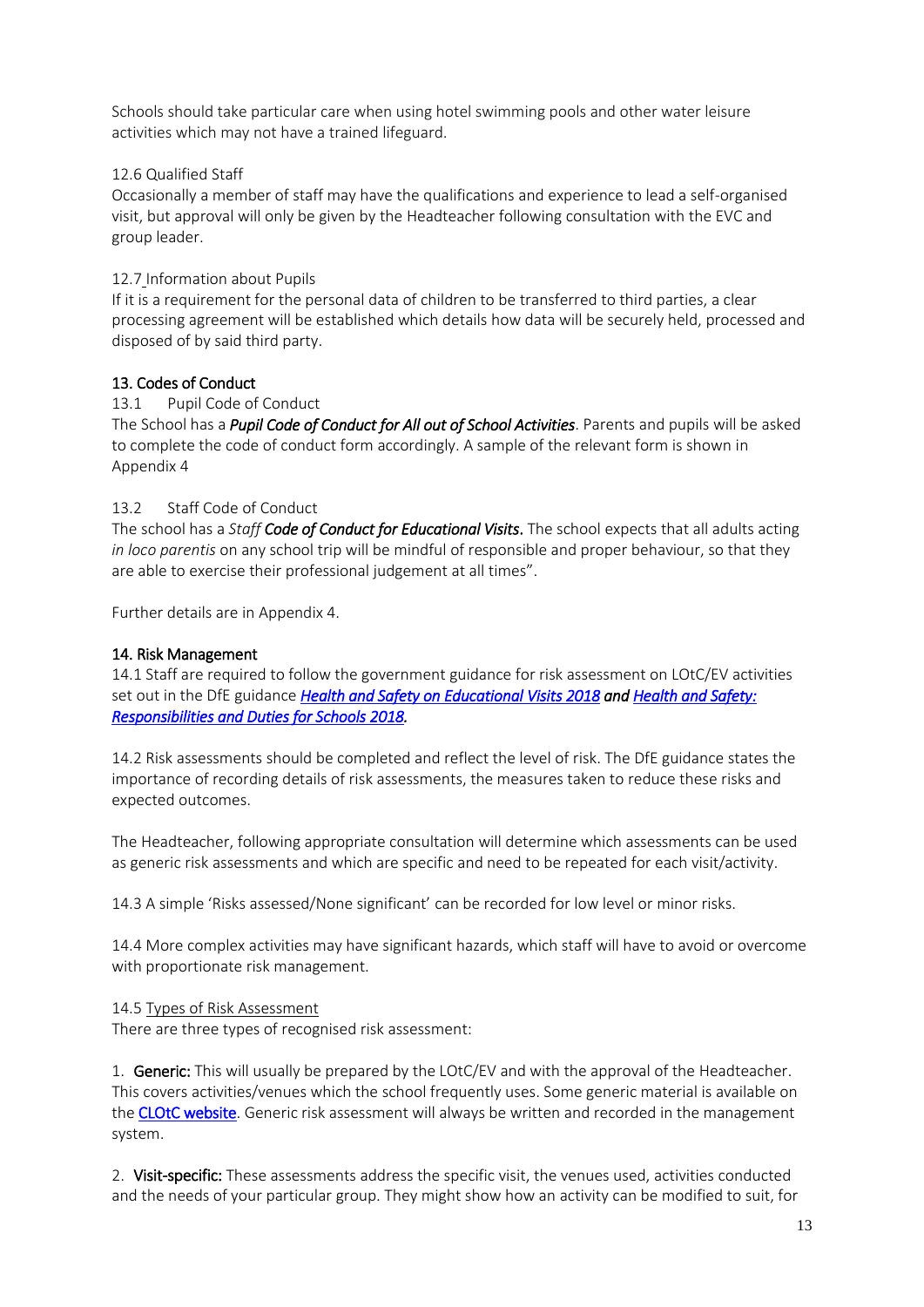example, a disabled pupil. These will normally be written and will be recorded in the management system.

3. On-going: These assessments will be done during the visit/activity by Group Leaders. They will take account of changing environment/conditions/group. An on-going assessment may lead Group Leaders to turn to a Plan B. These risk assessments will not usually be written at the time, but what was done should be recorded later in the management system for the benefit of future activities.

### 14.6 Risk-Benefit Assessment

While assessing the risk, staff should also assess the *benefits of the activity.* These must then be balanced against the risks.

Group leaders who are in doubt about the balance of benefit and risk should consult the Coordinator. The Co-ordinator is empowered to make decisions on the balance of benefit and risk. Where the Co-ordinator is unsure, they must consult the Trust.

More advice on risk management is contained in Appendix 7.

#### 15. Emergencies

Schools will follow government advice.

Schools must have an emergency response plan that covers what to do if there is an incident away from the school.

Schools should also have a communications plan and scripts where relevant that covers how routine communications should be handled, including regular check-ins and calls to reassure people. Group leaders should be familiar with these plans.

#### 16. Adult: Pupil Ratios

16.1 The appropriate ratio for any activity will arise from the risk assessment. There is no specified government ratio, aside from for EYFS, which must be adhered to. Any statement in an EHCP plan of an Adult/Pupil ratio or a particular level of support, must be adhered to.

The ratio should help leaders safely achieve the objectives of the visit.

16.2 The decision should take into account:

- The sex, age, ability and aptitude of the group;
- The nature and duration of the activities;
- The location and environment in which the activity is to take place;
- The experience of leaders/teachers:
- The duration and nature of the journey;
- Type of accommodation;
- Competence of staff on any specific activities;
- Requirements of the place(s) being visited;
- Medical, emotional and educational needs of the pupils;
- Special educational needs and disabilities;
- Competence and behaviour of pupils; and
- First aid cover.

16.3 The ratio will be agreed with the Co-ordinator after the risk assessment has been submitted and before the final planning takes place.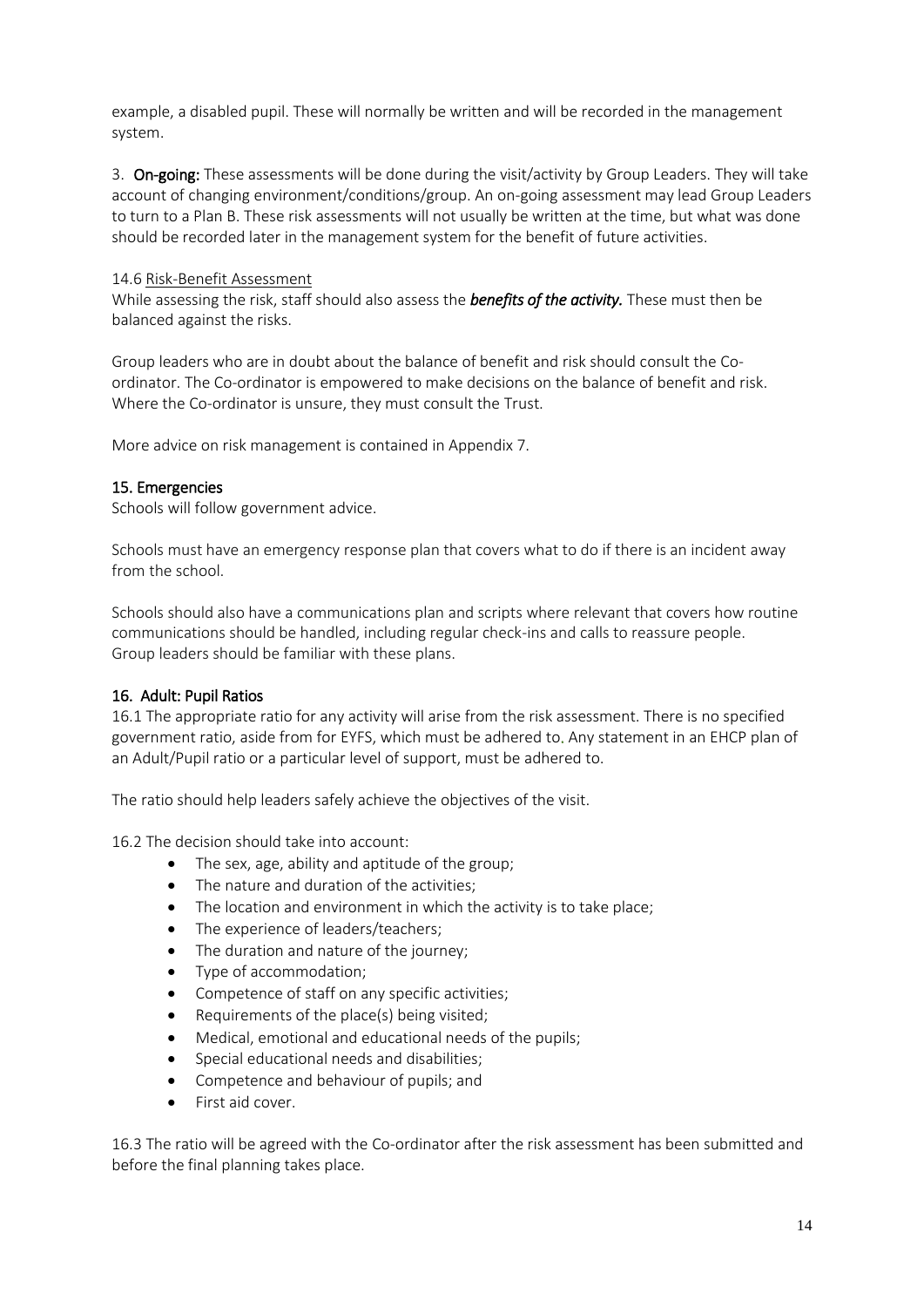If the Trust sets a minimum ratio for any activity, the school must adopt that ratio as the minimum.

16.4 No visit/activity must take place without the risk assessment being signed off by the Coordinator.

16.5 The Headteacher has the power to change the ratio with the agreement of the Trust, following discussions with the EVC and group leader.

### 17. Parent Meetings

For medium and high risk visits a parents' and pupils' meeting should be arranged prior to the visit taking place. At this meeting at least one parent/carer and the pupil should be expected to attend as a prerequisite to the pupil being allowed on the trip.

See also guidance in Appendix 18.

#### 18. Obtaining Parental Consent

18.1 The law does not require parental consent to be obtained for every individual school trip/educational visit/learning outside the classroom activity, as they are part of the curriculum. However, parental consent is required for nursery age children.

Schools should still tell parents about these trips and give them the opportunity to withdraw their child.

The government advises that written consent is usually only needed for trips that:

- need a higher level of risk assessment
- are outside normal school hours

Schools to ask parents to sign a copy of the [generic School](https://www.gov.uk/government/publications/consent-for-school-trips-and-other-off-site-activities) Consent Form when their child enrols. This will cover them for their whole time at the school.

Parents should be informed of all activities (including sports fixtures and local visits as part of the curriculum), and that consent must be obtained for:

- any activity or educational visit which has been assessed as carrying a significant risk (usually medium and high risk categories);
- off-site activities extending beyond the normal start or finish of the school day;
- all activities that will be during any holiday or closure period;
- all activities requiring remote supervision; and
- any activity where the school's duty of care will be exercised by contractor's staff on behalf of the school.

18.2 If agreement cannot be reached with any parent who refuses consent, the pupil should be omitted from the activity and a different way found for the learning to be delivered for that pupil.

#### 18.3 Consent for Medical Treatment

It is Trust policy that no pupil will be allowed to participate in a School Trip/LOtC/EV activity without having parental consent for medical treatment where such treatment is necessary.

#### 19. First Aid and Medical Conditions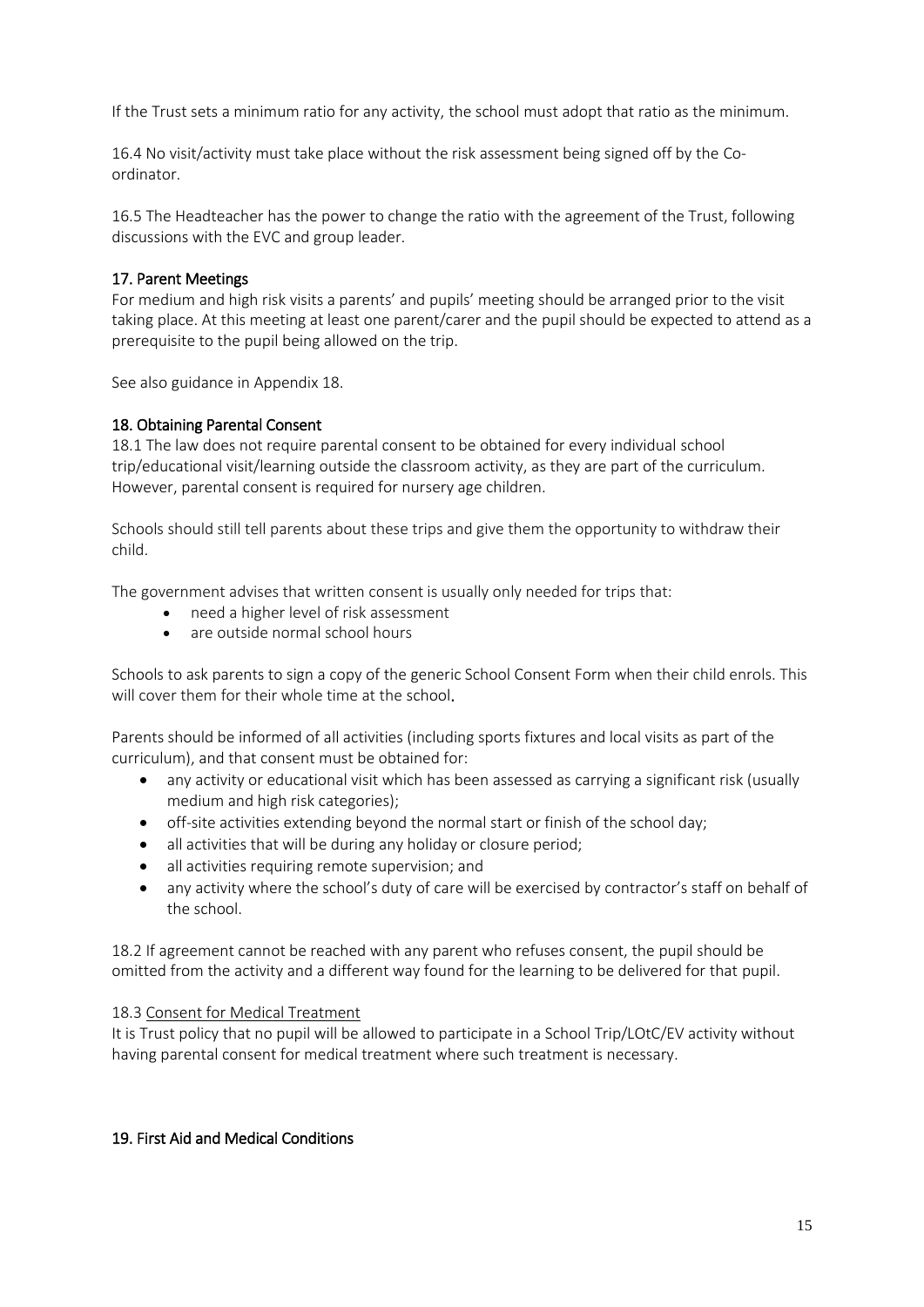19.1 The school will set and review a First Aid Policy for school trips/educational visits/learning outside the classroom. Group leaders must have due regard to the policy when determining the first aid arrangements for a School Trip/LOtC/EV activity.

19.2 The determination of the first aid provision will be based on a consideration of the following:

- The school's First Aid policy:
- The numbers in the group and the nature of the activity;
- The risk and type of injury that might be incurred and how effective first aid would be in those circumstances;
- The availability of an ambulance service, and the distance to a hospital with accident and emergency facilities;
- Pre-existing medical condition of group members; and
- The first aid training and competency of supervising staff.

Further guidance is in Appendix 10.

19.3 Each school will also have a Supporting Pupils with Medical Conditions Statement which must contain details of how medical support will be delivered to at least the same standard on trips/educational visits as when the students are at school.

# 20. Safeguarding Requirements

20.1 These must be considered at an early stage of the planning. If engaged in regulated activity, all supervisory staff or adults who are employed to instruct pupils, whether paid or voluntary, must be DBS checked before being allowed to supervise a group. Under no circumstances will a volunteer be left unsupervised with pupils or allowed to work in regulated activity if no checks have been obtained.

# 21. Use of Private Vehicles

Staff must not use private vehicles to transport pupils.

# 22. Training

22.1 The school will ensure that:

- The Co-ordinator keeps themselves up-to-date with developments in policy and good practice in order to help colleagues to manage risks; and
- Group leaders and any other accompanying adults are appropriately trained in risk management and health and safety measures.
- Pupils are appropriately trained and briefed before every activity off-site.

# 22.2 Support Staff

All support staff and supervisors must be trained appropriately in risk assessment and safety management, and are competent to carry out the supervisory duties.

22.3 Support staff who have the higher level teaching assistant status may lead classes to learn outside the classroom, but will be under the direction and supervision of a teacher.

22.4 A qualified teacher may not always be present during the activity but the HLTA is allowed to supervise learning outside the classroom, not only in the grounds and nearby, but further afield. HLTAs can also supervise groups on distant activities, or more complex activities, where the school has determined that this is necessary.

22.5 The school will monitor the supervisory competence of all staff including teachers, support staff, trainees and volunteers, and will arrange through the Co-ordinator an annual training plan.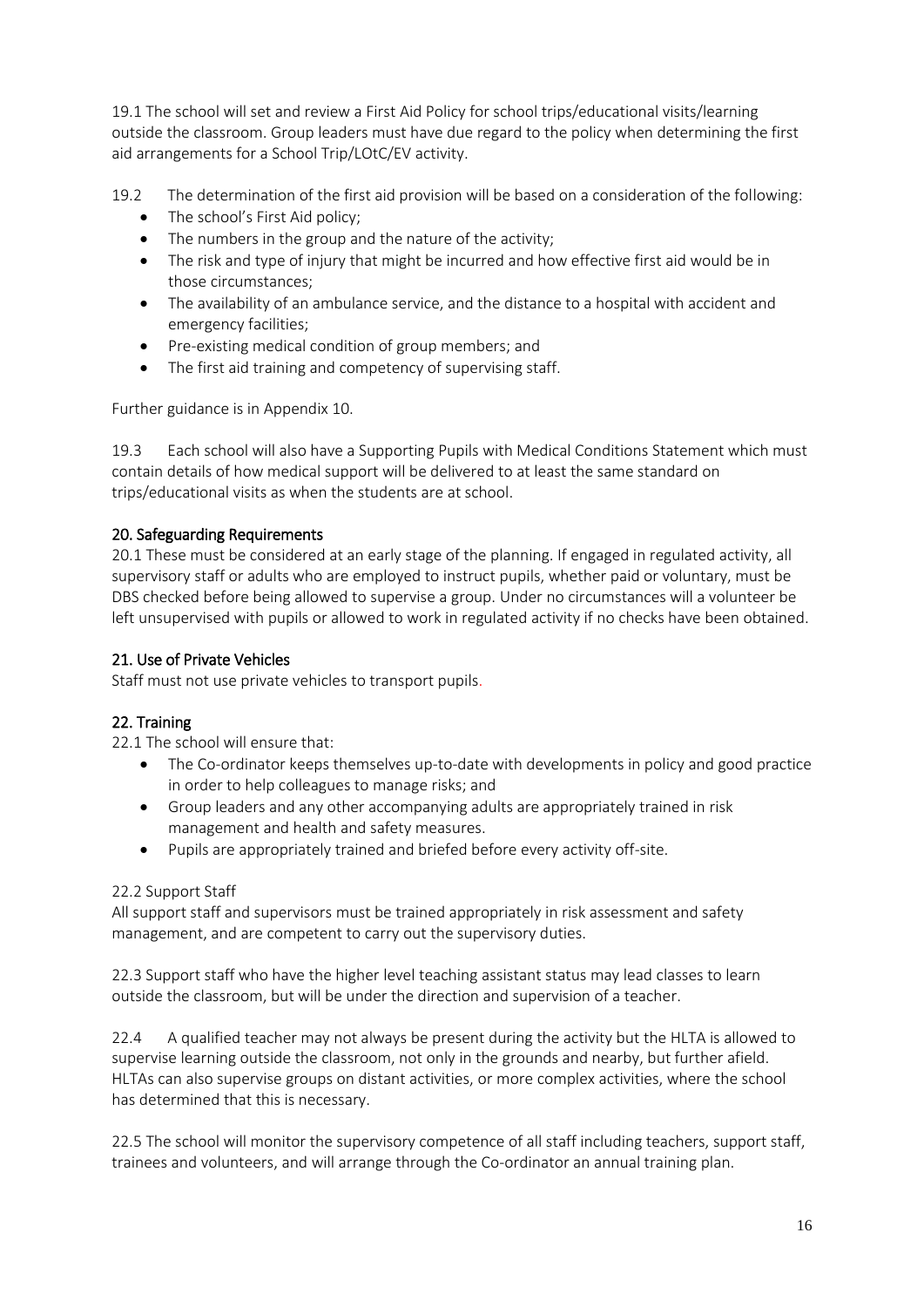# 23 Finance

23.1 The Co-ordinator or group leader will liaise with the Headteacher and designated administrator with regards to budgeting/estimates/and costings, and the financial arrangements for the activity.

23.2 The designated administrator is responsible for the overall accounting and management of the school trips/educational visits/learning outside the classroom budget.

### 23.3 Charging for Activities

The school conforms with the government's regulations on charging for activities and charges will be made in accordance with the school's *Charging and Remission Policy.*

### 23.4 Charging for Residential Visit

23.4.1 Schools are allowed to charge for the cost of board and lodging during a residential visit. The cost must not exceed the actual cost of the provision.

The school has the delegated power to determine its policy on this.

23.4.2 Where the visit takes place wholly, or mainly, during normal school hours, pupils whose parents are in receipt of certain benefits as ordered by the government (which may change from time to time) will be entitled to a remission of the charges as well as a free school meal.

23.4.3 A similar entitlement applies if the visit takes place outside school hours, but is necessary as part of the national curriculum, forms part of the curriculum for a prescribed examination for which the pupil is being prepared, or part of the syllabus for Religious Education.

23.4.5 The school policy is to charge parents for residential visits as allowed by the regulations and to make relevant remissions of the cost to parents who qualify according to the regulations. In all other instances, the school must request voluntary contributions and make up any shortfall from resources. Where this does not cover the cost the activity must be cancelled.

#### 23.5 Costing of Activities/Visits

The member of staff in charge of a visit/off-site activity is responsible for ensuring that the full costs involved are covered by parental contribution or other funds. The following main costs need to be considered but others will apply depending on the nature of the journey:

- Any cost of cover for absent staff;
- Accommodation;
- Food;
- Travel/transfers;
- Excursions;
- Administration costs in organising the LOtC activity;
- Insurance; and
- Contingency/emergency fund.

#### 23.6 Accounts

- A record of receipts and payments will be kept and supported by auditable documentary evidence;
- The records should be available at any time for examination by authorised staff and will be reviewed annually by auditors. They should be retained for a minimum period of six years;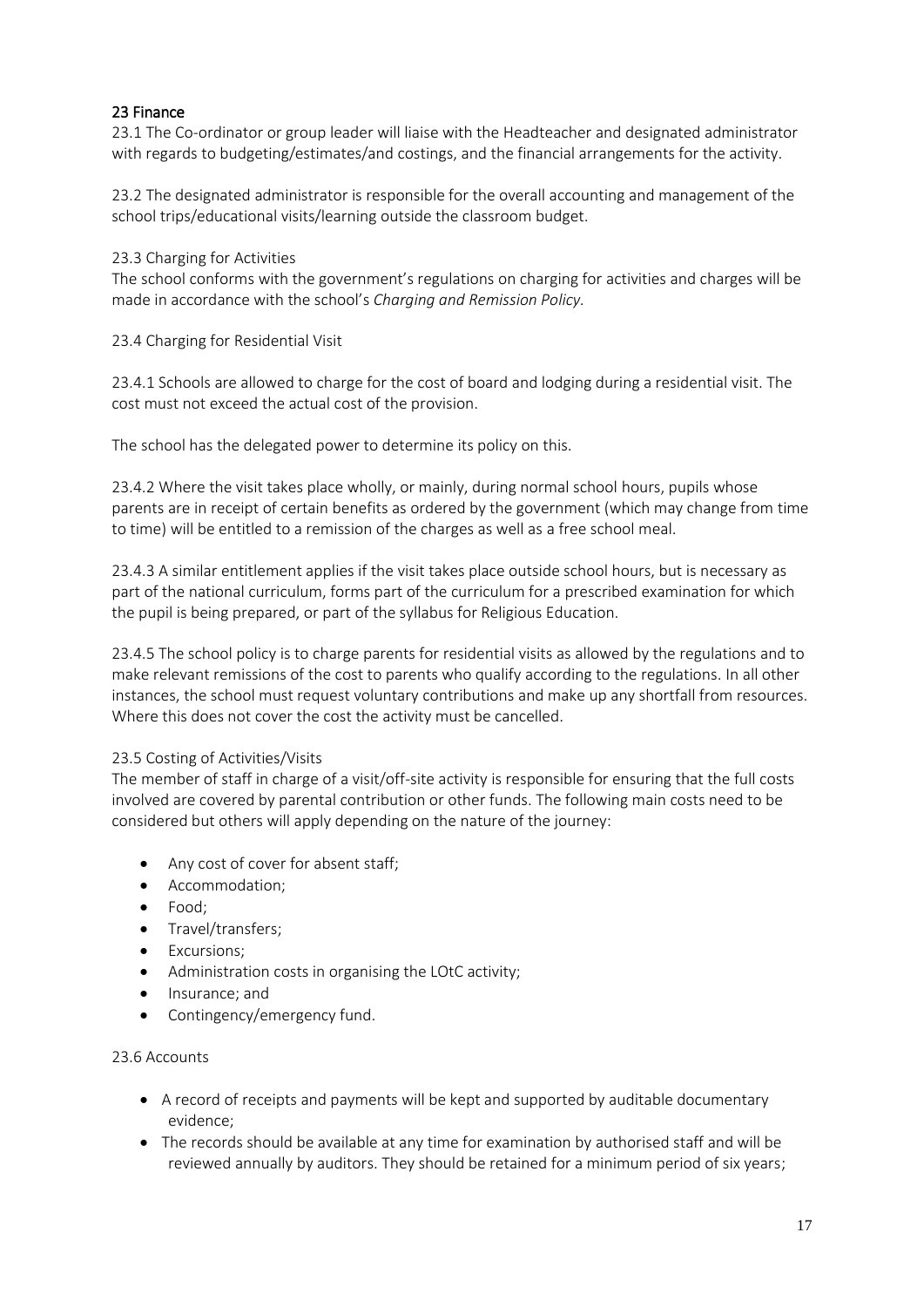- For all practical purposes, the school office will act as the 'bank' for all visits and activities funds. All income relating to the visit/activity must be recorded on the appropriate schools cashless system and authorisation system, and authorised by the headteacher before payment can be made.
- In no circumstances must the personal accounts of members of staff be used for any activity; and
- Where a pupil withdraws from a trip, or is banned from a trip because of bad behaviour after arrangements have been made, sufficient funds should be withheld from the contributions already made by that pupil's parents in order to cover any irrecoverable costs incurred on the pupil's behalf.

The school must inform parents in the documents provided for the visit what the budget is, the financial procedures and any timings for payment.

# 23.7 Insurance

The Trust has in place appropriate insurance to cover employees (employer's liability insurance) and liability to the public (public liability insurance) through the RPA (Risk Protection Agency).

The school must also determine whether insurance needs to be taken out by parents for their children (e.g. missing the activity through illness; personal equipment etc) and to inform the parents of this necessity and how it can be arranged.

The school must ensure that any contractors or third party providers have sufficient public liability insurances before contracting with them.

# 24. Provision of Food and Drink on Schools Trips

24.1 The School Food Standards apply to all food and drink provided to pupils off the schools premises and during an extended school day (up to 6pm), including school trips, breakfast clubs, tuck shops, mid-morning break, vending and after school clubs. The school will abide by this.

24.2 The school will provide free school lunches to eligible pupils off the premises where education is being provided, i.e. where activities are taking place during school time. However, activities outside of school time, whether day trips or residential, such as during half term or Easter break, do not count.

24.3 It is not the school's duty to provide free evening meals to eligible pupils on school trips. The school has the delegated power to make its own policy on this.

24.4 All Group Leaders will need to know about pupil (and adult) allergies before departure and will carry information regarding these, and emergency measures to be taken, at all times. They will also be briefed to all relevant staff.

# 25. Evaluation

Schools will set up a clear process for evaluating all visits once they have been concluded, from the planning through to the visit itself as part of their curriculum evaluation. The school will keep a record of any incidents, accidents and near misses.

# 26. Monitoring

26.1 The planning and progress of all school trips/educational visits/Learning Outside the Classroom will be recorded in writing on the school/Trust approved forms.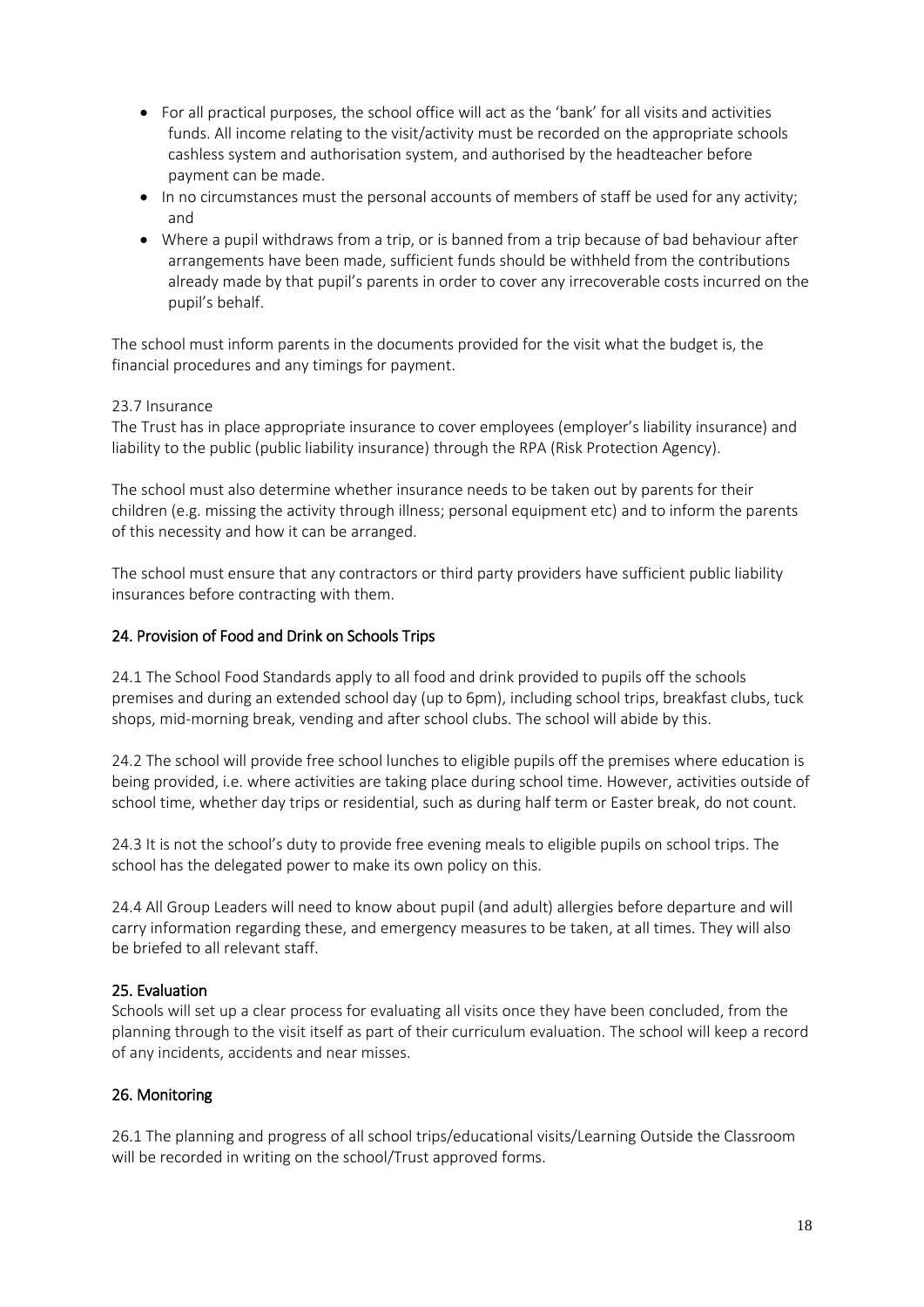26.2 The EV Co-ordinator will report to the Headteacher as required, or as necessary, but at least termly, on the working of the policy and the efficiency of the management of School trip/LOtC/EV activities.

26.3 The Headteacher will report to the LAC/Trust as required, at least annually.

 $\mathbf{r}$ 

I have read the policy and understand my role in ensuring the safe and efficient management of LOtC/EV activities at THE GOOD SHEPHERD CATHOLIC PRIMARY SCHOOL.

| Signed: _<br>(EVC) | Date: |
|--------------------|-------|
|                    |       |

 $\overline{\phantom{a}}$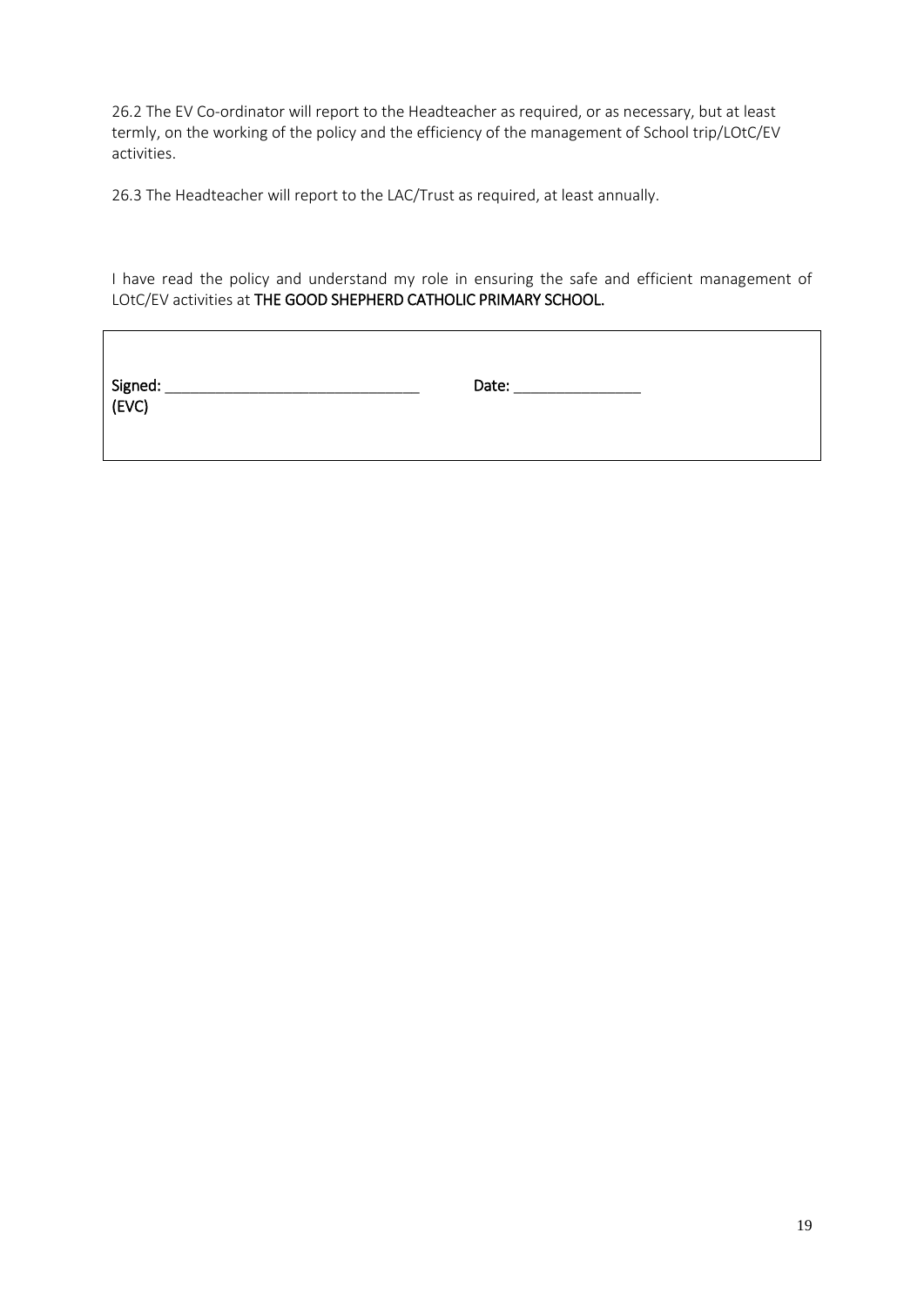# Section C: Guidance

# Appendix 1: Good Practice for the Headteacher

The Headteacher should ensure that the government's advice in *[Health and Safety: Responsibilities](https://www.gov.uk/government/publications/health-and-safety-advice-for-schools/responsibilities-and-duties-for-schools)*  [and Duties for Schools,](https://www.gov.uk/government/publications/health-and-safety-advice-for-schools/responsibilities-and-duties-for-schools) is known by the Co-ordinator and other relevant staff.

The Headteacher must ensure that school procedures comply with any requirements of the Trust in making local school policies;

The Headteacher should put procedures in place which ensure that:

- School Trips/Visits/Learning Outside the Classroom comply with regulations and guidelines provided by the DfE, and Trust advice;
- activities are planned safely with a suitable contractor (e.g. tour operator) where appropriate and that suitable due diligence can be evidenced;
- an appropriate senior member of staff is appointed as the Coordinator (or two or more separate persons if appropriate) and that appropriate training is provided to them;
- the opinions of relevant staff is sought in making and implementing policies and procedures;
- ensure that group leaders and other activity supervisors are competent;
- adequate appropriate safeguarding procedures are in place;
- ensure all necessary actions have been completed before school trips/learning outside the classroom begin;
- adequate and suitable risk management is in place;
- appropriate training is provided;
- the ratio of young people to supervisors is appropriate and informed by the risk assessment;
- parents have signed consent forms;
- at least one parent has attended a pre-visit meeting where this is required, or alternative arrangements for informing parents who cannot attend a due meeting;
- arrangements have been made for the medical, disability and special educational needs of the pupils;
- adequate first aid provision will be available:
- The mode of travel is appropriate;
- travel times out and back are known including pick-up and drop-off points;
- adequate and relevant insurance cover is in place;
- contact details of the visit's venue(s) are recorded in the health and safety management system;
- a scheme for contacting pupils' homes and parents is in place and implemented;
- emergency procedures are in place;
- the group leader, group supervisors and Co-ordinator have the names of all adults and young people travelling in the group, and the contact details of parents and the teachers' and other supervisors' next of kin; and
- there is a contingency plan for any delays including a late return home;
- the school's financial arrangements have been followed.

#### In Addition, the Headteacher should use their best endeavours to:

- advise the LAC appropriately on its supporting role;
- advise the Directors during decision-making on higher level risk activities;
- ensure that arrangements are in place for the educational objectives of a visit/activity to be inclusive, to be stated in the pre-visit documentation, and to be made known to all relevant parties;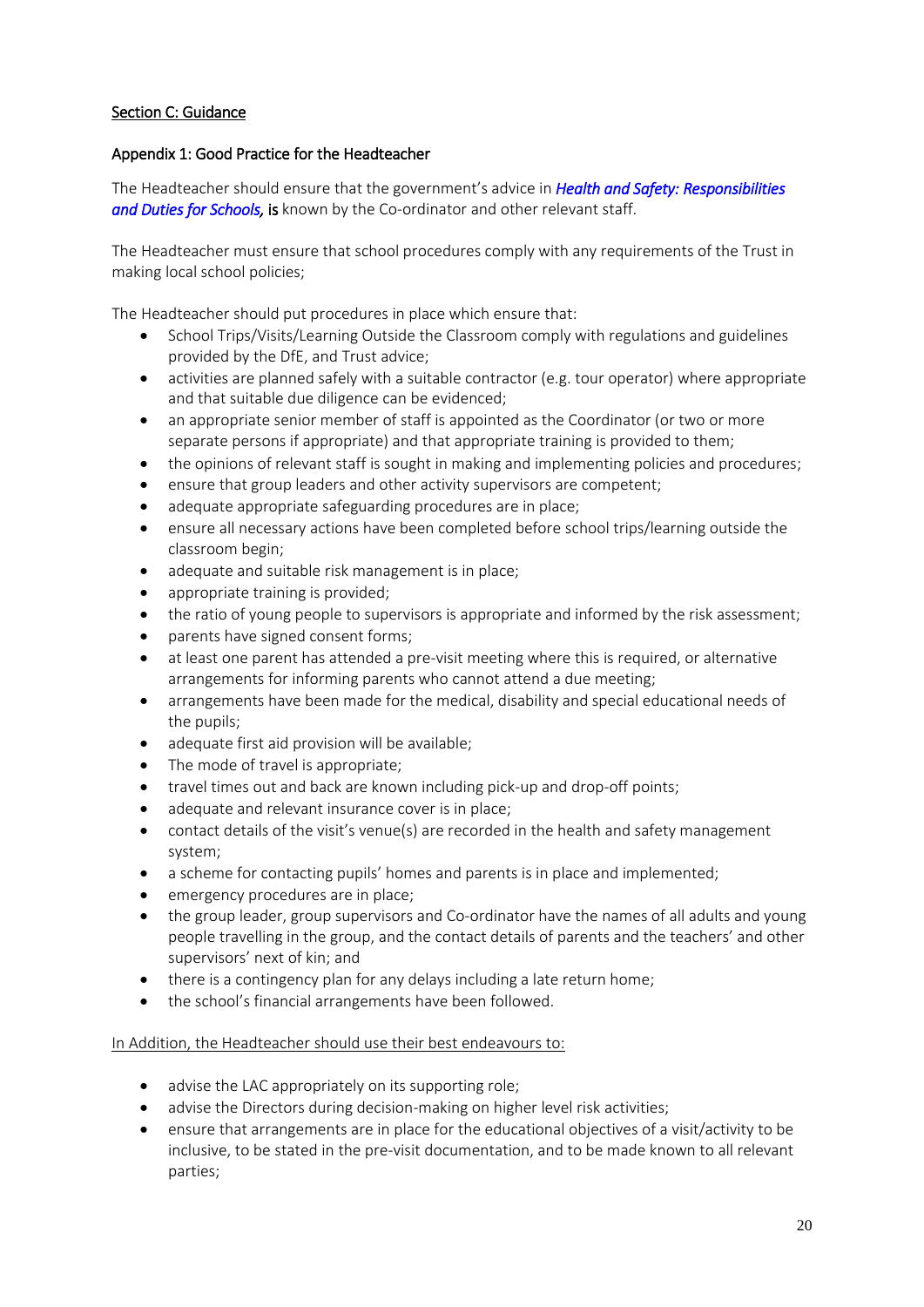- ensure that the school develops a culture of seeking best value and how to develop this culture in relevant staff;
- develop and maintain a procedure for choosing appropriate contractors (e.g. tour operators);
- develop good use of exploratory visits and pre-planning;
- develop and maintain excellent evaluation procedures to inform future activities;
- develop excellent use of contingency plans (Plan B), covering ( for example, the implications of staff illness and the need to change routes or activities during the visit);
- ensure that serious incidents, accidents and near-accidents are investigated, recorded and reported to the LAC and Central Team using the Handsam system (and to HSE under the RIDDOR requirements);
- ensure all staff are made aware of and understand the DfE guidance and any further guidance on emergency planning and procedures. Training and briefing sessions must be provided for staff;
- develop excellent liaison with parents over school trips/learning outside the classroom;
- develop the role of the Co-ordinator to give them the necessary competence and authority to make decisions in line with their role.
- establish a procedure to ensure that parents are informed quickly about incident details through the home-based contact, rather than through the media or pupils;
- deal appropriately with the media;
- ensure that equal opportunity policies are taken into account, particularly the requirement not to discriminate on the grounds of disability.

The Headteacher should have a system in place that enables themselves to be contactable and available for the full duration of the visit, 24 hours a day. They should be able to respond immediately at the establishment base to the demands of an emergency and should have a back-up person with delegated responsibility in the event of the Headteacher not being contactable.

# The EVC Co-ordinator should work closely with the Headteacher to:

- agree appropriate arrangements and tasks with the Headteacher;
- have the time to liaise appropriately with the Central Team;
- ensure that they personally are kept well trained and well informed and that the Headteacher and all staff and others involved with school trips/learning outside the classroom are competent and well informed;
- be able to inform the monitoring and reviews of school policies and procedures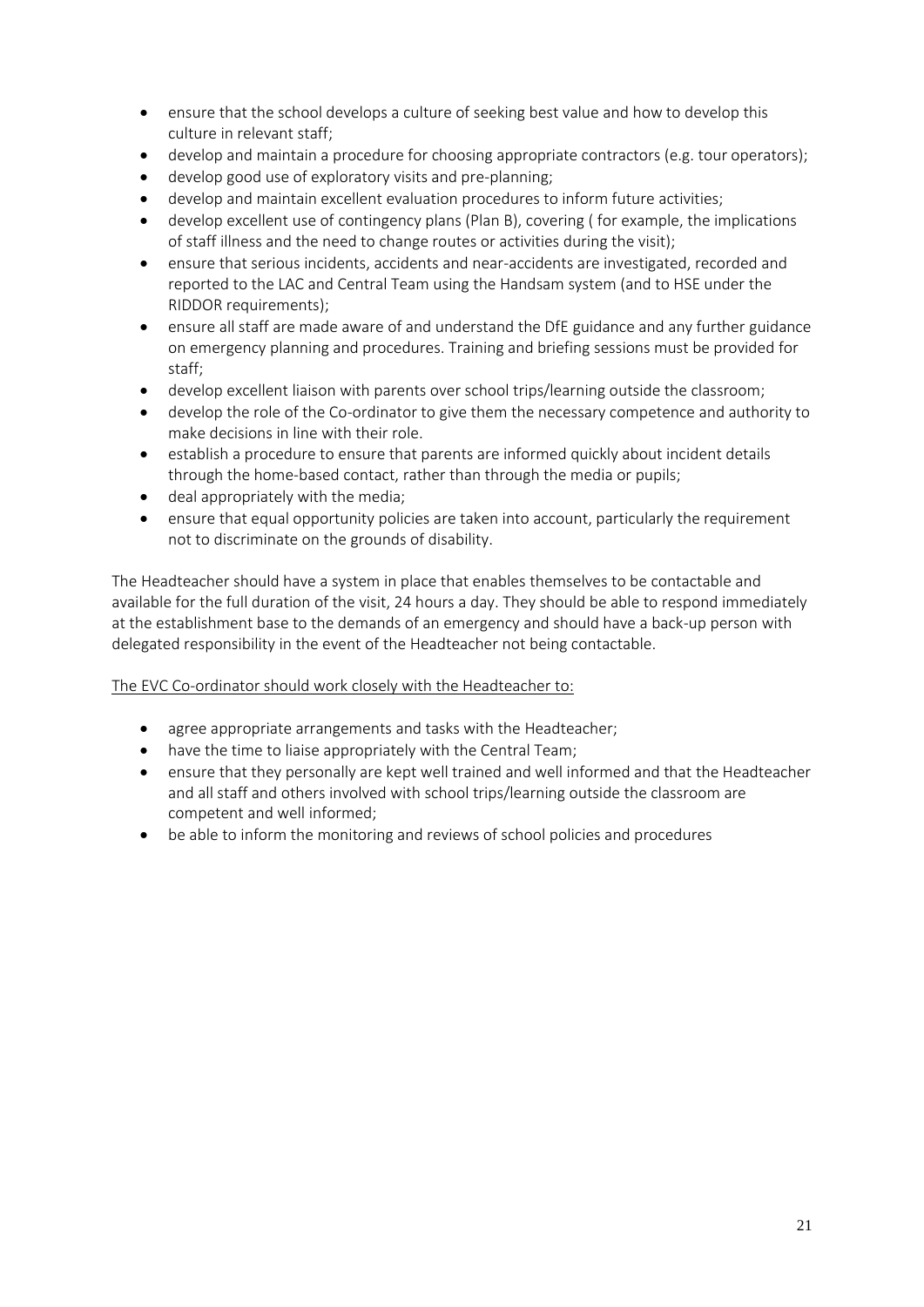# Appendix 2: Good Practice for Group Leaders

The Group Leader must follow the school's policy and procedures.

The leader, and all other responsible adults, should be familiar with all the advice contained in government and any local guidance. The Leader should liaise closely with the school Co-ordinator and have regard to the Co-ordinator's guidance.

Leaders have the responsibility to oversee the preparation and execution of the visit and to ensure that safety is the prime concern. They must also ensure that the visit is a quality experience for the pupils that meets the stated objectives.

The leader is responsible for briefing all accompanying staff, supervisors, parents and helpers.

The leader has overall accountability for the supervision and conduct of the visit and must have prime regard to the health and safety of the group. The group leader must be approved by the Headteacher.

With specific reference to health and safety the group leader will:

- be able to manage and lead pupils of the relevant age range;
- be suitably competent to instruct pupils in an activity and be familiar with the location/centre where the activity will take place;
- have an awareness of data protection and management requirements;
- obtain the Co-ordinator's (or Headteachers in the case of medium and Directors for higher risk activities) prior approval before any off-site visit/activity takes place;
- appoint a deputy with the approval of the Headteacher;
- where possible conduct an exploratory pre-visit in order to undertake a proper risk assessment;
- clearly define each group supervisor's role during the visit/activity, and ensure all tasks have been assigned;
- ensure that all staff are aware of and accept the nature of the particular responsibilities and roles they will assume;
- ensure that adequate first aid provision will be available;
- ensure that equipment and clothing is appropriate for the activity;
- undertake and complete the planning and preparation of the visit including the briefing of group members and parents;
- ensure that briefing meetings are held as appropriate for the group leaders, and for pupils and parents;
- undertake and complete a comprehensive risk assessment for aspects of the visit/activity for which they have responsibility and ensure all accompanying adults have copies of relevant risk assessments;
- ensure there is a suitable risk management plan to minimise the identified risks as far as is reasonably practicable;
- review the records of previous visits and activities and advise the Co-ordinatorwhere adjustments may be necessary;
- ensure that staff and other supervisors are fully aware of what the proposed visit/activity involves.
- have enough information on the pupils proposed for the visit/activity to assess their suitability, or be satisfied that their suitability has been assessed and confirmed by others;
- be satisfied that the ratio of staff to pupils is appropriate for the needs of the group;
- have the competence and confidence to stop the visit if the risk to the health or safety of the pupils is unacceptable and have in place procedures for such an eventuality;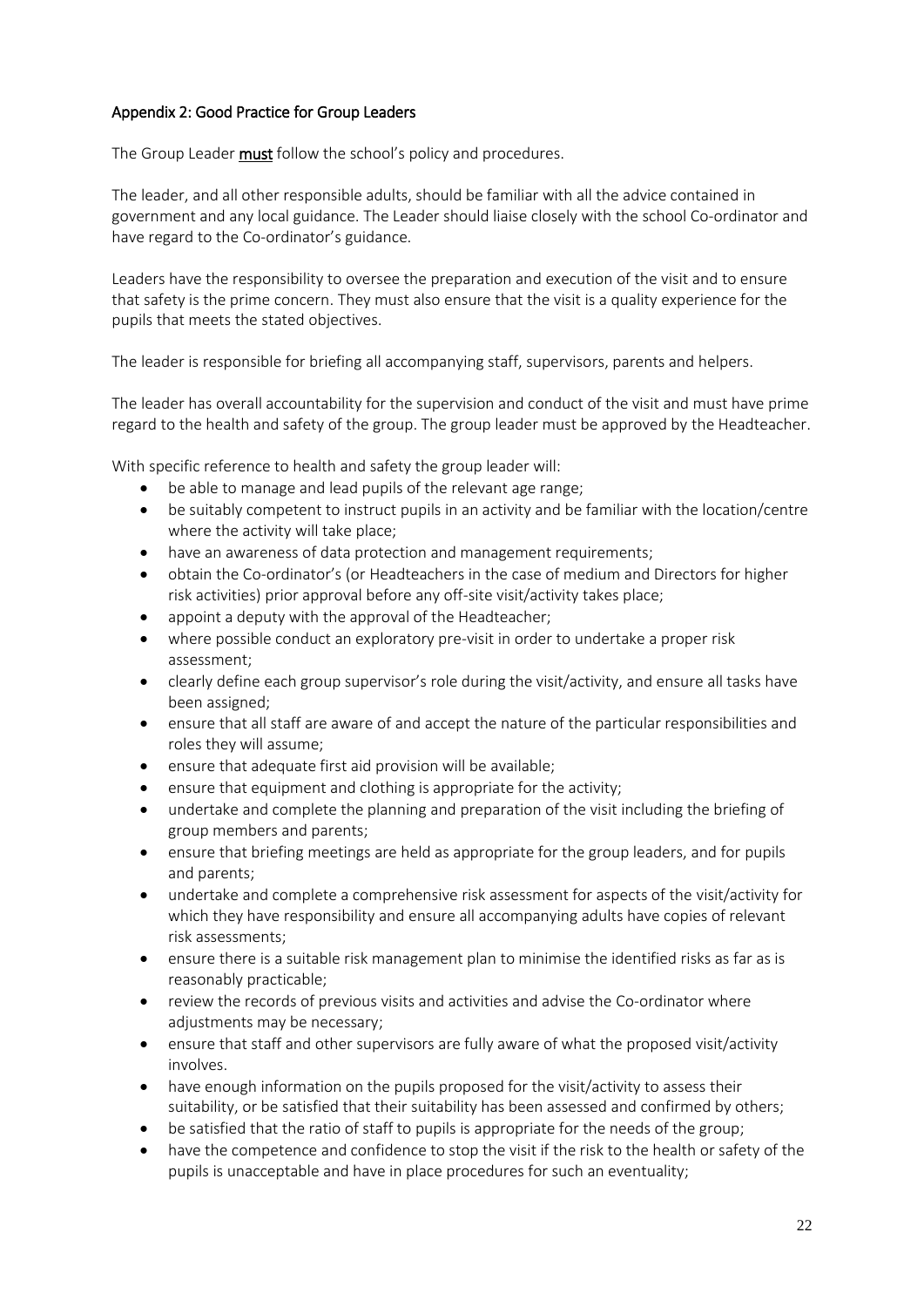- ensure that all accompanying group supervisors know the emergency procedures and have appropriate school contact details;;
- ensure that the group's staff and other supervisors have the details of young peoples' special educational or medical needs which will be necessary for them to carry out their tasks effectively;
- ensure that wherever possible on a visit or activity, *rendezvous* arrangements with an appropriate place and time are agreed if the party should become separated. These would be best made on arrival at particular locations where possible so that suitable locations can be identified;
- ensure that every member of the group knows in advance the course of action to follow if they get lost;
- brief all the pupils about their tasks, arrangements, organisation, and the behaviour that is expected of them during the time of the visit/activity;
- ensure that all accompanying adults are familiar with the school safeguarding pupils policy and procedures; and
- after the visit/activity, review, evaluate and record the details of the visit as required.

# During a Visit/Activity the Group Leader is recommended to

- hold a brief daily staff meeting at the start of the activity or start of the day;
- have a Plan B fully risk assessed and organised as a backup;
- establish clear procedures for safe practice during the visit/activity;
- communicate information to all interested parties both on, during and after the visit/activity; and
- ensure that other supervisors, assistants and adults carry out their duties and responsibilities safely and responsibly.

Whenever a party is to be subdivided, or the leader is to be absent for any reason, the party leader must make a clear delegation of responsibility to another suitable adult.

If a party leader delegates responsibility for the supervision of some, or all of the young persons, at various times to other members of the staff team, the leader must satisfy him/herself that this individual to whom they are delegating responsibility:

- is competent to take charge of the group of young person's undertaking the particular activity in this locality;
- has been fully and properly briefed as to their role and responsibilities; and
- is aware of the next meeting place and time and is fully conversant with the procedure to adopt in the event of an accident, or emergency arising within the party.

The group leader must ensure that at all times during the visit or activity, each member of staff knows exactly for which pupils they have a responsibility and where those pupils are at all times and that each pupil knows who is the leader of their particular group.

The responsibility for specific visits (i.e. language exchanges) will be written into the job descriptions of staff as appropriate.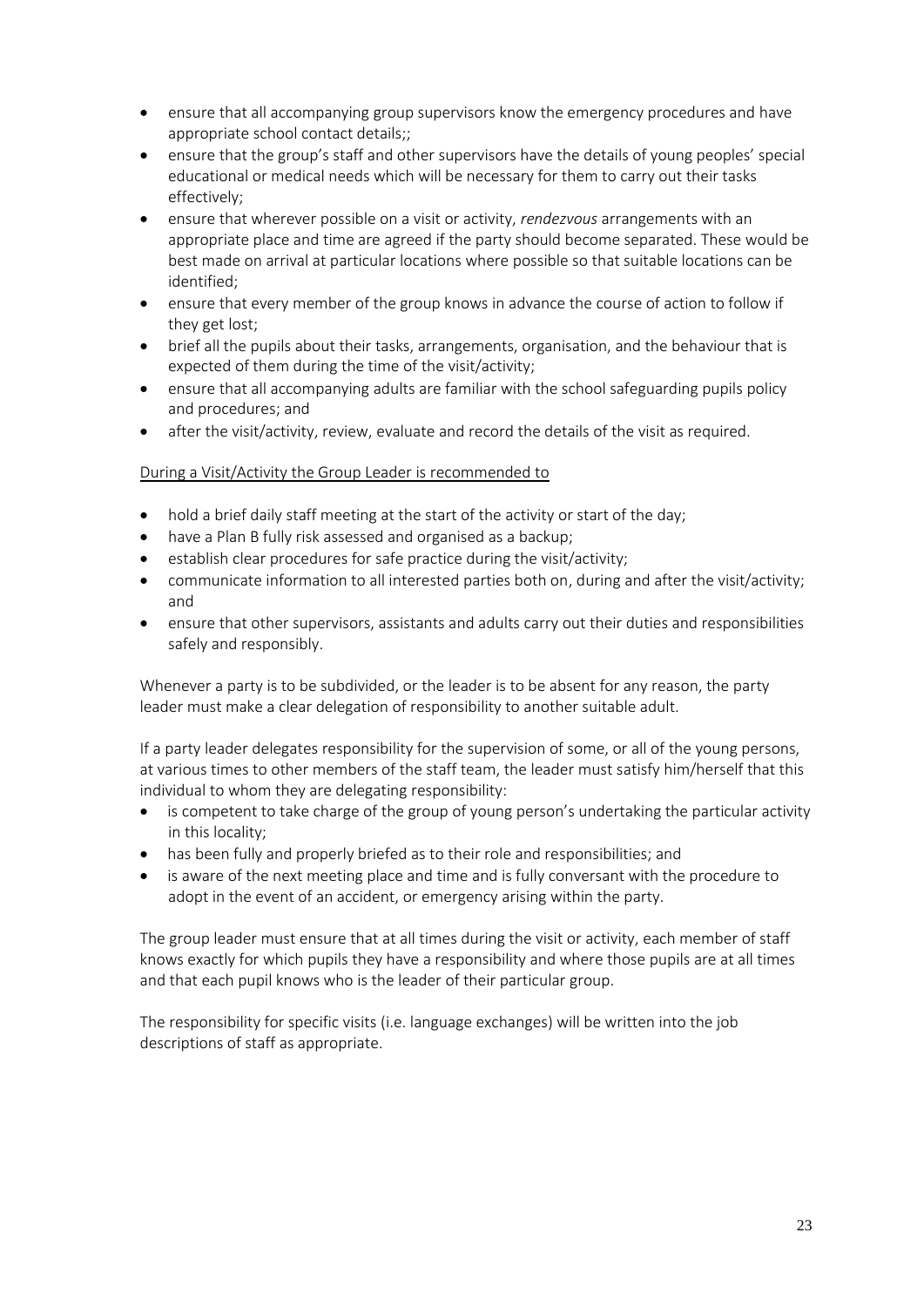# Appendix 3: Group Leader's Checklist

Organising a School Trip/EV/LOtC activity can be a time-consuming business. This checklist is designed to help group leaders overcome some of the potential organisational pitfalls and omissions.

# Before Deciding to do a School Trip/LOtC Activity

- 1. Read the School Trip/LOtC/EV policy;
- 2. Read the Trust policy on charging for LOtC/EV activities;
- 3. approach the Data Controller for advice and guidance on any aspects of data collection necessary for the outing;
- 4. inform the EVC that an activity is being considered;
- 5. check proposed dates against the school calendar;
- 6. Plan and carry out an exploratory visit; and
- 7. If a minibus (or other transport) is required, check availability and make provisional booking.

### On Deciding to do an Activity

- 1. Meet the Co-ordinator with proposed itinerary and financial details in order to obtain initial approval to proceed;
- 2. Meet the Co-ordinator to check regulations and requirements;
- 3. Submit appropriate form, and put details in the weekly staff newsletter (i.e. communicate through the usual procedures);
- 4. Ensure that there are sufficient and suitable supervisors available; and
- 5. Indicate to the Co-ordinator whether insurance is required or submit details of independent insurance for approval.

# On Receiving Approval

- 1. Circulate initial letter to target year/subject group(s) and collect deposits. Ensure all relevant information is included. i.e. dates, cost, payment schedule, insurance details, any penalty clauses for withdrawal, selection criteria, mechanism for dealing with over-subscription, any provision for families on benefits, details of parents evening, if passport required, etc. Detail how any aspects of personal data will be collected, stored and processed in this communication. Consent requests must be clear and responses recorded in an auditable manner;
- 2. Set deadline for applications to be returned; and
- 3. See finance department and open an activity/educational visit account.

# After Applications Have Been Received

- 1. Submit list of pupils to the Co-ordinator who will circulate the list to the relevant heads of department. If the organiser, or Co-ordinator or head of department or other member of staff has doubts about a pupil, the designated member of senior leadership team (SLT) will be consulted;
- 2. If oversubscribed, consult the Headteacher or designated member of SLT before forming reserve list;
- 3. Inform pupils and parents of their status. i.e., included on activity, reserve for activity, not included on the activity; and
- 4. Circulate date of parents and pupils pre-meeting (if not included in initial letter).

# Approximately Three Months Before Activity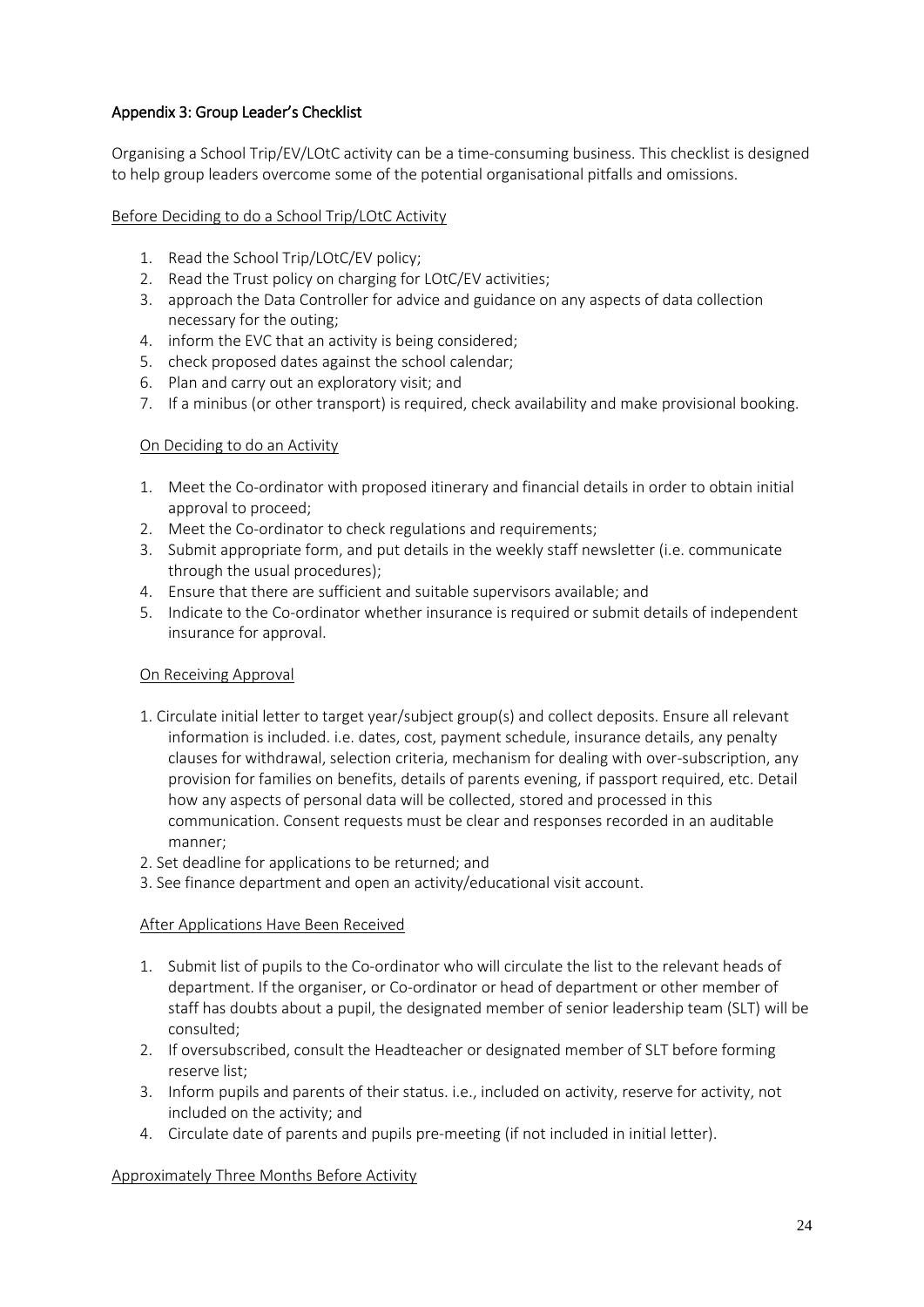- 1. Conduct visit specific risk assessments (referring to generic ones when available) and submit to the Co-ordinator;
- 2. Submit staff permission of absence forms to designated SLT member for approval; and
- 3. Submit provisional list of staff to the Co-ordinator.

## At Least One Month Before Activity

- 1. Hold activity staff meeting to decide on activity/visit rules that comply with school policies and arrange roles, i.e. first aider (qualified), duty rota (if required), etc.;
- 2. Arrange a risk review meeting with the Co-ordinator;
- 3. Hold parents' and pupils' meetings (include details of accommodation, transport, emergency contact details, staffing, standards of expected behaviour, school policy on alcohol and drugs etc. (Also include the provisional itinerary);
- 4. Issue and collect in parental permission, health and 'alcohol' forms; and
- 5. Compile a list of pupils' addresses, home phone numbers and parental contact numbers for *during the activity*.

### At Least Two Weeks Before Activity

- 1. Provide final list to finance department for insurance (if required);
- 2. Provide final names, addresses and contact numbers for pupils, and staff, to school office along with accommodation, transport and itinerary details. Copy complete folder to designated member of LT and EVC
- 3. Arrange emergency contact/notification system.
- 4. Arrange to withdraw a travel first aid kit and school mobile phone;
- 5. Check transport and accommodation details (with tour operator if necessary); and
- 6. Issue memo to parents confirming arrangements.

# Before the Start of the Activity

- 1. Collect first aid kit;
- 2. Collect emergency contact cards from finance department;
- 3. Give any revisions of party composition to office;
- 4. Collect petty cash (if required);
- 5. Collect school mobile phone; and
- 6. Check with the EVC Co-ordinator to find out which members of SLT are available during the trip.

#### Immediately After the Trip

- 1. Write short report on the activity/visit. Include details of problems, difficult pupils, efficiency of tour company, etc. for help to future leaders. Give to Co-ordinator;
- 2. Finalise accounts (with receipts and invoices where possible). Give to finance department;
- 3. Discuss the disposal of any surplus monies with the finance department;
- 4. Ensure any data agreed as no longer relevant, including phone and contact details, is disposed of securely;
- 5. Keep permission and health forms for up to one year in case of problems or claims; and
- 6. Write any thank you letters required.

#### Following the Trip

If considering another School Trip/LOtC/EV activity, consider how well you think your team performed. If satisfied, return to top of page one and start organising your next activity!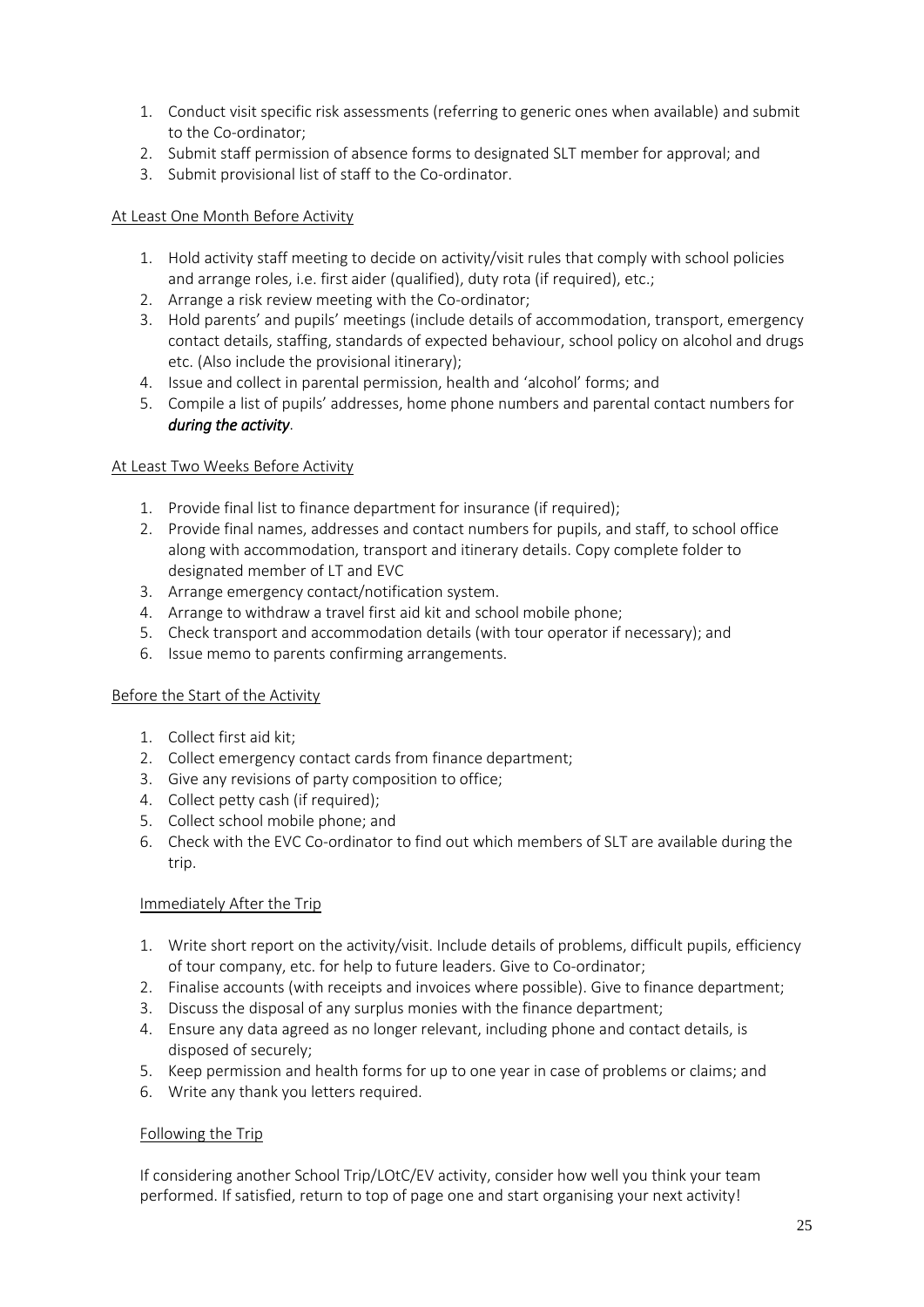# Appendix 4: Codes of Conduct

### Staff Code of Conduct on LOtC/EV Activities

# Staff Code of Conduct for Residential Visits:

The school expects that all adults acting *in loco parentis* on any school trip/learning outside the classroom activity will be mindful of responsible and proper behaviour, so that they are able to exercise their professional judgement at all times".

Although responsibility for pupil welfare on a residential visit is a 24 hour responsibility, supervisors cannot reasonably be expected to be alert on duty for 24 hours. The group leader will devise and communicate a duty staff roster, ensuring that all staff have sufficient rest periods.

All staff must ensure that they are on duty at the times allocated, and have the necessary information about the group and the events at that time.

All schools expect all members of staff to abstain from consuming alcohol on off site visits. Any breach of this may lead to disciplinary proceedings.

Primary children to adhere to their individual schools Pupil Code of Conduct.

### Pupil Code of Conduct on School Trip/LOtC Activities SECONDARY SCHOOL

The objective of LOtC/EV activities is for pupils and accompanying staff to have experiences over and above those available in the classroom, in a safe, enjoyable and disciplined manner.

Pupils are expected to consider the wellbeing of others whilst on off-site activities and behave in a sensible manner so that the safety and enjoyment of the many is not compromised by the thoughtless actions of the few.

The completion of the declaration below is required before acceptance on a LOtC/EV activity.

Please read the statements carefully and, if in agreement with the content, sign and return to the trip leader.

# *Declaration by pupil and parent/guardian/carer*

I undertake:

- 1. to observe all applicable school rules during the visit;
- 2. to cooperate fully and promptly with group leaders and staff at all times;
- 3. to behave in a manner that is sensible and considerate towards others;
- 4. to ensure my conduct has the safety of myself and others in mind and reflects credit on myself, the party and the school;
- 5. NO SMOKING, DRINKING OF ALCOHOL, POSSESSION/USE OF ANY DRUG NOT PRESCRIBED TO THE STUDENT IS PERMITTED UNDER ANY CIRCUMSTANCE.
- 6. to give permission for my possessions to be searched by staff if they have cause for concern; and
- 7. to ask staff for clarification if I am unclear on any instructions or detail.

I further accept that a full written report of any misconduct will be given to the senior leadership team of the school and my parents.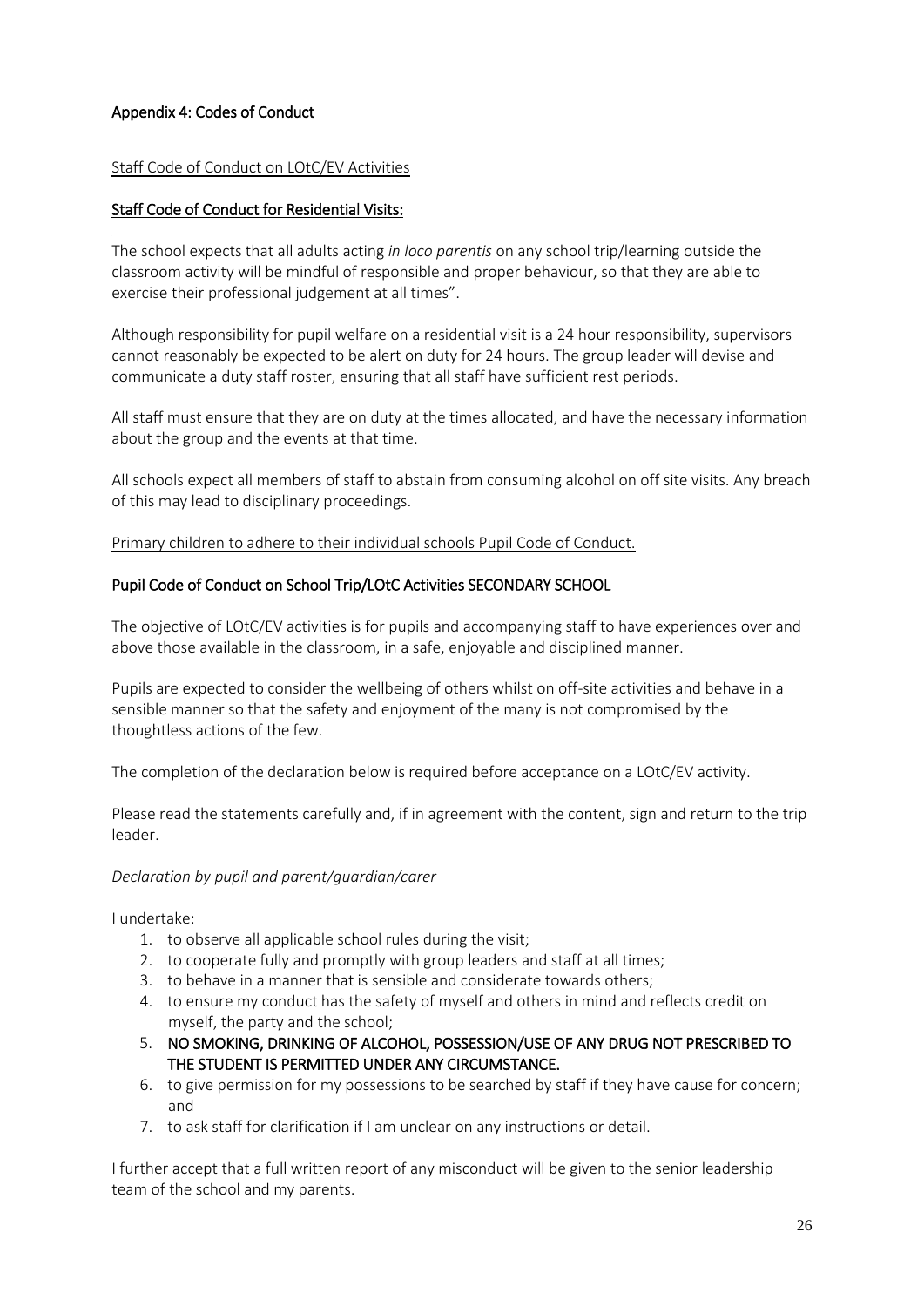I understand I will be expected to serve any sanction imposed on me for misconduct, both on the activity and on return. I also understand and agree that I may be sent home or collected from the activity, at my parents' expense, if required by the group leader. I further understand that, should I break the law of the country I am visiting, the local police may become involved.

| Tutor group/form: __________________ |         |
|--------------------------------------|---------|
|                                      | (Pupil) |
|                                      |         |
| Date: _____________________          |         |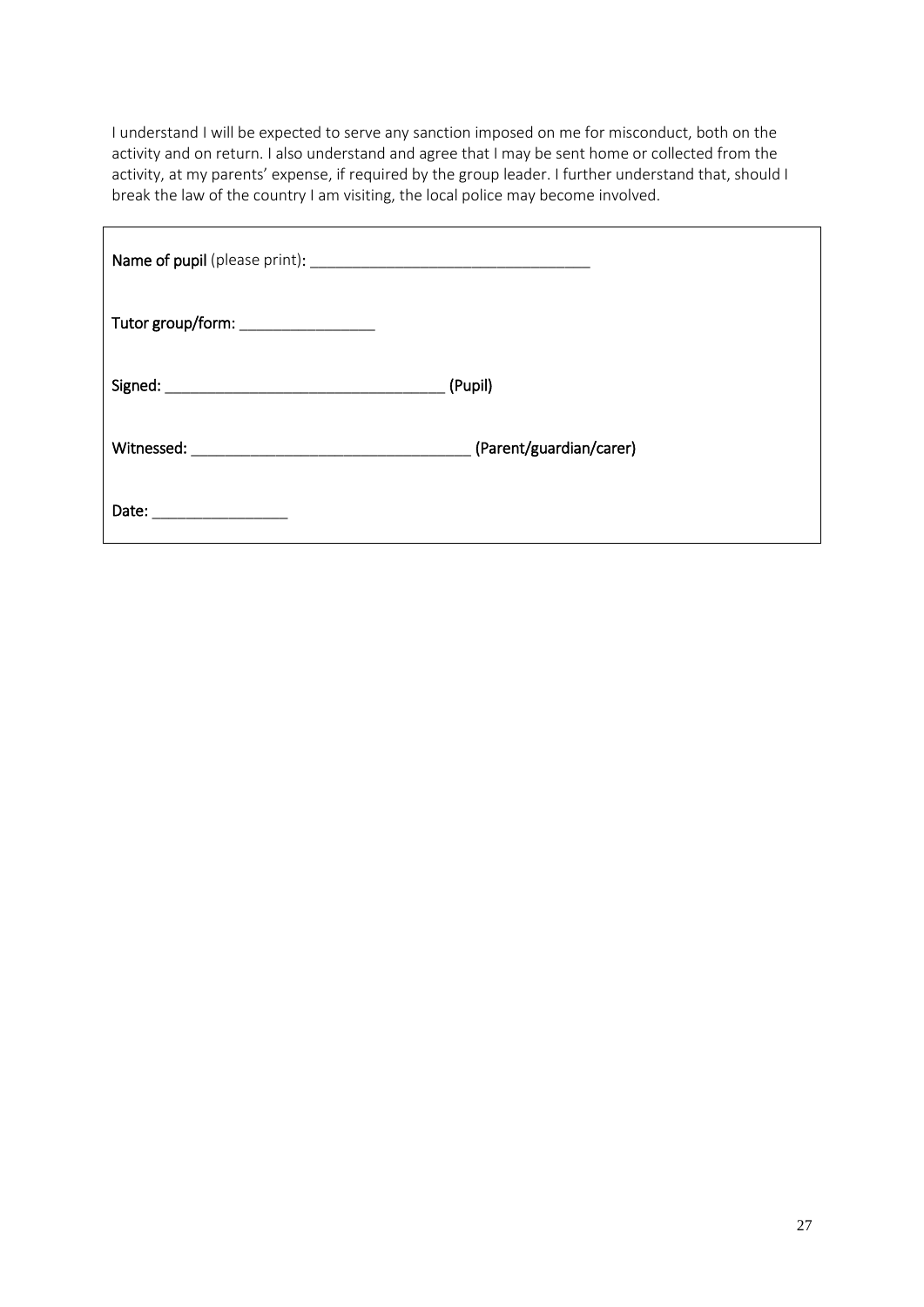# Appendix 5: Alcohol, Tobacco and Other Drugs

# Alcohol

The school policy is that no pupils are permitted to obtain or consume alcohol on a school trip.

# Tobacco

Acknowledging the absence of legal constraints on smoking by 18 year olds and over in the UK, the school nonetheless will *not* condone smoking by any pupil on a school activity.

# Non-Prescription Drugs

The possession or use of any drug, other than legal over-the-counter medicines or medically prescribed drugs (pre-advice of which should be given to the staff in charge of the activity), is totally banned and the school will take a most severe attitude to any departure from this rule.

# **Sanctions**

Any breach of the above guidelines relating to alcohol, tobacco and other drugs will be treated with the utmost seriousness and may result in any or all of the following sanctions:

- The pupil being sent home immediately at their parent's expense;
- The pupil being banned from all future LOtC activities; and
- Exclusion.

All sanctions will be administered using the school's Behaviour and Discipline Policy.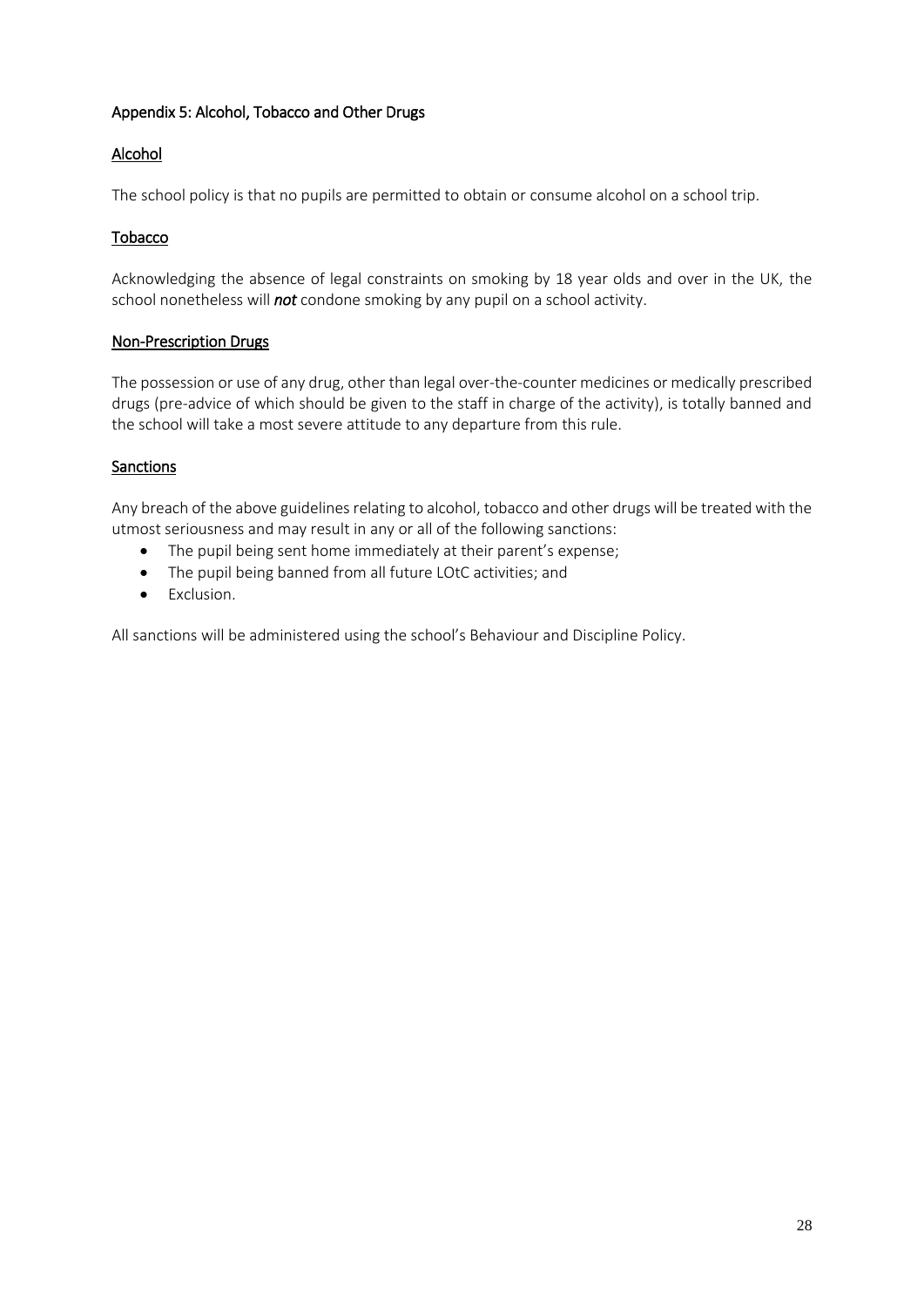### Appendix 6: Risk Assessment for SEN, Disabled, Additional Medical Needs

The disability discrimination legislation and regulation enforces the duty not to discriminate against pupils for reasons relating to disabilities. Therefore, refusal to take a disabled pupil on an off-site visit must be justified otherwise it would be unlawful. The cost of making additional provision for the inclusion of a disabled pupil can be included in the overall cost of any visit. In certain circumstances, charity funding may be available for pupils with physical disabilities. The Co-ordinator will help with details.

Where pupils are identified as having additional needs, this must be reflected in a higher staffing ratio, which must not be less than that which applies on-site, and in most cases will need to be higher. Staff would need to take into account the terms of the *[Equality Act 2010](https://www.legislation.gov.uk/ukpga/2010/15/contents)* and government guidance in *[The](https://www.gov.uk/guidance/equality-act-2010-guidance)  [Equality Act 2010.](https://www.gov.uk/guidance/equality-act-2010-guidance)* 

The risk assessment must explicitly cover how special educational needs and medical needs are to be addressed. It should include details of any special aids and equipment that the pupil may need and, in particular, details of any such items to be brought from home or obtained prior to the visit. At this point a decision should be made as to whether the measures required to include the pupil are reasonable or not.

Where pupils have statements of special educational needs which provide support for access to the curriculum, and where the visit or activity takes place during term time, the level of ancillary support may be used at the same level as provided by the statement. However, the costs of the necessary support beyond this should be built into planning for the visit or activity, so that it is included in the overall package.

In certain circumstances, other funding may be available for pupils with physical disabilities. For details see the Co-ordinator.

For pupils (or staff) with mobility difficulties who hold a "Blue Badge" for parking concessions, it may be beneficial for the blue badge to be displayed in the windscreen of the coach. Mention of this at the arrival of a venue may result in priority parking as close as possible to the venue entrance. Similarly, mention of a blue badge at a ferry port would usually result in priority loading such that the coach is parked close to the lifts on the vehicle decks. It may also be of significant benefit for a disabled pupil to carry some proof of their disability. Word of mouth is often not sufficient proof of their disability.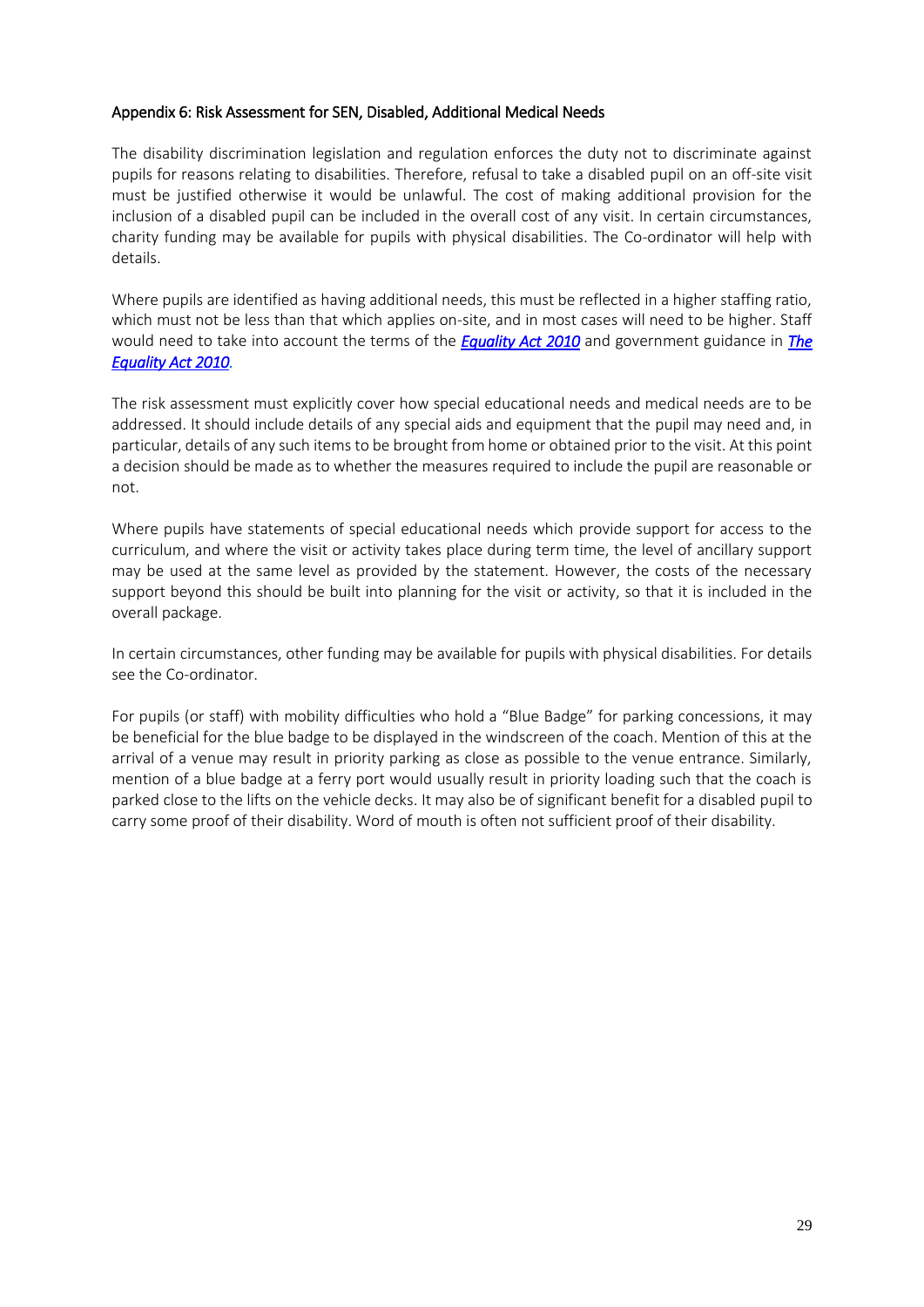# Appendix 7: Management Procedures Used By The Good Shepherd Catholic Primary School

### Every school must follow the processes on the Handsam Management System.

LOtC (Learning Outside of the Classroom, the use of places other than school for teaching and learning).

Staff intending to organise a LOtC activity will use the three Handsam forms on the management system. The system will not allow the form to be transmitted unless completed. The forms can be printed, or used on the website and sent electronically.

### 1. Handsam Form LOtC A. Assessment

On this form organisers will assess the benefits and risks and will record how they intend to manage any significant risks.

### 2. Handsam Form LOtC B. Parent Information Form

On this form organisers will tell parents what they need to know, and to request information from parents, including parental consent, if necessary.

### 3. Handsam Form LOtC C. Approval Form

On this form the organiser will inform the EVC Coordinator, and where necessary (according to (THE GOOD SHEPHERD CATHOLIC PRIMARY SCHOOL) policy) the (Headteacher) and/or Governing Body/LA, and obtain approval.

Schools will use a fourth form HandsamForm LOtC4 Review of the Activity for educational visits and activities where the EVC deems it desirable.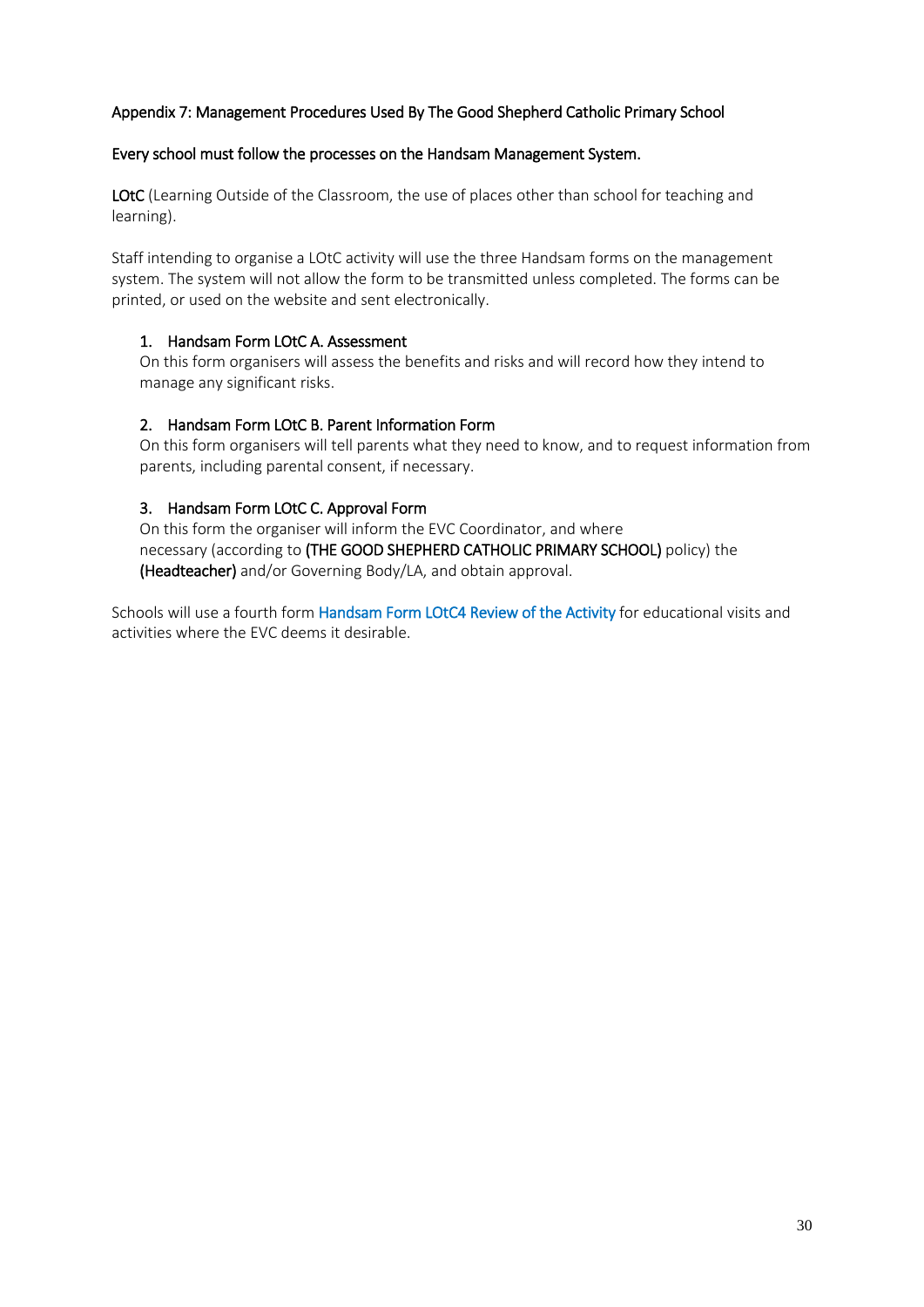## Appendix 8: Pupils who Misbehave

Leaders/supervisors should not put up with misbehaviour. Supervisors can and should withdraw anyone in the group who risks others' safety or health. Group leaders on a residential visit are permitted to send an unruly pupil home early.

This sanction, and others, will form part of the briefing of the group and parents beforehand. The briefing will include details of the school method of dealing with such eventualities and who will meet the costs.

# Each school must follow their School's Pupil Code of Conduct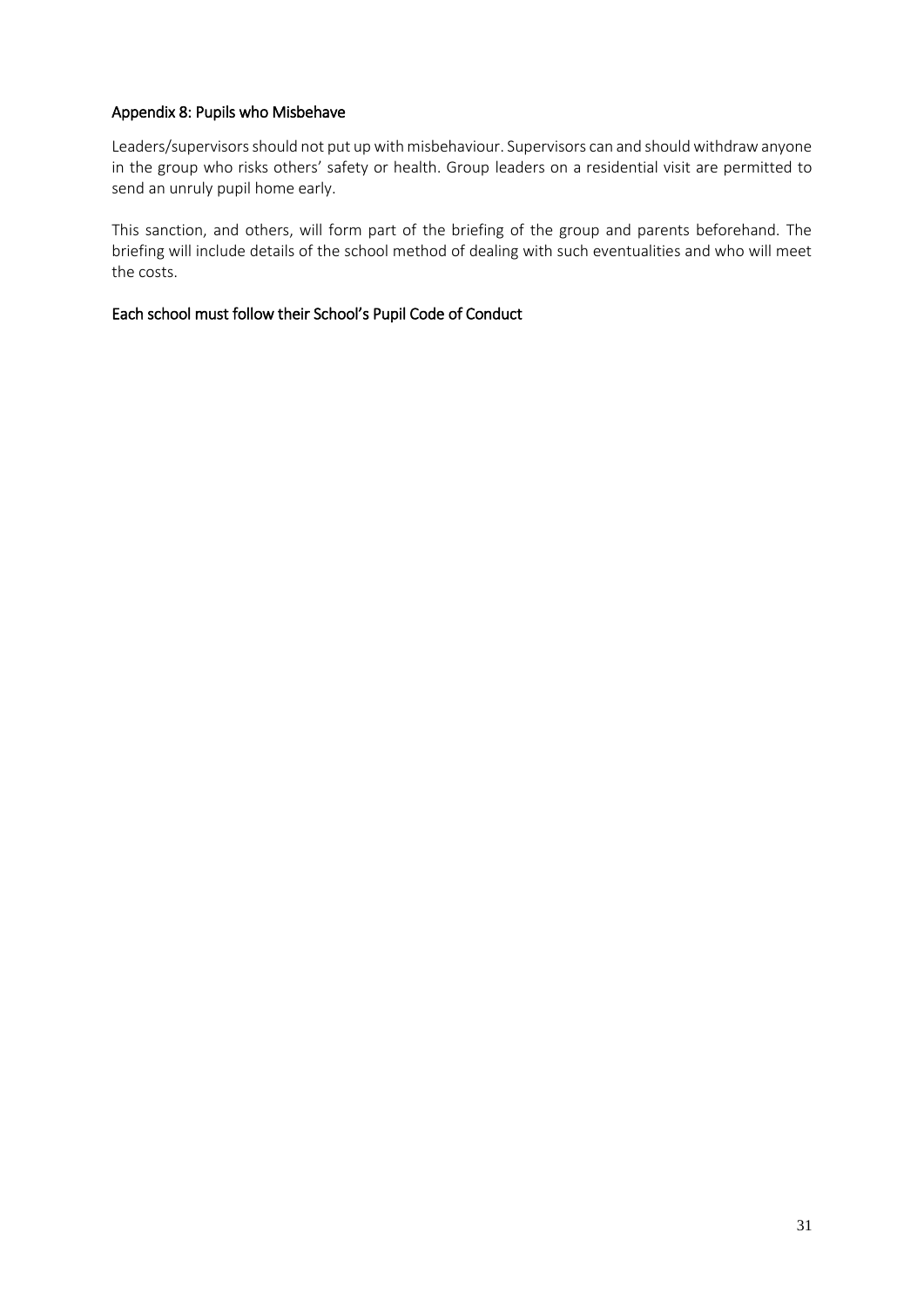# Appendix 9: Parental Consent

If a parent refuses consent, the school should discuss the reasons. It may be possible to modify the activity for a particular child. But in the face of a confirmed refusal, the child should be omitted from the activity.

Does the School Need to Get Separate Consent for Medical Treatment? The government advice is No. Medical consent should be part of overall consent for an off-site visit.

The school should use the information form to tell parents about the arrangements for emergency treatment, adding that participants will receive emergency treatment, including anaesthesia or blood transfusion, as considered necessary by the medical authorities.

Some parents may refuse to sign an overall consent form because they cannot agree to medical treatment, as stated above, on religious or other grounds. The Headteacher will inform these parents that, unless some acceptable compromise can be reached, their child will not take part in the visit, because staff should not be expected to take on the responsibility for a child's health and safety under such circumstances.

Doctors can be expected to carry out necessary emergency treatment without parental consent. But a surgeon in another country may be reluctant to operate on one of the participants if the group leader does not have documented consent. This is another reason why it is Trust policy that pupils without an overall consent form cannot be included on the visit/activity.

A translation in the relevant foreign language of the relevant part of the consent form could be useful. This is a matter for the group leader to determine.

Government guidance is contained in **Supporting pupils with medical conditions at school 2015.** The templates are useful and should be considered by the school for adoption.

| PARENT/GUARDIAN CONSENT FORM FOR MULTIPLE LEARNING OUTSIDE THE CLASSROOM<br><b>VISITS/ACTIVITIES</b> |                                                                                                                                                                                                                                                         |  |
|------------------------------------------------------------------------------------------------------|---------------------------------------------------------------------------------------------------------------------------------------------------------------------------------------------------------------------------------------------------------|--|
| Please note the following important information before signing this form                             |                                                                                                                                                                                                                                                         |  |
| Please sign and date the form below if<br>you are happy for you child:                               | To take part in school trips and other school activities<br>that take place off school premises; and<br>To be given first aid or urgent medical treatment<br>$\bullet$<br>during any school trip or activity.                                           |  |
| The trips and activities covered by this<br>consent include:                                         | All visits (including residential trips) which take place<br>during the holidays or a weekend;<br>Adventure activities at any time;<br>٠<br>Off-site sporting fixtures outside the school day; and<br>All off-site activities for nursery schools.<br>٠ |  |
| The School will send you information about each trip or activity before it takes place.              |                                                                                                                                                                                                                                                         |  |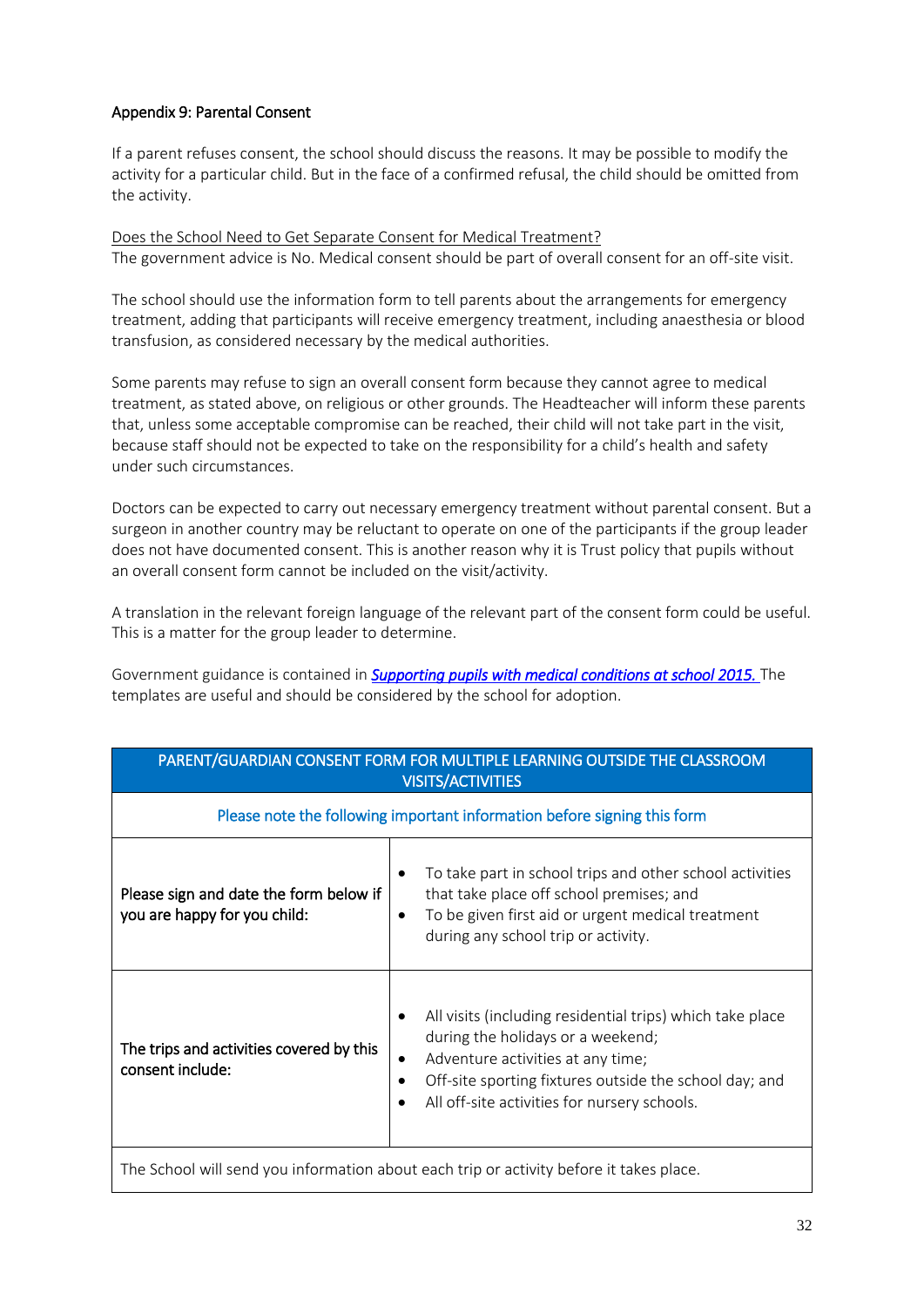| You can, if you wish, tell the school that you do not want your child to take part in any particular<br>school trip or activity.                                                                                                                                                           |            |  |
|--------------------------------------------------------------------------------------------------------------------------------------------------------------------------------------------------------------------------------------------------------------------------------------------|------------|--|
| Written parental consent will not be requested from you for the majority of off-site activities<br>offered by the school, for example year group visits to local amenities, as such activities are part of<br>the school's curriculum and usually take place during the normal school day. |            |  |
| Name of child:                                                                                                                                                                                                                                                                             |            |  |
|                                                                                                                                                                                                                                                                                            | Signature: |  |
| Parent/guardian consent:                                                                                                                                                                                                                                                                   | Printed:   |  |
|                                                                                                                                                                                                                                                                                            | Date:      |  |
| <b>Medical Information</b>                                                                                                                                                                                                                                                                 |            |  |
| Please complete the medical information section below (if applicable) and sign and date this form to<br>confirm the details you have provided are correct.                                                                                                                                 |            |  |
| Details of any medical condition that<br>my child suffers from and any<br>medication my child should take<br>during off-site visits:                                                                                                                                                       |            |  |
|                                                                                                                                                                                                                                                                                            | Signature: |  |
| Parent/guardian signature:                                                                                                                                                                                                                                                                 | Printed:   |  |
|                                                                                                                                                                                                                                                                                            | Date:      |  |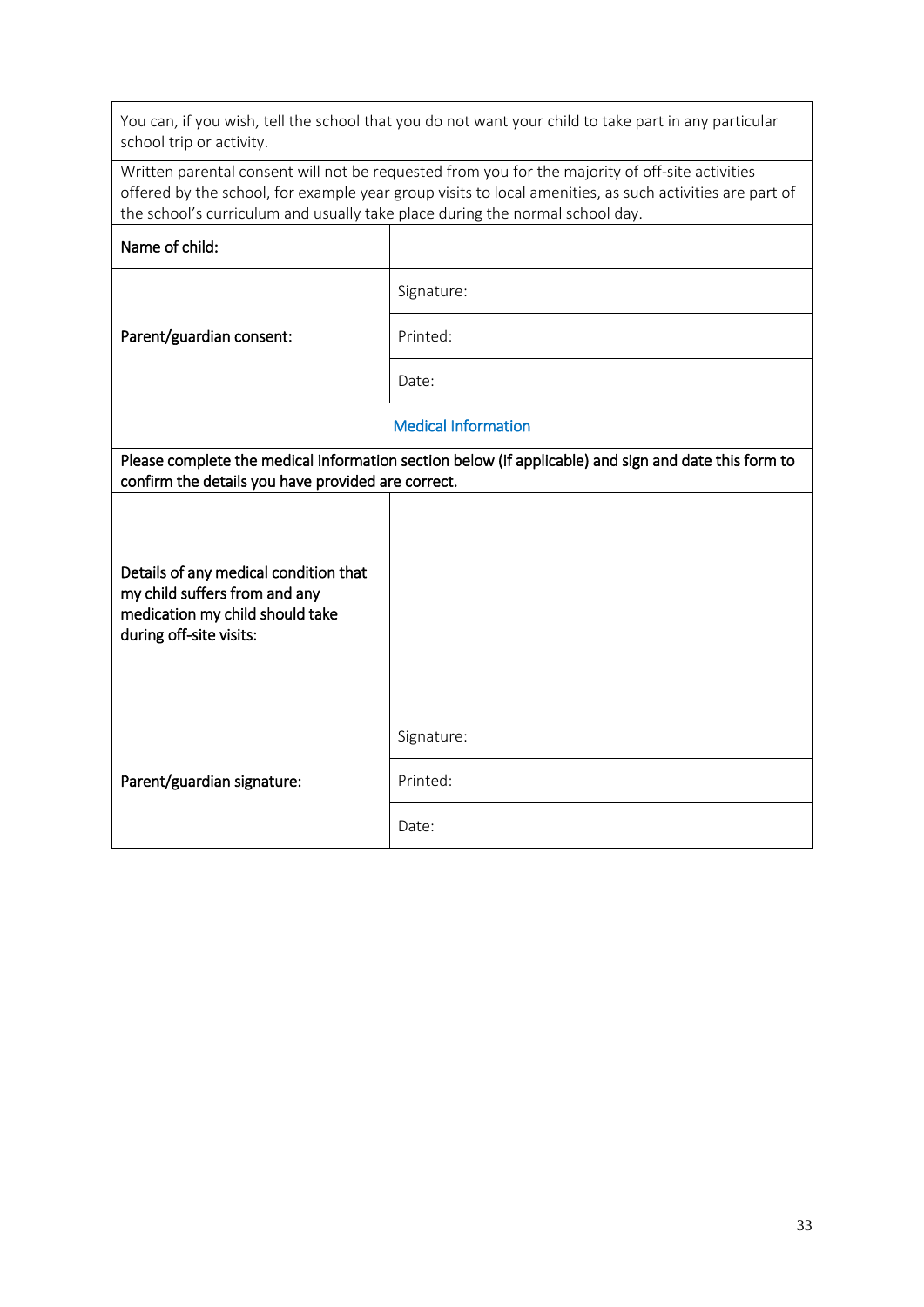# FOR CATEGORY C VISITS, THIS FORM OR A COPY MUST BE TAKEN BY THE GROUP LEADER ON THE VISIT. A COPY SHOULD BE RETAINED IN SCHOOL.

| PARENT/GUARDIAN CONSENT FORM FOR A SPECIFIC LEARNING OUTSIDE THE CLASSROOM<br><b>VISIT/ACTIVITY</b>                                            |           |  |
|------------------------------------------------------------------------------------------------------------------------------------------------|-----------|--|
| Please see attached information sheet giving full details of the visit.                                                                        |           |  |
| Visit to:                                                                                                                                      |           |  |
| Class/group:                                                                                                                                   |           |  |
|                                                                                                                                                | From:     |  |
| Date(s)/times:                                                                                                                                 | To:       |  |
|                                                                                                                                                | Duration: |  |
| Name of child:                                                                                                                                 |           |  |
| Consent is required for the processing<br>of the following aspects of personal<br>and/or sensitive personal data for the<br>following reasons: |           |  |
| Data processed will be held for the<br>following specified period under the<br>following security restrictions before<br>prompt deletion:      |           |  |
| <b>Medical Information</b>                                                                                                                     |           |  |
| Please complete the medical information section below (if applicable).                                                                         |           |  |
| Details of any medical condition that<br>my child suffers from and any<br>medication my child should take<br>during off-site visits:           |           |  |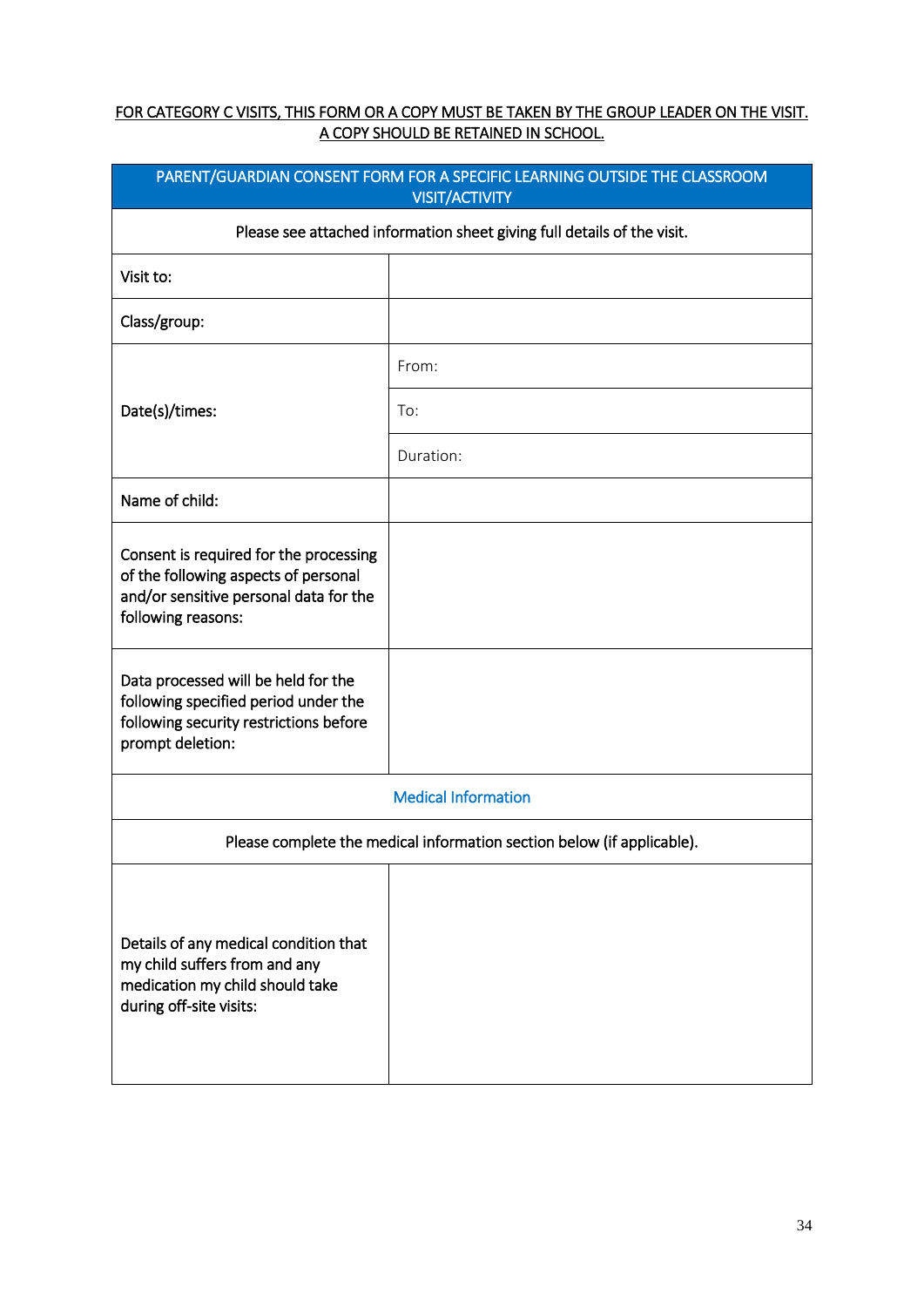| Please outline any special dietary<br>requirements your child may have:                                                                                                                                                                                                                                                                                                                                        |                                                    |
|----------------------------------------------------------------------------------------------------------------------------------------------------------------------------------------------------------------------------------------------------------------------------------------------------------------------------------------------------------------------------------------------------------------|----------------------------------------------------|
| Please outline the type of pain/flu<br>relief medication your child may be<br>given if necessary:                                                                                                                                                                                                                                                                                                              |                                                    |
| Is your child allergic to any<br>medication? If YES, please specify:                                                                                                                                                                                                                                                                                                                                           |                                                    |
|                                                                                                                                                                                                                                                                                                                                                                                                                |                                                    |
|                                                                                                                                                                                                                                                                                                                                                                                                                | Please complete the section below (if applicable). |
| To the best of your knowledge, has<br>your son/daughter been in contact<br>with any contagious or infectious<br>diseases or suffered from anything in<br>the last four weeks that may be<br>contagious or infectious? If YES,<br>please give details:                                                                                                                                                          |                                                    |
| When did your child last have a<br>tetanus injection?                                                                                                                                                                                                                                                                                                                                                          |                                                    |
|                                                                                                                                                                                                                                                                                                                                                                                                                | <b>Parent/Guardian Consent</b>                     |
| I agree to my child taking part in this visit and have read the information sheet. I agree to his/her<br>participation in the activities described in the information sheet. I acknowledge the need for<br>him/her to behave responsibly. I agree that the information contained in this form is correct.<br>I understand that the data submitted is held, processed and disposed of securely and I understand |                                                    |
| that I may withdraw my consent for the processing activities I consented to at any time.<br>I will inform the group leader/Headteacher as soon as possible of any changes in the medical or<br>other circumstances between now and the commencement of the trip.                                                                                                                                               |                                                    |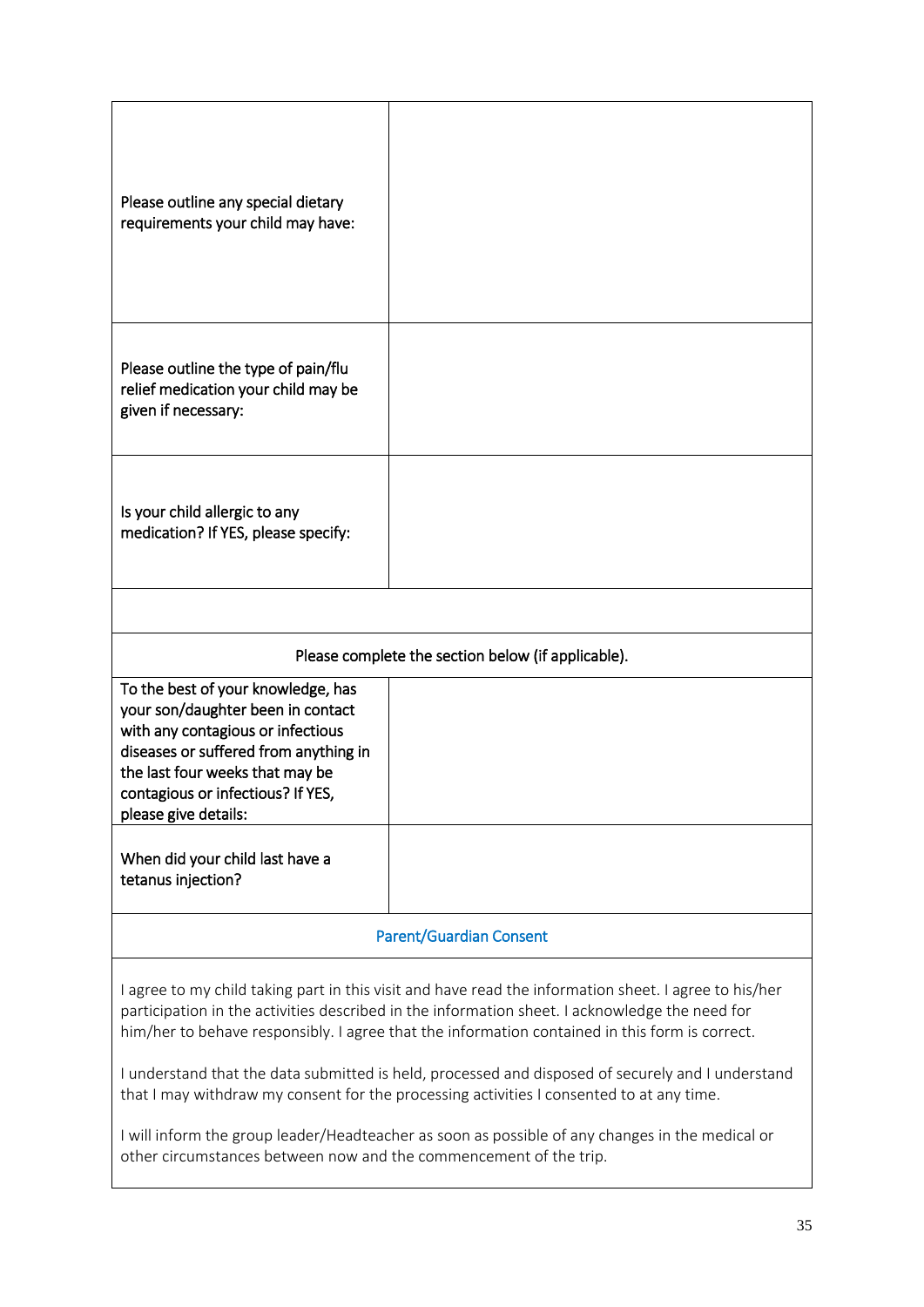| I agree to my child receiving medication as instructed and any emergency dental, medical or<br>surgical treatment, including anaesthetic or blood transfusion, as considered necessary by the<br>medical authorities present. |                 |
|-------------------------------------------------------------------------------------------------------------------------------------------------------------------------------------------------------------------------------|-----------------|
| I understand the extent and limitations of the insurance cover provided.                                                                                                                                                      |                 |
| Parent/guardian consent:                                                                                                                                                                                                      | Signature:      |
|                                                                                                                                                                                                                               | Printed:        |
|                                                                                                                                                                                                                               | Date:           |
| <b>Emergency Contact Details</b>                                                                                                                                                                                              |                 |
|                                                                                                                                                                                                                               | Name:           |
|                                                                                                                                                                                                                               | Email:          |
| <b>Emergency contact details:</b>                                                                                                                                                                                             | Mobile:         |
|                                                                                                                                                                                                                               | Home telephone: |
|                                                                                                                                                                                                                               | Work telephone: |
|                                                                                                                                                                                                                               |                 |
|                                                                                                                                                                                                                               |                 |
| Emergency contact home address:                                                                                                                                                                                               |                 |
|                                                                                                                                                                                                                               |                 |
|                                                                                                                                                                                                                               | Name:           |
|                                                                                                                                                                                                                               | Email:          |
| Alternative emergency contact:                                                                                                                                                                                                | Mobile:         |
|                                                                                                                                                                                                                               | Home telephone: |
|                                                                                                                                                                                                                               | Work telephone: |
|                                                                                                                                                                                                                               |                 |
| Alternative emergency contact home                                                                                                                                                                                            |                 |
| address:                                                                                                                                                                                                                      |                 |
|                                                                                                                                                                                                                               |                 |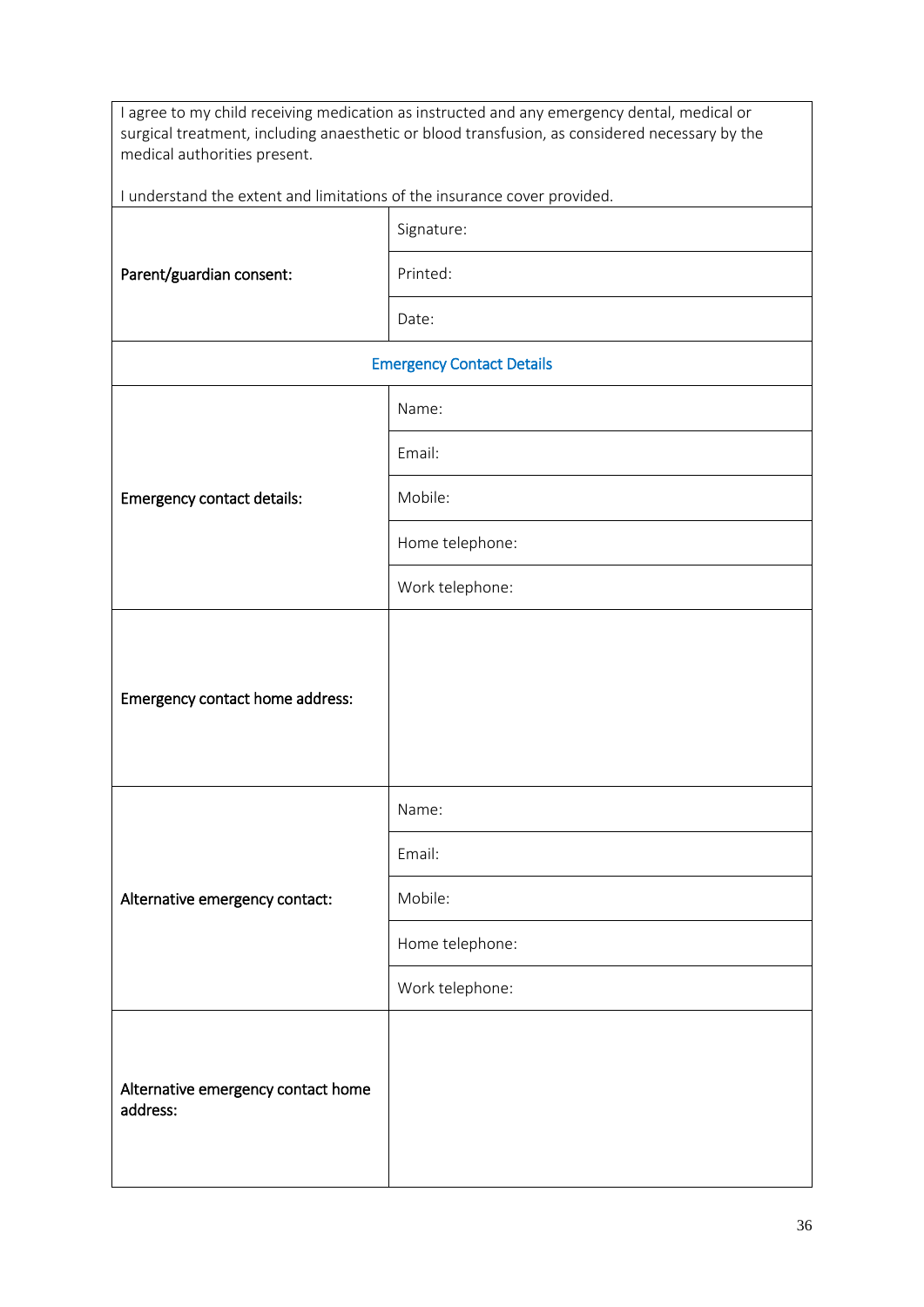|                         | Telephone number: |
|-------------------------|-------------------|
| Name of child's doctor: | Address:          |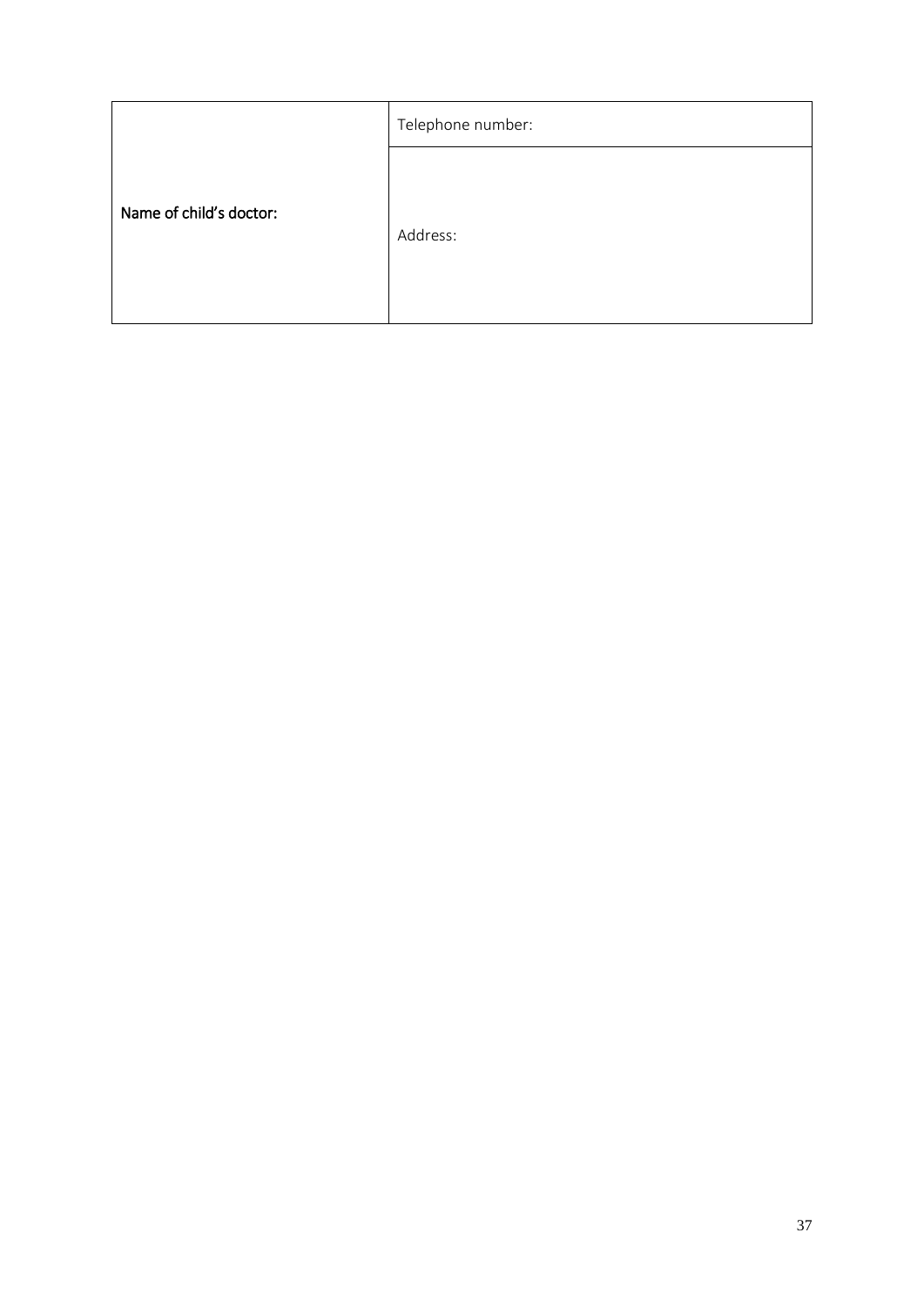### Appendix 10: First Aid

The first aid requirements for a visit will depend on the risk assessment determining what levels and types of first aid are necessary.

The leader must bear in mind the School's First Aid policy and guidelines including those for minimum provision. The leader, or designated other supervisor, should have an acceptable, working knowledge of first aid.

For more complex activities such as visits abroad or adventurous activities, it is sensible for at least one of the group's supervisors to be a trained first aider.

The group leader should consult with any external trip providers to establish the level of first aid provided by them and include this within the risk assessment.

For appropriate visits with medium or high risks, at least one leader should hold a current First Aid at Work certificate and a deputy be nominated holding an Emergency First Aid at Work certificate.

The group must carry a suitably stocked first aid box as per school requirements.

Further information see the DfE *Guidance o[n First Aid for Schools,](https://www.gov.uk/government/publications/first-aid-in-schools) and current Coronavirus guidance.*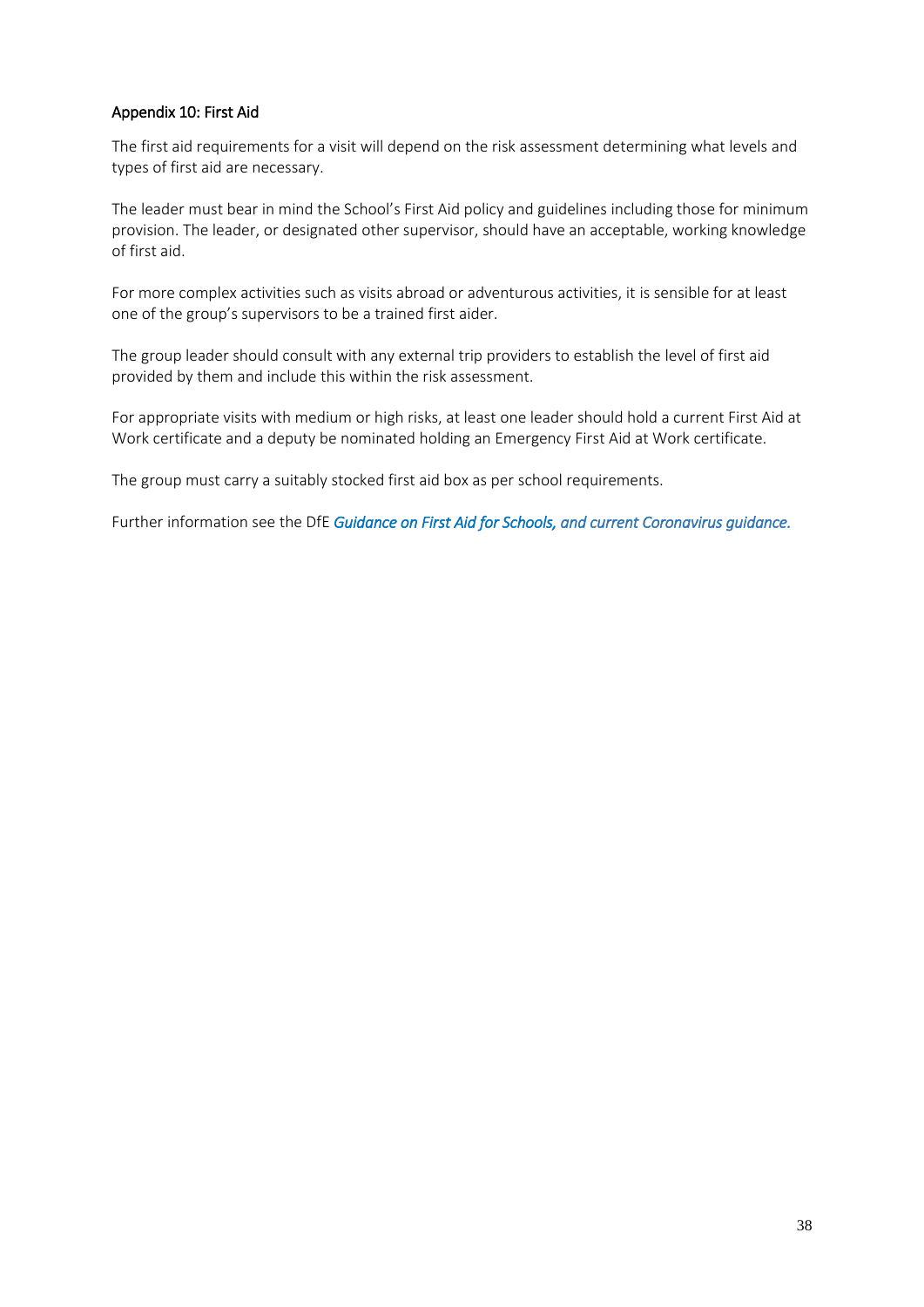### Appendix 11: Overseas Visits

### *In view of the ongoing changes due to Brexit, this will be kept under review and updated accordingly.*

Visits abroad should include at least one adult with the ability to speak and read the language of the visited country. This may be the tour guide from the tour operator if not available from within the staff or resources.

### Passports

All pupils and staff *must* hold a valid individual passport. It must, however, be noted that some countries may not allow in a traveller whose passport will expire within a few months of entry.

The leader should check the particular country's requirements and the passport details of all adults and pupils to obviate the risk of anyone being refused entry.

Details for individual countries can be obtained by contacting the UK embassy or consulate of the relevant country or the UK Passport Agency.

The Co-ordinator is responsible for giving further advice.

#### Visa Exemption

Leaders will need to check the passport and visa requirements for pupils who are not UK nationals. However, it is possible that the school may be able to apply for visa exemption on behalf of the pupils. Details of visa exemption can be obtained from the Home Office or British Council. Should colleagues need assistance in this matter, the Co-ordinator should be consulted.

#### European Health Insurance Cards (EHIC)

Following Brexit, the situation will change but the final position is not yet clear. The Co-ordinator will need to advise Group Leaders on the current situation. One option is for parents/students (dependent upon age) to acquire a GHIC (see[: https://www.nhs.uk/using-the-nhs/healthcare-abroad/apply-for-a](https://www.nhs.uk/using-the-nhs/healthcare-abroad/apply-for-a-free-uk-global-health-insurance-card-ghic/)[free-uk-global-health-insurance-card-ghic/\)](https://www.nhs.uk/using-the-nhs/healthcare-abroad/apply-for-a-free-uk-global-health-insurance-card-ghic/).

It is the responsibility of the Headteacher to check the above information to ensure that it is current at the time of the planned trips following Brexit and dependant of Covid restrictions etc.

#### Customs Allowances and Prohibited Items

The leaflet *[Travelling to the UK: What You Can Bring in, What You Can't Bring In, Wh](https://www.gov.uk/government/publications/travelling-to-the-uk)at You Must [Declare,](https://www.gov.uk/government/publications/travelling-to-the-uk)* gives advice about customs allowances when travelling both within and outside the EU. It also details prohibited and restricted goods. The leaflet is available in unlimited quantities via HM Customs and Excise National Advice Service, telephone 0845 010 90009

It is the responsibility of the Headteacher to check the above information to ensure that it is current at the time of the planned trips following Brexit and dependant of Covid restrictions etc.

#### Travel Advice

Travel advice about the safety in specific countries is available from the Foreign and Commonwealth Office on their website: **gov.uk/foreign-travel-advice**. Once again, it must be remembered that there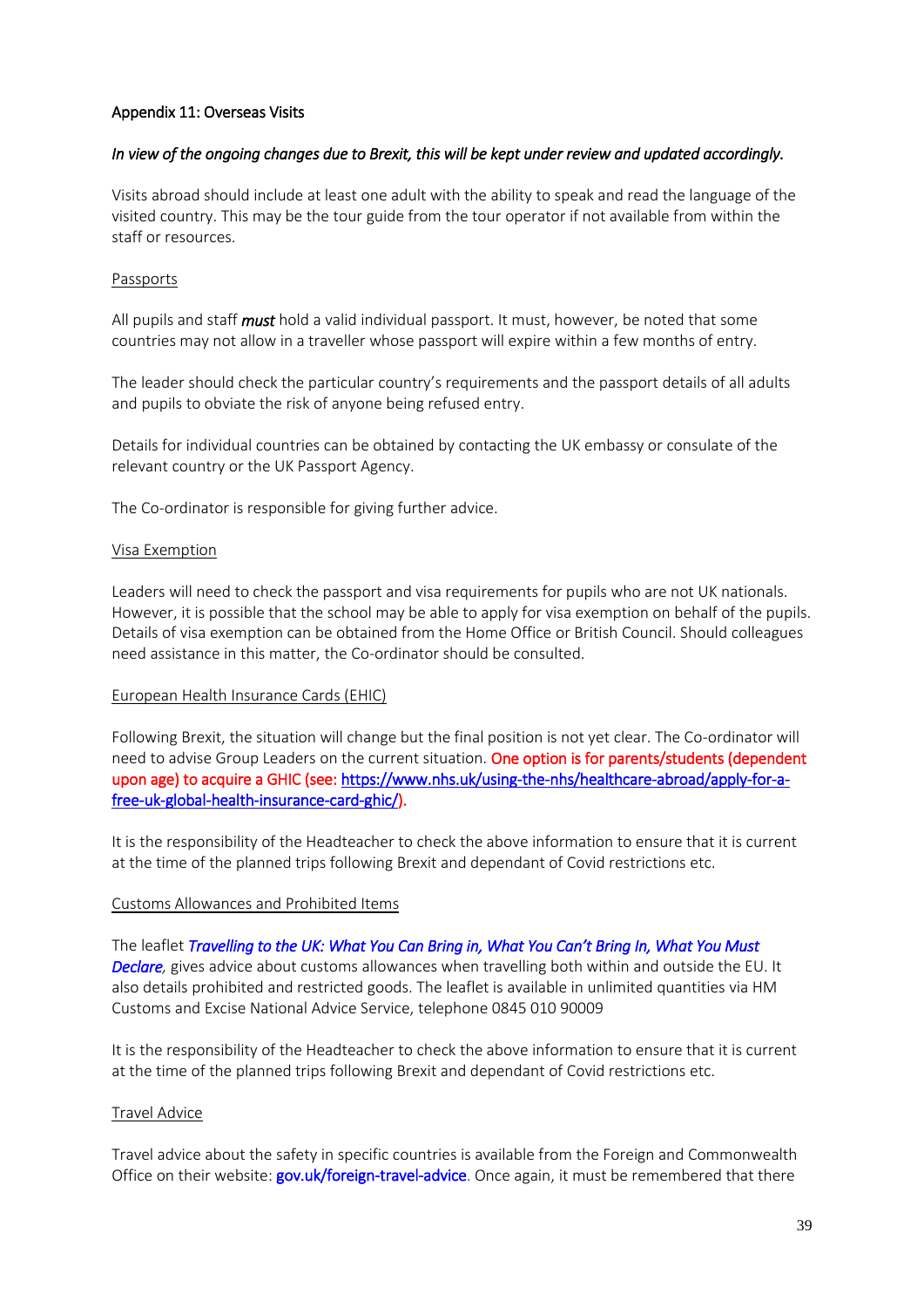are often exceptions in insurance policies for claims under refusal to travel unless there is specific advice from the Foreign and Commonwealth Office *not* to travel.

### Legal Considerations

The government advice on 'trips abroad' states:

"*Schools need to consider their duties under health and safety law when planning trips abroad. [HSE's](http://www.hse.gov.uk/services/education/faqs.htm)  [frequently asked questions on school trips](http://www.hse.gov.uk/services/education/faqs.htm) provides further guidance. Any injury to or death of a member of staff or a child outside Great Britain may be subject to the law of the land in which the injury/death occurred. A school could still be liable under civil law for injuries to children that happen abroad as a result of negligence on the part of the school or its staff*".

#### Use of Tour Operators

The school will only use licensed tour operators that have sufficient financial security provided through an appropriate scheme such as ATOL or ABTA bonding.

Whenever possible, providers that have been assessed as suitable for educational visits and holding a relevant LOtC Quality Badge for the overseas visit should be used. The school also recognises providers that have been externally assessed against *[British Standard 8848.](https://www.rgs.org/in-the-field/advice-training/resources-for-expeditions/bs-8848-british-standard/)*

#### Exchange Visits

The Trust encourages pupil exchanges but recognises that clear procedures have to be followed and rigorous checks made.

The Headteacher must approve each request for an exchange.

The Headteacher in consultation with the Co-ordinator and group leader will determine the procedures to be followed and checks to be made, including 'safeguarding pupils' checks on the school's host families and how far the receiving school can guarantee the safety of the school's pupils.

Whenever possible, the leader will make a preliminary visit to the receiving school.

The information sent to parents will set out clearly the arrangements which have been agreed between the schools. In particular, parents will be informed about the arrangements for the school leader keeping in touch with the party members.

Relevant risk assessments will be made and the control measures will be approved by the Headteacher.

#### Hiring Coaches and Buses

Tour operators or coach companies holding a Quality Badge will have been checked under the relevant accreditation arrangements. The group leader can reasonably presume adequate safety management.

The group leader should, however, check that coaches and buses are being hired from a reputable company:

- Professional operators of buses and coaches must hold a public service vehicle (PSV) operators' licence. The leader should check for this when hiring a coach;
- The leader should ensure the coach has seat belts. (Buses, without seatbelts, aren't normally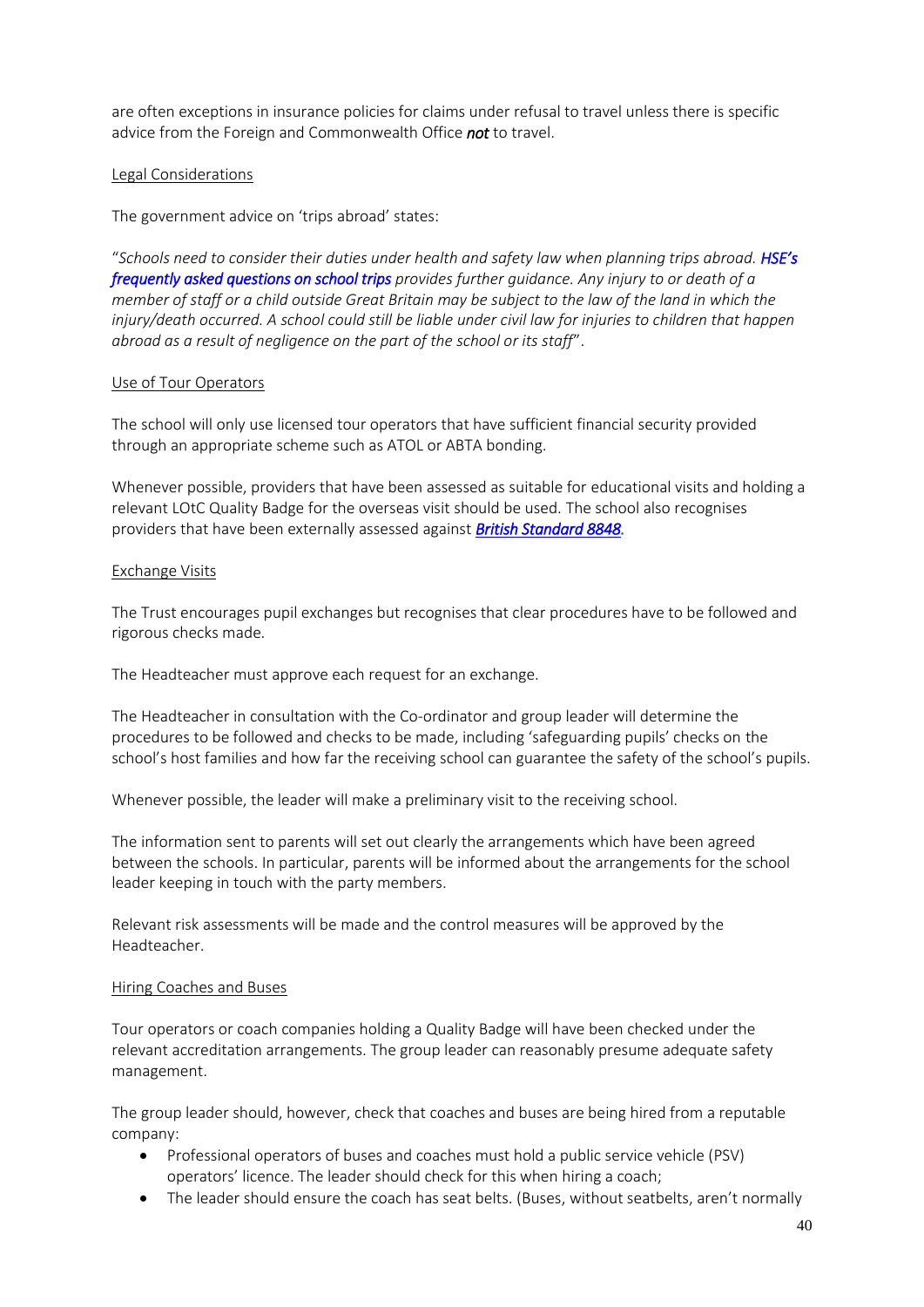safe enough for long journeys or local visits on fast roads);

- If any of the group use a wheelchair, the leader should ensure the transport has access and securing facilities. Portable ramps may be appropriate; and
- The leader should make a visual check of the vehicle before allowing pupils to board and ensure a member of staff is positioned and alert to monitor the driver.

#### Taking the School Minibus abroad

All trips abroad in a minibus come within the scope of rules governing international bus and coach journeys. Round trips from and back to the UK, where the same passengers are carried throughout, are called 'Occasional Services'.

Following Brexit new regulations and procedures will evolve and the current situation will need to be checked before departure.

Guidance is expected to be available at Driver and Vehicle Standards Authority (see: [https://www.gov.uk/government/organisations/driver-and-vehicle-standards-agency\)](https://www.gov.uk/government/organisations/driver-and-vehicle-standards-agency).

#### Driving Abroad

Leaders should not normally expect UK-based coach drivers to drive, for example, a French coach in France. In the event of an English coach breaking down abroad, a driver should not drive a left-hand drive coach without relevant experience. Alternative means of transport, such as a train or locallyhired coach (with seatbelts) and driver, should be used.

It is school policy that the Plan B will include such contingencies.

Post-Brexit guidance on foreign travel by own or hired transport is expected to be available at the Driver and Vehicle Standards Authority (see: [https://www.gov.uk/government/organisations/driver](https://www.gov.uk/government/organisations/driver-and-vehicle-standards-agency)[and-vehicle-standards-agency\)](https://www.gov.uk/government/organisations/driver-and-vehicle-standards-agency).

#### Access to Alcohol, Tobacco or Prohibited Substances.

Please read in conjunction with appendix 5.

Whilst recognising other countries may have different restrictions for access to alcohol, tobacco or other prohibited substances students must not obtain these substances for themselves or parents/guardians (or approach another adult to do so) to bring back into the UK.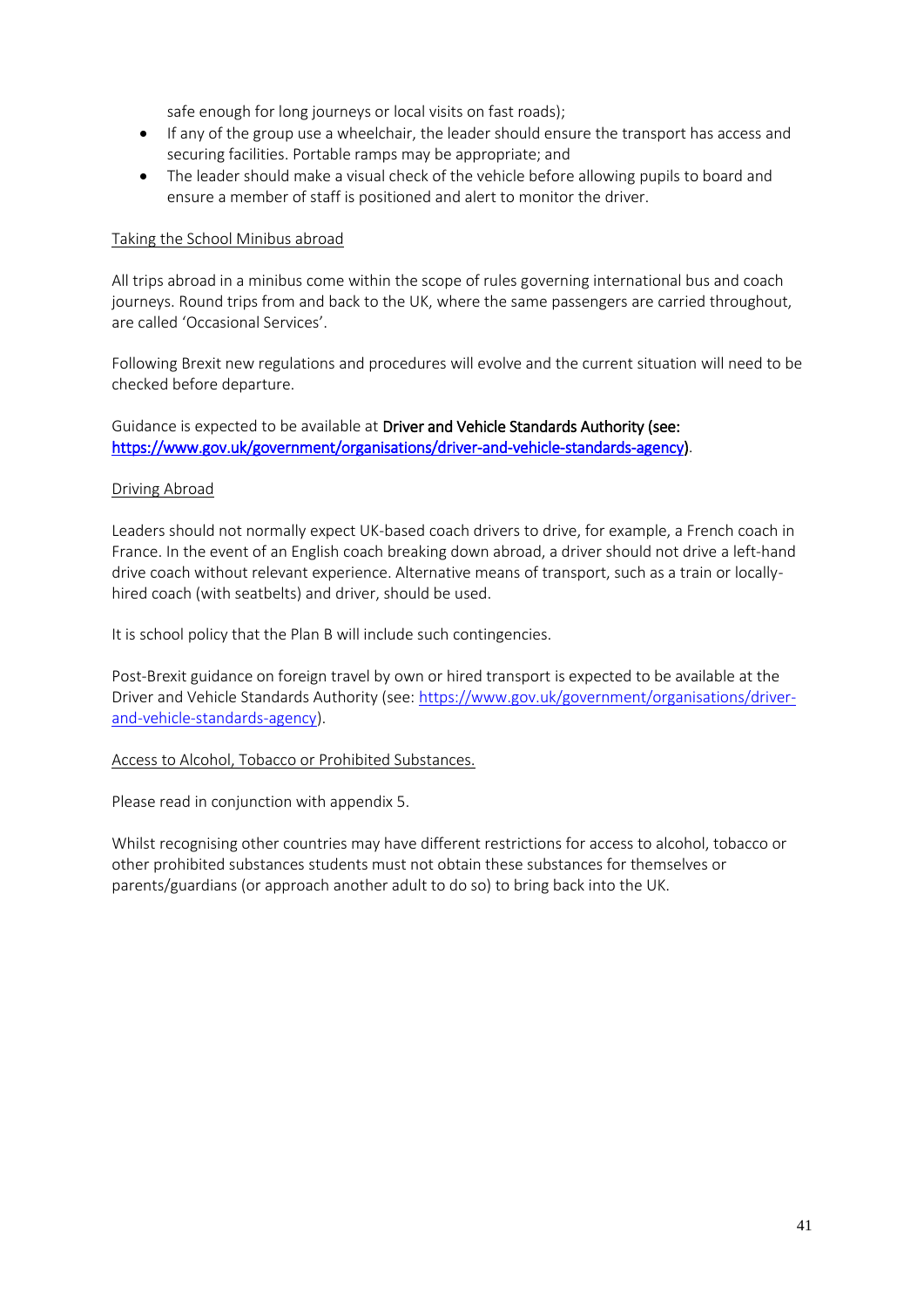### Appendix 12: Supporting Inclusion (Disabilities, Special Educational Needs, Medical Conditions)

Organisers and leaders of School trip/LOtC/EV activities must make reasonable adjustments to their arrangements to include participants who have a disability.

The school will ensure that practical measures are in place to include pupils with special educational needs or medical conditions as far as is reasonably practicable. Participants with disabilities should have, as far as is reasonably practicable, the same learning opportunities as the others in the group.

The risk assessment can show such enabling measures. For guidance on inclusion, see the *[Council for](https://www.lotc.org.uk/)  [Learning Outside the Classroom Inclusion paper 2011.](https://www.lotc.org.uk/)*

If a child in the group is subject to a care order, the relevant Social Services Department (SSD) should consent to any activity for which parental consent is advised.

The school will also ensure that foster carers are aware of this so that they take the necessary action.

If any participant is a ward of court the school should have, well in advance, local procedures for seeking advice from the court in relation to excursions and activities abroad.

#### Government Guidance on Special Education Needs and Ratios

One-to-one supervision may suffice in the classroom or during less complex activities outside the classroom. But this may not be enough during more complex activities.

Two-to-one supervision may be advisable when, for example, a participant has a history of absconding or leaving the supervisory setting. An adult assigned to the supervision or care of one particular participant should not be included in the ratio for the group as a whole.

The SENCO should determine what ratio of supervision the pupil will need for School trips/LOtC and liaise with the Co-ordinator.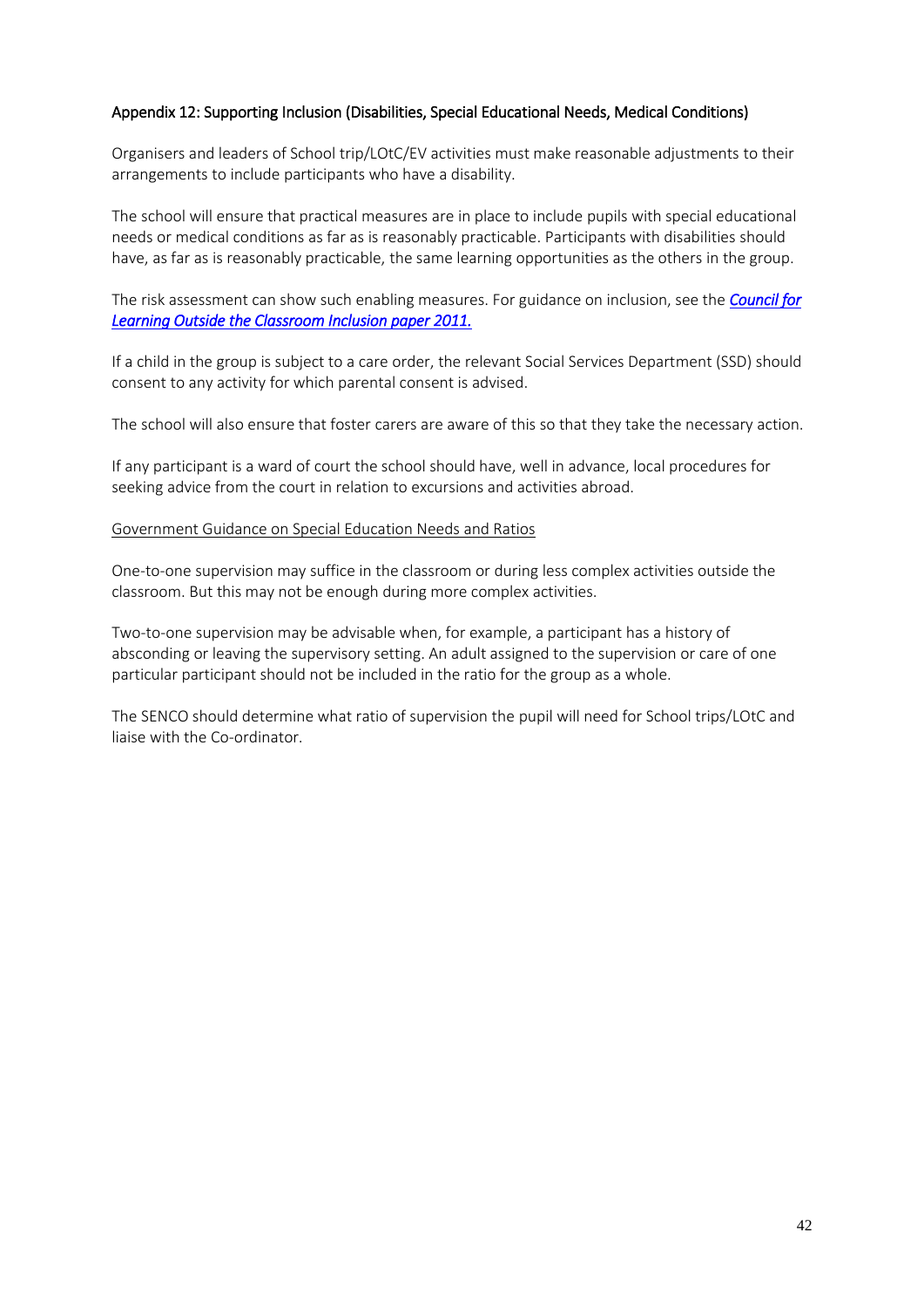### Appendix 13: Advice to Group Leaders on Adventurous Activities

Adventurous activities include caving, climbing, trekking and water sports. The DfE guidance *[Health](https://www.gov.uk/government/publications/health-and-safety-on-educational-visits/health-and-safety-on-educational-visits#adventure-activities-caving-climbing-trekking-and-watersports)  [and Safety on Educational Visits](https://www.gov.uk/government/publications/health-and-safety-on-educational-visits/health-and-safety-on-educational-visits#adventure-activities-caving-climbing-trekking-and-watersports)* stresses that such activities should be identified and risk assessed as part of the visit beforehand and must not add such activities during the trip. Organisations require a licence to provide certain adventurous activities. Organisations who hold the LOtC Quality Badge should hold a licence for the activity they provide.

The Health and Safety Executive HSE) is currently designated as the Adventure Activities Licensing Authority (AALA). Adventure activities licensing ensures that activity providers follow good safety management practices.

Group Leaders should check the *[Health and Safety Executive Adventure Activities Licensing](http://www.hse.gov.uk/aala/)* page, to ascertain if the provider is required to have a licence and, if so, that they have one.

#### What is Licensable?

See the website at https://www.hse.gov.uk/aala/activities.htm but, in brief:

- Caving (including mines, potholes);
- Climbing (including traversing, scrambling, some abseiling);
- Trekking (including some pony trekking and some mountain biking); and
- Water sports on specified water (sea, tidal water, inland waters more than 50 metres from the nearest land excluding any island or on turbulent inland waters), including canoeing, kayaking, rafting, sailing and windsurfing.

#### What Adventure Doesn't have to be Licensed?

Adventure activities abroad and the wider range of adventure, such as nearby walking or abseiling on a purpose-built indoor wall.

The provision of non-licensable adventure activities is covered by less specific health and safety legislation. It may also be covered under non-statutory schemes managed by, for example, the Visit Wales, certain national governing bodies (NGBs), or trade associations such as the British Activities Providers Association (BAPA).

Providers are encouraged to obtain overarching accreditation under the government sponsored LOtC Quality Badges scheme.

Catering, transport and accommodation as offered by the provider are not covered by the licensing scheme. Group Leaders should check these out, unless the provider is also accredited by the LOtC Quality Badge scheme.

#### Who Must Hold a Licence?

The criteria for which types of organisations delivering which types of activities must hold an AALA licence are found here[: https://www.hse.gov.uk/aala/public-information.htm.](https://www.hse.gov.uk/aala/public-information.htm) It is imperative that schools wanting to undertake any of the licensable activities (https://www.hse.gov.uk/aala/activities.htm) ensure they are delivered only by an approved HSE AALA licensed provider, which can be searched for here: https://aala.hse.gov.uk/aala/.

#### Farm Visits

The Chief Medical Officer suggests ratios as follows:

- One-to-one supervision for every child younger than 12 months;
- One adult for two children between the ages of one and two; and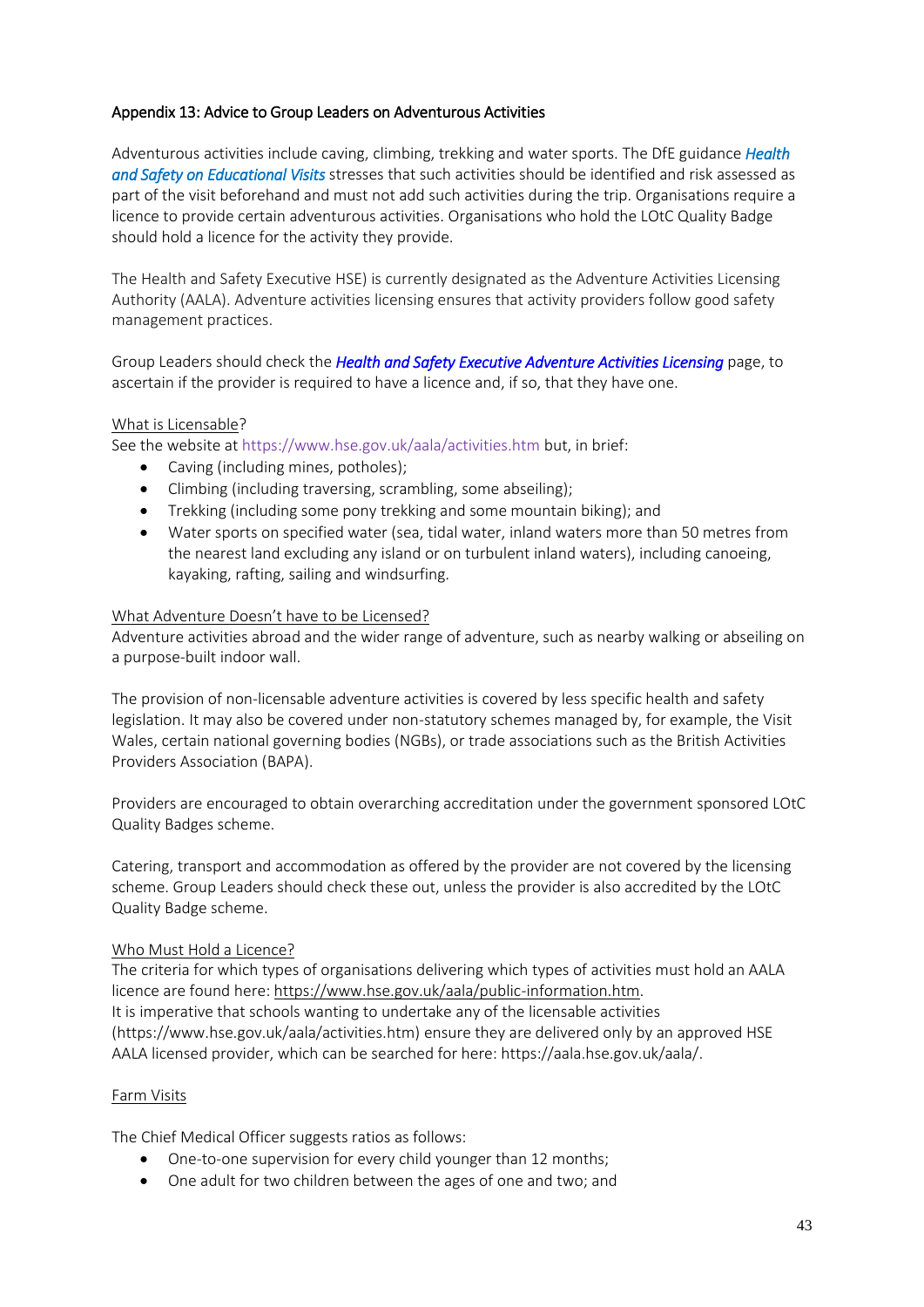• Gradually increasing ratios up to one adult for eight children between ages five and eight.

There should be adequate, trained adult supervision in order to ensure that children behave appropriately and wash their hands after touching an animal.

The Health and Safety Executive has refreshed its health advice to farmers whose premises are visited by children; see [here.](http://www.hse.gov.uk/agriculture/topics/children.htm)

### School-Led Adventure Activities

Colleagues may approach a Co-ordinator about self-led adventure. They may wish to instruct or lead a group from the school on such activities. A licence would not be required but you should take into account that such staff, though well-intentioned, are unlikely to have the experience of licensed providers. They may also lack a comparable level of skill. You must be satisfied that safety management is of a standard required by the school. For that reason it is likely you'll decide to use a licensed provider.

See th[e adventurous activities page](http://www.lotc.org.uk/what-is-lotc/where-lotc/expeditions/) of the Council for Learning Outside the Classroom and the *[Health](http://www.hse.gov.uk/aala/)  [and Safety Executive Adventure Activities Licensing](http://www.hse.gov.uk/aala/)* page.

### Activity in Natural Waters: Don't Be Afraid to Say No

Group leaders must be additionally aware of water's potential hazards.

Leaders should very carefully assess the benefits of activity at the water margins or in water against the significant risks. Strong swimmers can get into difficulties. Immersion in cold water can be lethal.

Leaders should never allow impromptu bathing. Any water activity must be carefully prepared and carefully managed.

Leaders should also take particular care in preparing for any activity:

- In water or near the water margins, which should be considered higher risk and have a higher level of risk management and management sign off;
- *Near* natural waters such as river, lake or sea, where any accidental entry into the water may require an understanding of rescue techniques;
- In winter conditions;
- On or near cliffs or steep terrain; and
- In an area subject to extremes of weather or environmental change (for example, variations in water flow, tides, rip currents or level).

In water - Whenever organised activities take place in water, the school must ensure that there are arrangements for suitable lifesaving competent staff to be immediately available. This may be external, for example an RNLI lifeguard at a beach, or by members of staff who hold a suitable qualification. The Royal Life Saving Society's *[National Water Safety Management Programme](http://www.rlss.org.uk/professional-qualifications/nwsmp/)* provides such a qualification.

Near water – where possible the above guidance should be followed. If however, for example, an outing in the vicinity of, or near a river/lake/water is planned ensure an additional RA is completed and approved by the headteacher in advance of the trip.

All complex activities should be subject to the most careful risk management.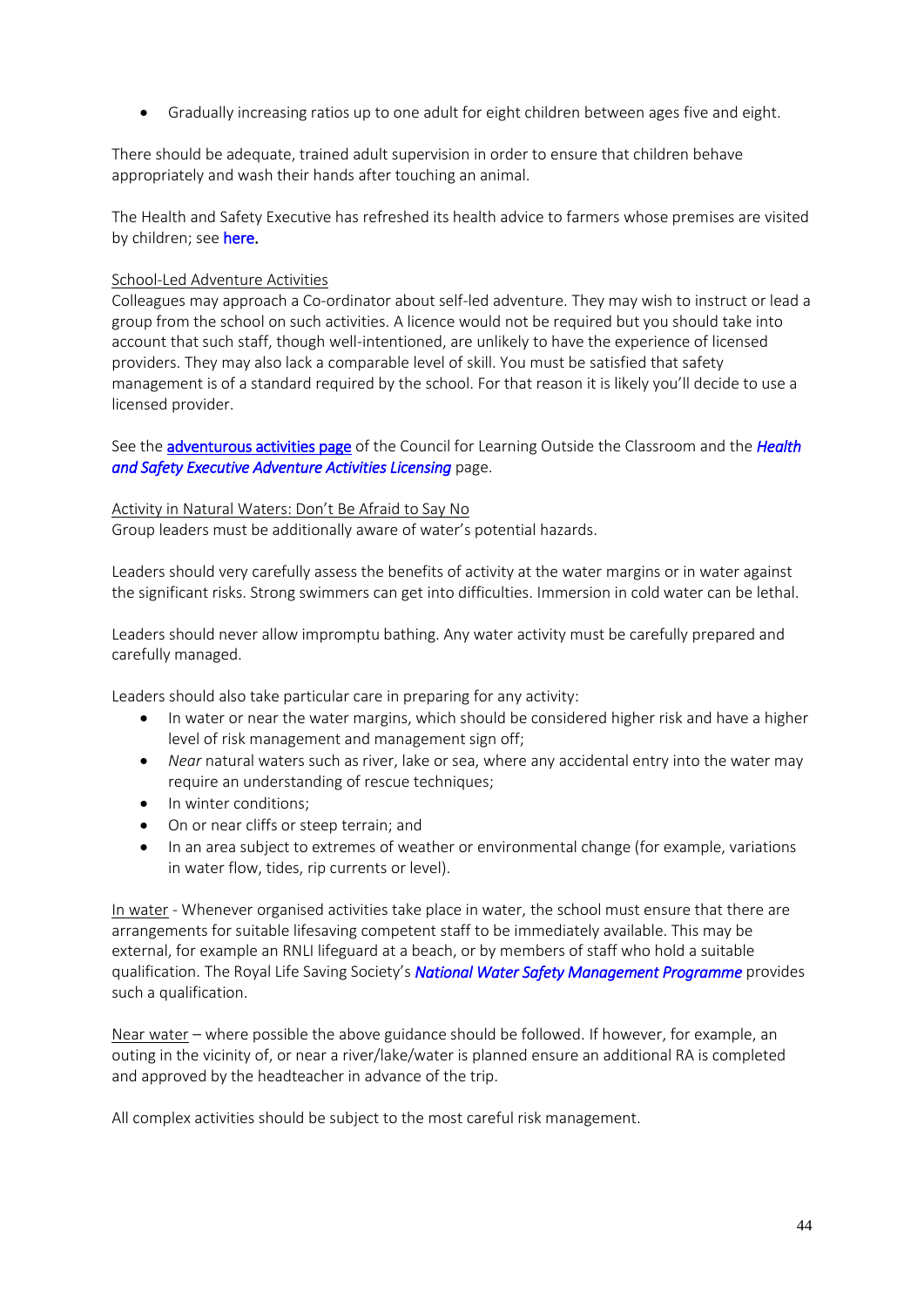# Appendix 14: THE COUNCIL FOR LEARNING OUTSIDE the CLASSROOM [LOtC.org.uk](https://www.lotc.org.uk/)

The Council for Learning Outside the Classroom (LOtC) awards the [Learning Outside the Classroom](http://lotcqualitybadge.org.uk/)  [Quality Badge](http://lotcqualitybadge.org.uk/) to organisations who meet nationally recognised standards.

The school can check on the **CLOtC** site whether an organisation holds a LOtC Quality Badge. If an organisation does not hold the badge, the school must check that they are an appropriate organisation to use. This could include checking:

- their insurance
- that they meet legal requirements
- their health and safety and emergency policies
- their risk assessments
- control measures
- their use of vehicles
- staff competence
- safeguarding
- accommodation
- any sub-contracting arrangements they have
- that they have a licence where needed

The badge gives assurances of good and safe learning and should expedite the school's internal approval process. Group leaders must still ensure the provider is suitable for the group's requirements.

Although detailed risk management questionnaires do not necessarily need to be sent to a LOtC Quality Badge provider, the external organisation should still cooperate with the school in any previsit checks and questions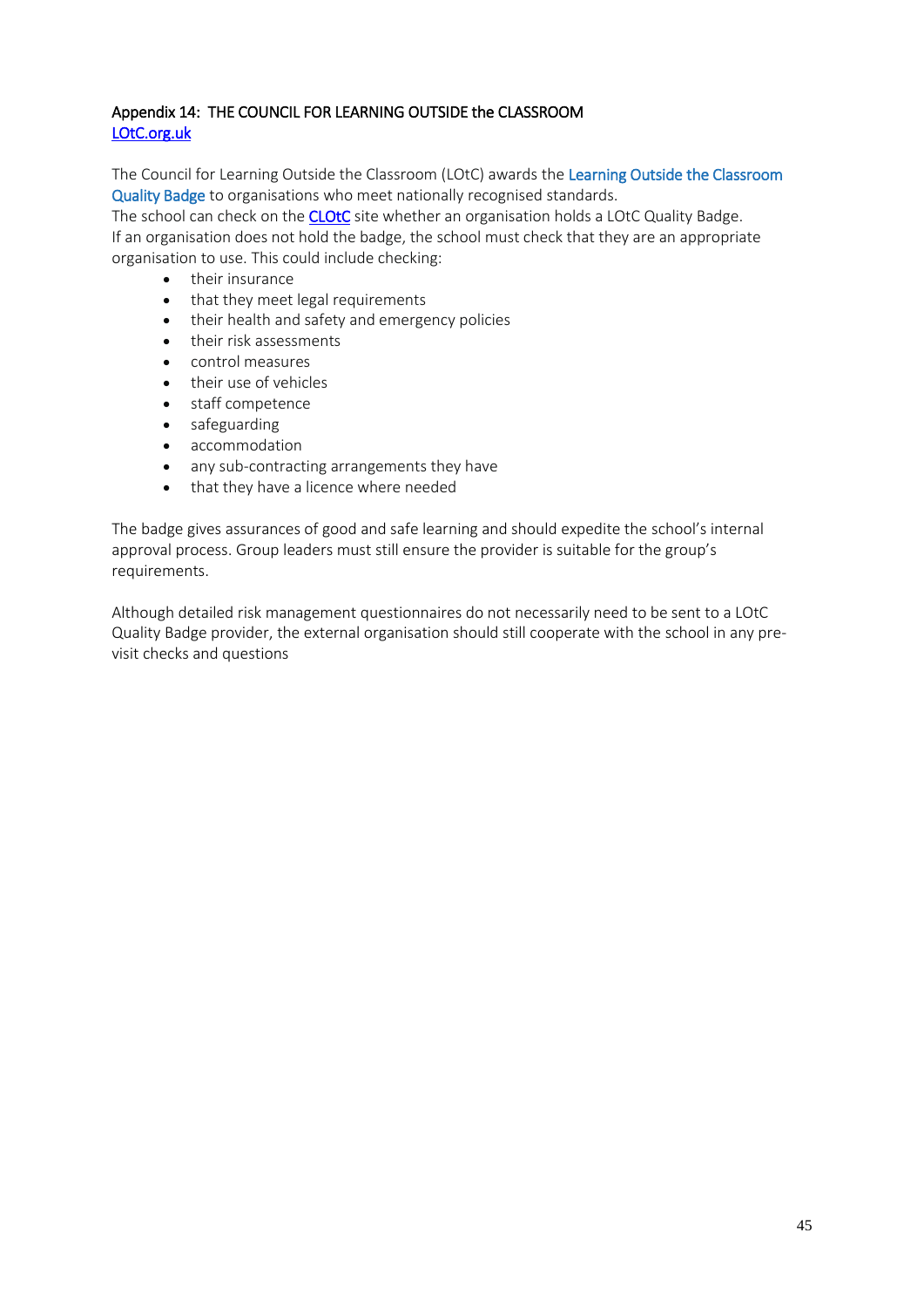# Appendix 15: Reporting an Injury

Under the *[Reporting of Injuries, Diseases and Dangerous Occurrences Regulations 2013 \(RIDDOR\)](https://www.hse.gov.uk/riddor/)*, the responsible person must report the following work-related accidents, including those caused by physical violence, if an employee is injured:

- Accidents which result in death or a specified injury must be reported without delay (see 'Reportable specified injuries');
- Accidents which prevent the injured person from continuing their normal work for more than seven days (not counting the day of the accident, but including weekends and other rest days) must be reported within 15 days of the accident.

Injuries to pupils and visitors who are involved in an accident at school or on an activity organised by the school are reportable to the HSE under the *[Reporting of Injuries, Diseases and Dangerous](https://www.hse.gov.uk/riddor/)  [Occurrences Regulations 2013 \(RIDDOR\)](https://www.hse.gov.uk/riddor/)* if the accident results in:

- The death of the person, and arose out of or in connection with a work activity; or
- An injury that arose out of or in connection with a work activity and the person is taken directly from the scene of the accident to hospital for treatment (examinations and diagnostic tests do not constitute as treatment).

# For more information, see the HSE's guidance *[Incident Reporting in Schools \(Accidents, Diseases and](http://www.hse.gov.uk/pubns/edis1.pdf)  [Dangerous Occurrences\): Guidance for Employers](http://www.hse.gov.uk/pubns/edis1.pdf)*.

Dangerous occurrences, which are specified near-miss events, must also be reported. See the guidance stated above for further information.

All accidents during School Trips/LOtC activities and events, RIDDOR reportable or not, should be recorded under the school's accident recording procedures *on the Handsam Incident Log system.* Any incident overseas is not reportable to the HSE, but the HSE can investigate work done in Britain to support the trip, such as risk assessments.

#### What else to do after an incident: Advice to Group Leaders

No-one in the group should give their version of events to the media. The names of those involved in the incident should only be revealed to the HSE, the police or medical professionals. Media enquiries should be referred to a designated person back at the school.

No-one in the group should discuss legal liability with other parties. No-one should sign anything relating to accident liability without clear advice from their employer.

#### What if the police approach me?

You cannot refuse to engage with the police. You may however seek legal advice, including from your union or professional association, before making a statement. If the police wish to interview you immediately, you also have the right to a duty solicitor. You must also contact the Headteacher (or nominated person) at the earliest opportunity.

#### What can I expect from an investigation into a serious incident?

The government advises that when a serious incident has taken place during a School Trip/LOtC activity in the UK or abroad, you should expect your employer to conduct an investigation. In fact, the HSE recommends that employers investigate serious accidents in order to learn any lessons and prevent a repeat.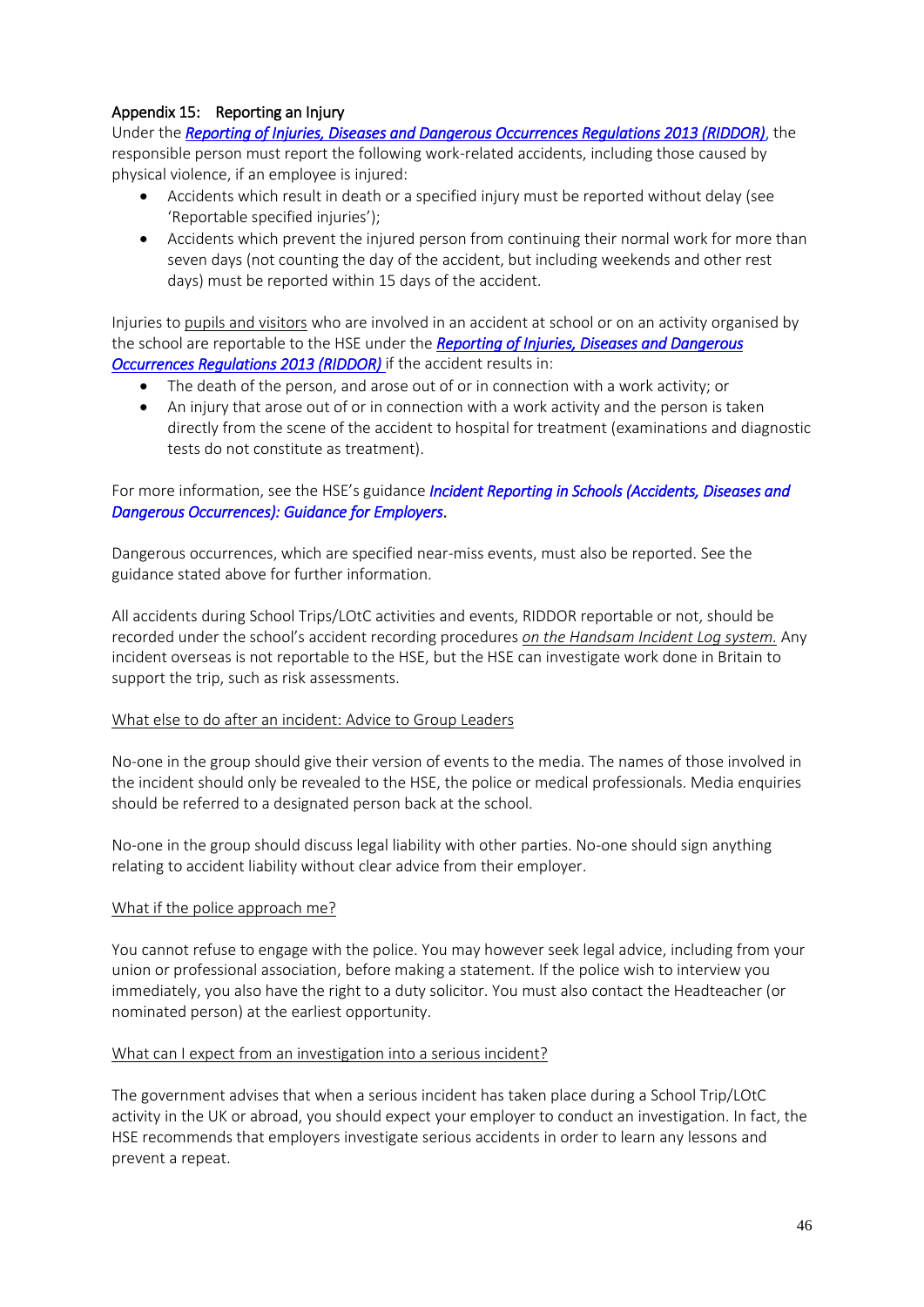# The HSE's *[Investigating Accidents and Incidents: A Workbook for Employers, Union, Safety](http://www.hse.gov.uk/pubns/books/hsg245.htm)  [Representatives and Safety Professionals](http://www.hse.gov.uk/pubns/books/hsg245.htm)* sets out straightforward ways in which this can be done.

It is good practice to identify an official who will act as the key point of contact for parents. This official should be sensitive to the family's needs and should preferably have some counselling competence. He or she should inform the family of the progress of the investigation. He or she should answer their questions as helpfully as possible, and provide them with the facts.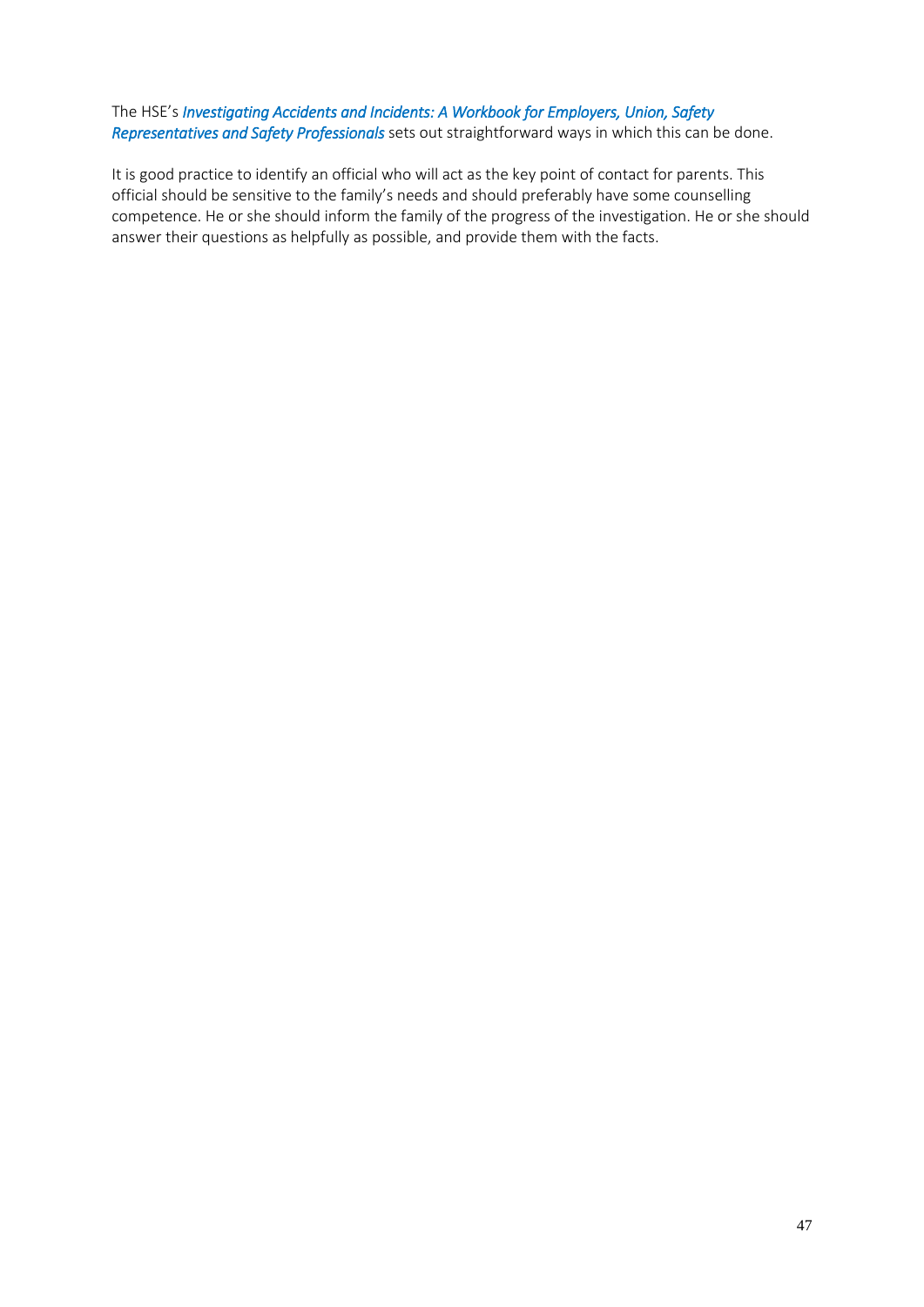### Appendix 16: Exploratory/Reconnaissance Pre-Visits

An exploratory/reconnaissance visit must be made by any member of staff who is to lead a group abroad or a residential visit to a location that is not familiar to them.

For remote expeditions, a prior visit may not be possible. The Headteacher will determine whether the risk assessment and proposed risk controls are acceptable. This will enable leaders to gain firsthand knowledge of the area and facilities. This knowledge will then inform the risk assessment and pre-planning.

Schools can retain the right to recoup any costs incurred whilst making an exploratory visit.

Some contractors (providers), e.g. school travel specialist companies, may offer a pre-visit for the group leader free of charge. This can enable the leader to gain a direct experience of the venue and environment and assist their appraisal of the contractor's risk assessment.

If it is not possible for the leader to visit the site/area beforehand, the leader must make every effort to collect all appropriate information.

Contractors *must* be able to satisfy the Co-ordinator (and where relevant the Headteacher or Trust) that these alternative arrangements are sufficient for a risk assessment to be made. If it is not possible for the leader to make an exploratory visit, a reconnaissance should be made immediately on arrival at the venue whilst the rest of the group remain in a secure place or are supervised by other staff in an activity for which a risk assessment has been made.

If using the facilities of a contractor, e.g. school travel specialist company, the leader should also arrange a meeting with the local representative or manager in order that both parties can be kept fully informed and any concerns can be raised. Any points discussed should be noted in writing.

If it is a requirement for the personal data of children to be transferred to third parties, a clear processing agreement will be established which details how data will be securely held, processed and disposed of by said third party. The guidance of the school Data Controller must be sought in this instance.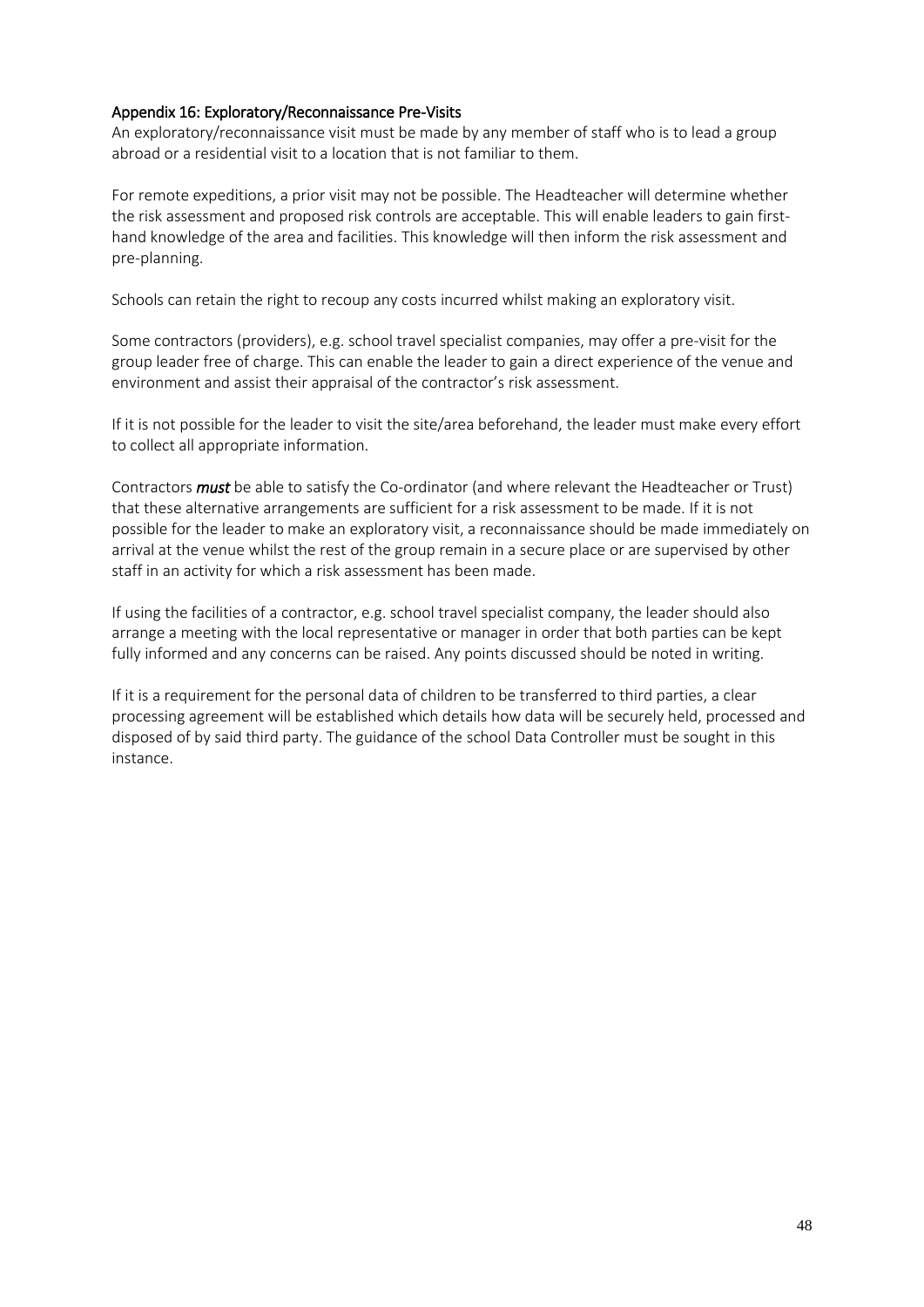### Appendix 17: Emergency Contact procedure

In spite of good planning and organisation, there may be problems and emergencies, whether minor or major, that require an on-the-spot response and information distribution.

In the event of any minor problems arising during the visit, such as an earlier or later return to the school later than published, leaders will communicate this information to the school to ensure that information can be relayed to all concerned in the minimum amount of time. Schools will use the infrastructure they have in place to message their school community, a Parentmail text message will be sent to parents and carers by the school office.

A telephone number that will be monitored day and night should be shared with all the trip leaders to ensure there is no breakdown in communication, or alternatively the school number can be used for during the school day and an alternative agreed number for after school hours.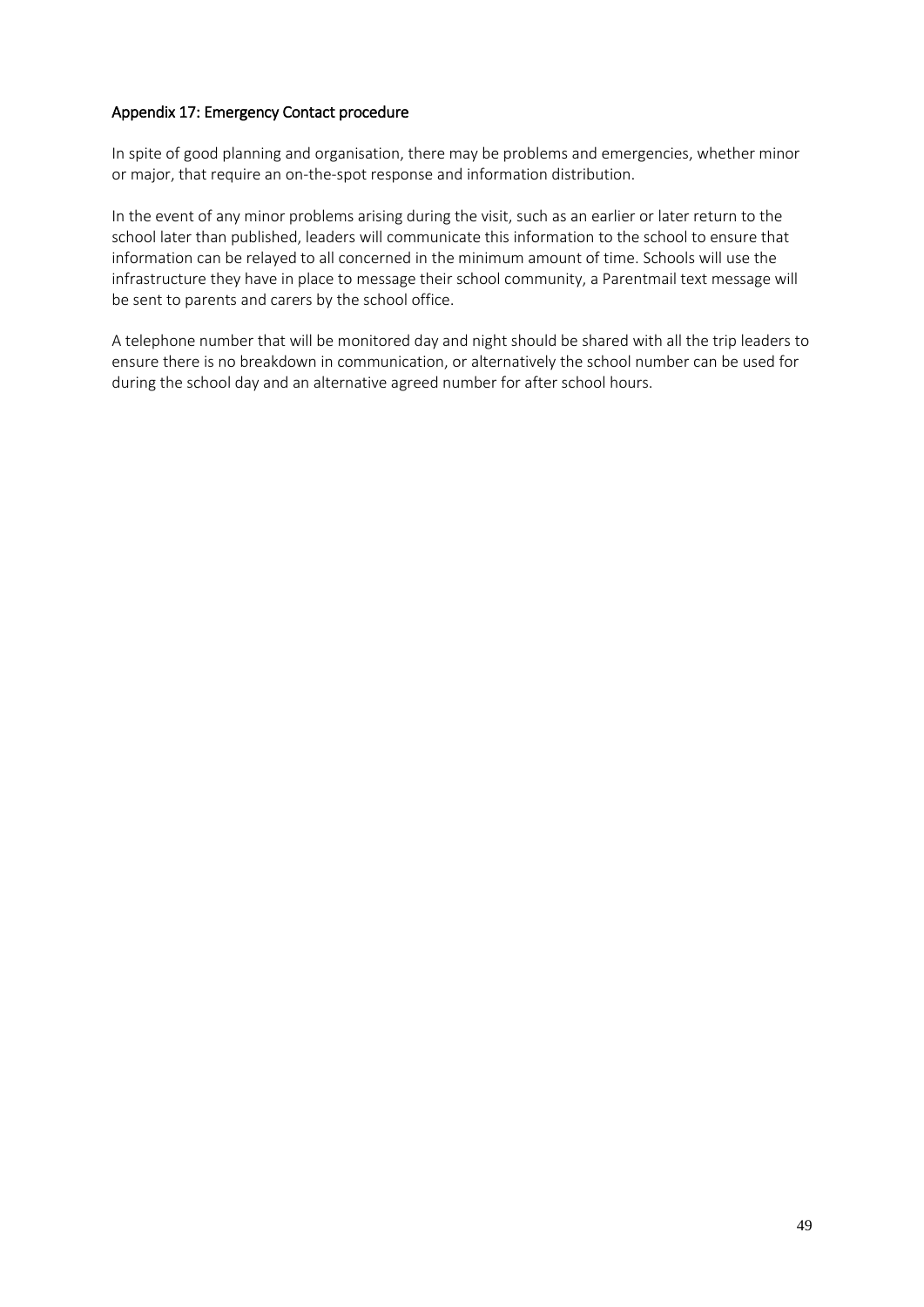### Appendix 18: Guidelines for Pre-Visit In-School Meetings

### Rationale

Policy is that all overnight visits must be preceded by a meeting for at least one parent/carer and the pupil, and that attendance at this meeting is a condition of the pupil's participation on the visit.

The reason for this is to explain in detail what arrangements will be in place for the supervision of pupils at all times during the trip and what expectations there will be of pupils with regard to general co-operation and with regard to specific matters such as smoking and drinking and use of rooms.

It is important that if parents are in no doubt at all about what will happen and what rules will apply, that they have the opportunity to question staff and that they have an opportunity to object (and therefore not participate) in advance of the visit.

Pre-visit meetings also have the advantage that they enable all the documentation and much of the administration to be completed in one go.

The Co-ordinator or another senior member of staff will attend all pre-visit meetings.

### Guidelines for Invitations

Distribute the letter with date of the meeting and time as soon as you know the names of participants. At least three weeks' notice of the meeting should be given, more if possible: the more advance notice is given the less will be the difficulty with parents who wish not to attend.

Include a return slip with the letter so that you can make alternative arrangements to see parents who are unable to attend. Parents may well find it difficult to attend an early meeting. This will be a matter for the school to determine.

The letter might include the following wording:

'The School Trips/Learning Outside the Classroom/Educational Visits Policy requires us to hold an evening meeting for pupils accompanied by at least one parent.

The attendance at the meeting of both the pupil and a parent is compulsory if the pupil is to be accepted as a participant on the trip.

The meeting will be on *(day and date) at (time) in the (venue).* Please bring any outstanding forms and requested information to this meeting. We expect the meeting to last approximately one hour.

Any questions you have regarding the trip can be answered at this meeting. Please confirm by returning the attached slip that you intend to attend the meeting'.

#### Arrangements for the Meeting

Book a large enough area well in advance and inform the Premises Manager about the meeting. Check with the Premises Manager the day before the meeting. Arrive early and lay out all the paperwork.

This may include:

• Medical information and consent form;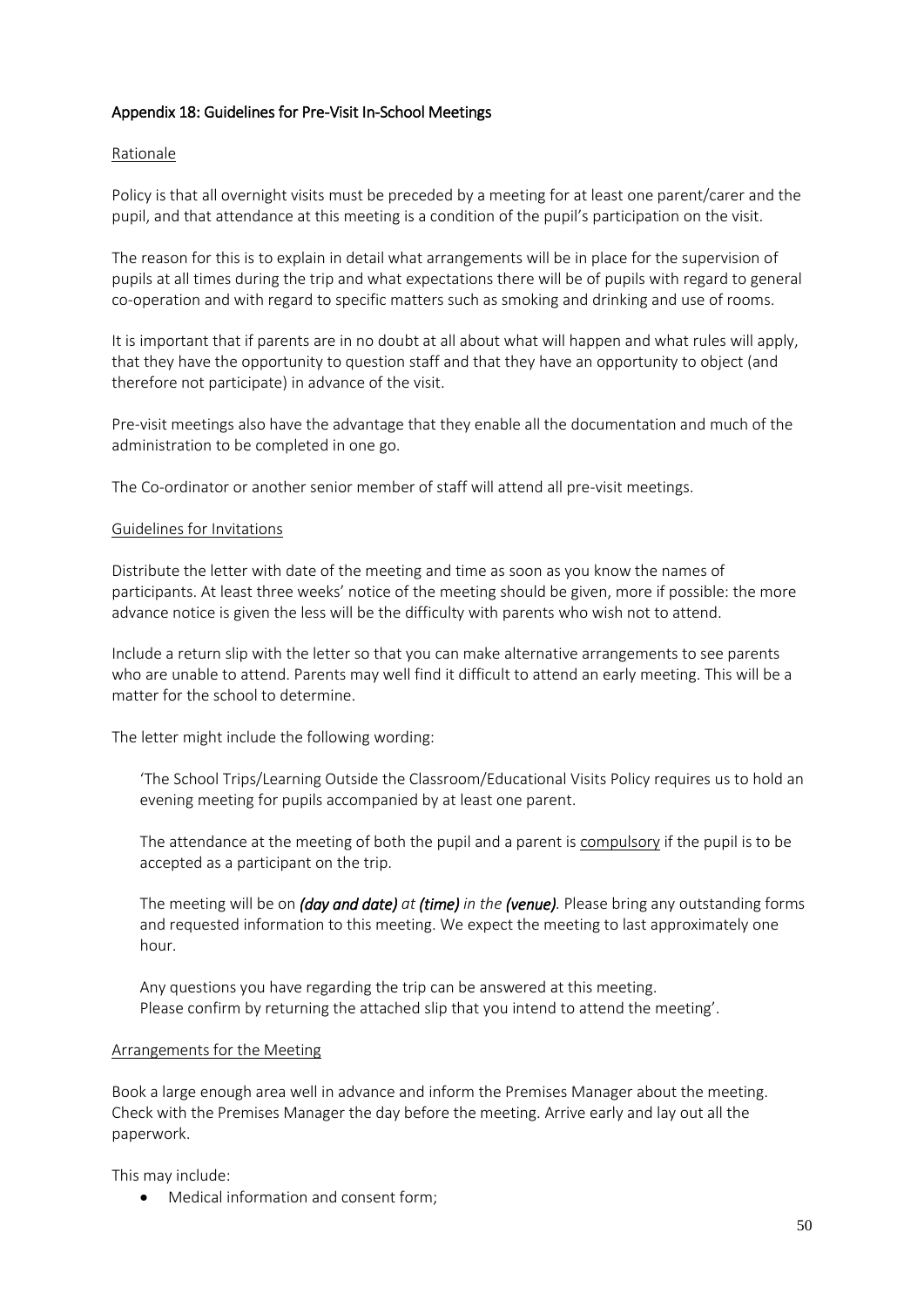- Dietary information sheet;
- The school alcohol, tobacco and drugs on trips policy:
- Appropriate code of conduct;
- Packing list;
- Information regarding pocket money, gifts; and
- Emergency contact details.

Welcome parents as they arrive. Give them a pack of papers to be getting on with while others arrive. If you give the papers out to pupils in advance of the meeting, parents will be more likely to try to avoid attendance. Collect passports, photocopy of EHIC (European Health Insurance Card) *(OR ANY NEW POST BREXIT REPLACEMENT),* photocopy of passport, two passport size photographs (for trips abroad).

Check all have arrived by taking a register of pupils and parents.

# Content of the Meeting

- Introduce other accompanying staff;
- You may wish to give information about itinerary and activities if this has not been done in advance;
- Deal with medical information: Parents should let the staff responsible for the visit know of all medication being taken and of potential problems - even if this information has been previously given. In the case of exchanges, this information will need to be passed to host families. Ask for questions;
- Deal with the question of supervision. Tell the parents how the pupils will be supervised at all times, including free time and meal times. Ask for any questions;
- Remind parents of the alcohol and drugs policy.
- Deal with discipline, responsibility and trust. Co-operation is expected and failure to cooperate will be regarded as a serious breach of trust with serious consequences (being sent back home, banning from further trips). Staff will be offended by comments from pupils that they are on a free holiday. You may wish to address this point in advance by thanking the staff for giving up their time to accompany a trip. Ask for any questions;
- For exchanges, deal with the question of parties; parents will value guidance on this as they often feel quite at sea and under pressure from their children. Talk about how not to be a mutant teenager in someone else's house and about how to participate in a civilised way in someone else's family. Remind pupils about the reasons they are doing the exchange (e.g. language skills, international friendship, rather than an extended social life). Ask for any questions; and
- Explain what the school have done about safeguarding pupils at the host venue, and explain that all British host families may be subject to a DBS check.
- Always end the meeting with a final 'Any Questions' session.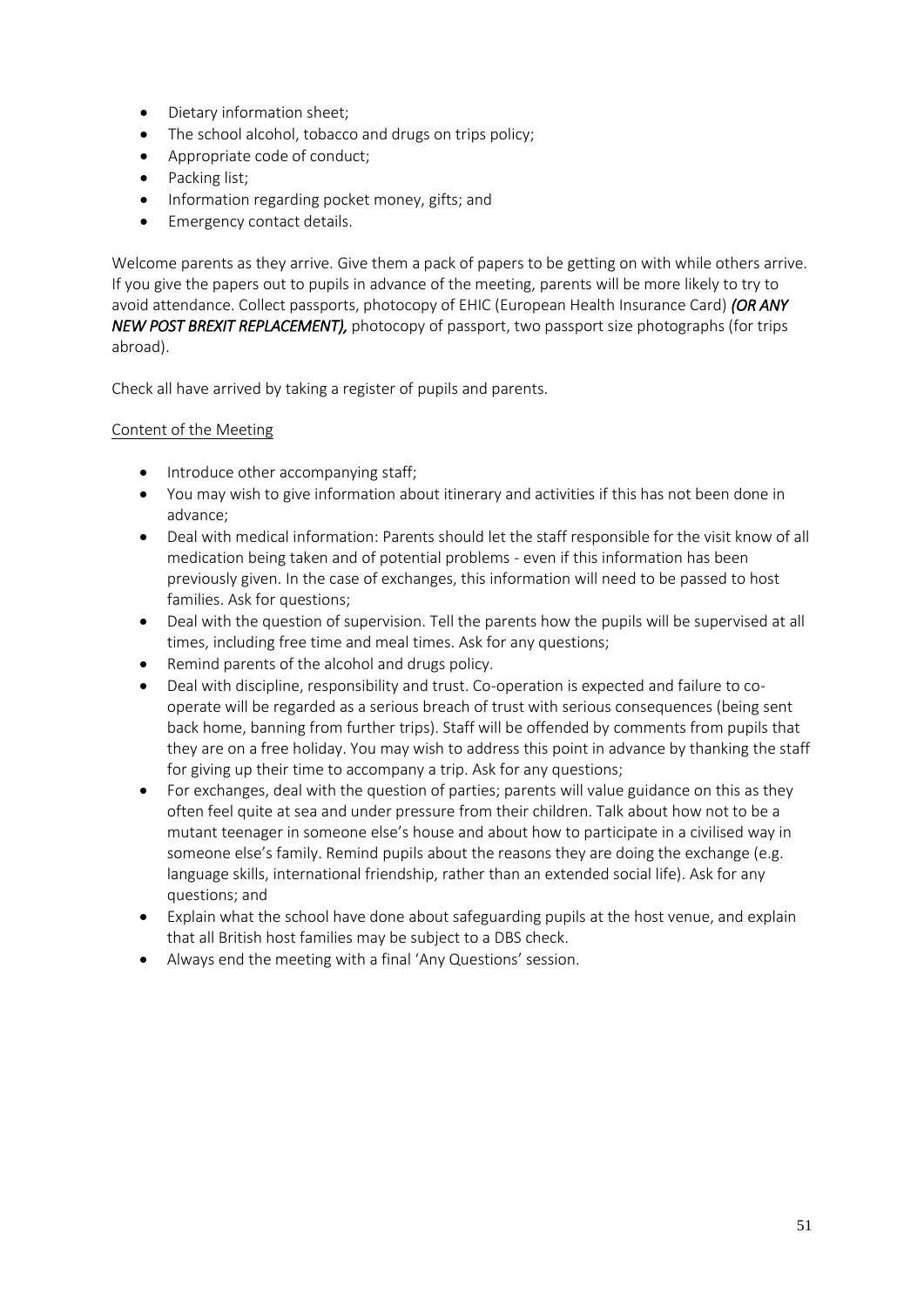### Appendix 19: Mobile Phones

At the discretion of the group leader pupils are allowed to take mobile phones on educational visits but they should be used for emergency purposes only.

However, as in the school, pupils will be responsible for their own belongings.

Owing to child protection issues, mobile phones should not be used for taking photographs of other persons unless permission has been obtained from the person to be photographed.

For personal safety reasons, pupils should be advised not to carry mobile phones in a prominent and vulnerable position. On visits abroad, the cost implications of texting, making calls and using mobile data should also be pointed out to pupils.

Mobile phones, however, can be a vital lifeline on exchange visits.

Staff should make arrangements whereby they can be contacted at all times when the group is not under close supervision. Each pupil should have the contact telephone number and should know an emergency code, e.g. a word or a phrase, to be used to indicate that there is a serious problem and help is needed.

Staff should only be using a school device for any recordings, videos or photographs.